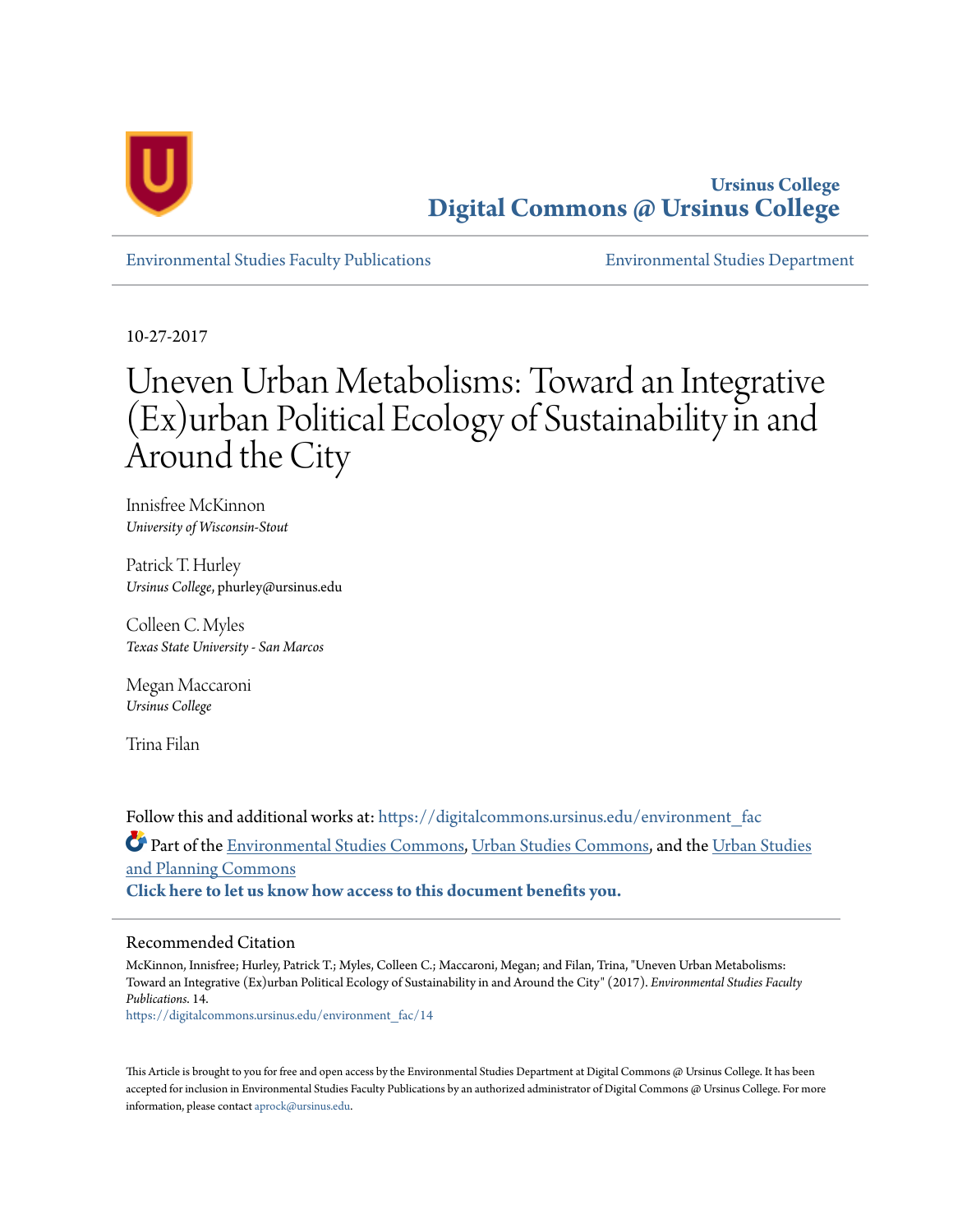Title: Uneven urban metabolisms: Toward an integrative (ex)urban political ecology of sustainability in and around the city

### **Authors:**

Innisfree McKinnon (corresponding)

*Assistant Professor, University of Wisconsin Stout*

*mckinnoni@uwstout.edu*

*712 South Broadway St., Menomonie, WI 54751*

*Twitter:@innisfree*

### Patrick T. Hurley

*Associate Professor, Ursinus College*

*[phurley@ursinus.edu](mailto:phurley@ursinus.edu)*

*601 East Main Street, Collegeville, PA 19426*

### Colleen C. Myles

*Assistant Professor, Texas State University [cchiner@txstate.edu](mailto:cchiner@txstate.edu) 601 University Drive, San Marcos, TX, 78666*

### Megan Maccaroni

*Ursinus College*

*[meganmaccaroni@gmail.com](mailto:meganmaccaroni@gmail.com)*

*601 East Main Street, Collegeville, PA 19426*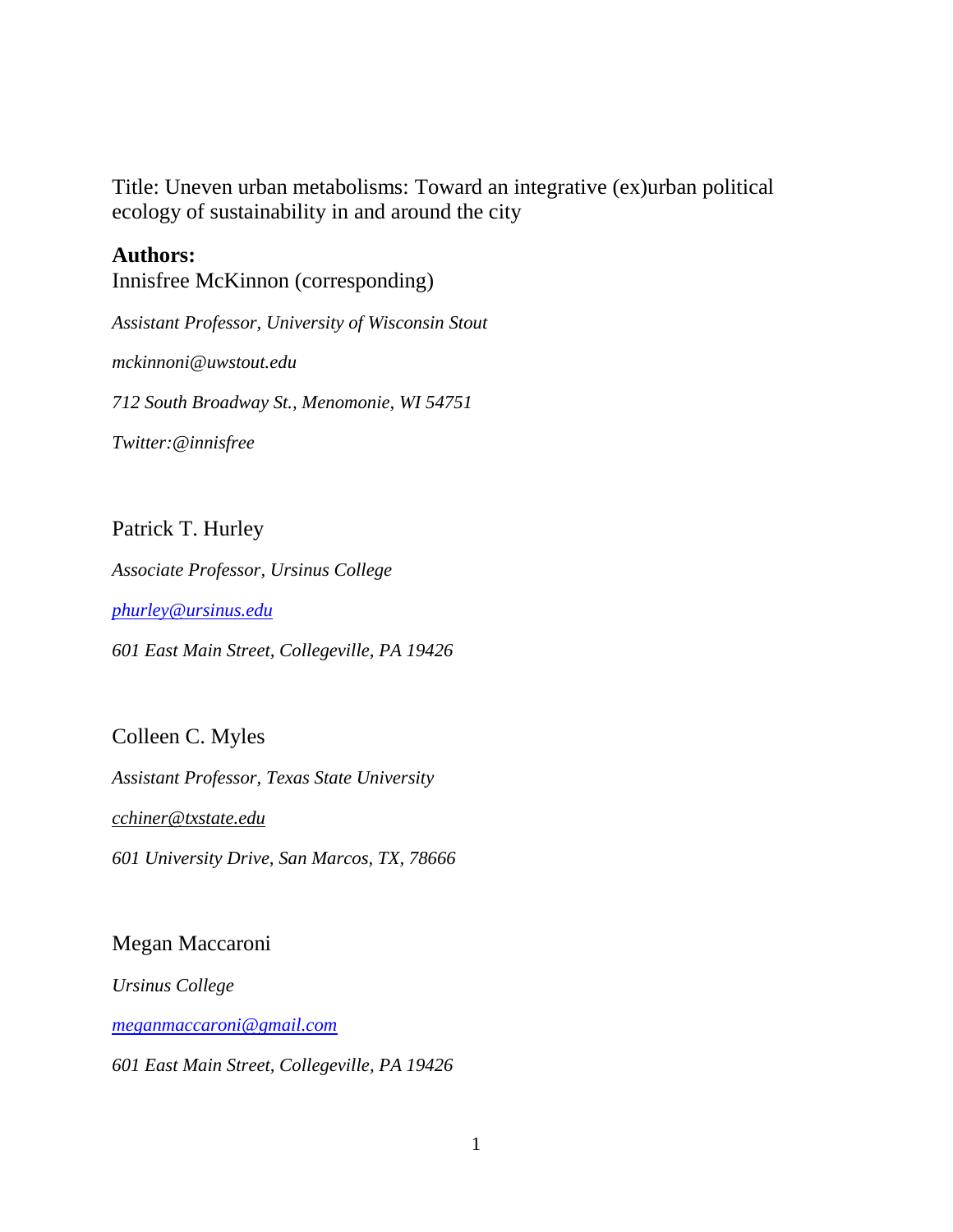#### Trina Filan

#### *Independent Scholar*

*[trina.filan@gmail.com](mailto:trina.filan@gmail.com) 1412 N Benton Ave., Helena, MT 59601*

Abstract: Expanding cities present a sustainability challenge, as the uneven proliferation of hybrid landscape types becomes a major feature of 21<sup>st</sup> century urbanization. To fully address this challenge, scholars must consider the broad range of land uses that being produced beyond the urban core and how land use patterns in one location may be tied to patterns in other locations. Diverse threads within political ecology provide useful insights into the dynamics that produce uneven urbanization. Specifically, urban political ecology (UPE) details how economic power influences the development decision-making that proliferate urban forms, patterns of uneven access, and modes of decision-making, frequently viewing resource extraction and development through the urban metabolism lens. The political ecology of exurbia, or, perhaps, an *ex*urban political ecology (ExPE), examines the symbolic role nature and the rural have played in conservation and development efforts that produce social, economic, and environmental conflicts. While UPE approaches tend to privilege macroscale dynamics, ExPE emphasizes the role of landowners, managers, and other actors in struggles over the production of exurban space, including through decision-making institutions and within the context of broader political economic forces. Three case studies illustrate the strengths and weaknesses of these approaches, demonstrating the benefits for and giving suggestions on how to integrate their insights into urban sustainability research. Integrated political ecology approaches demonstrate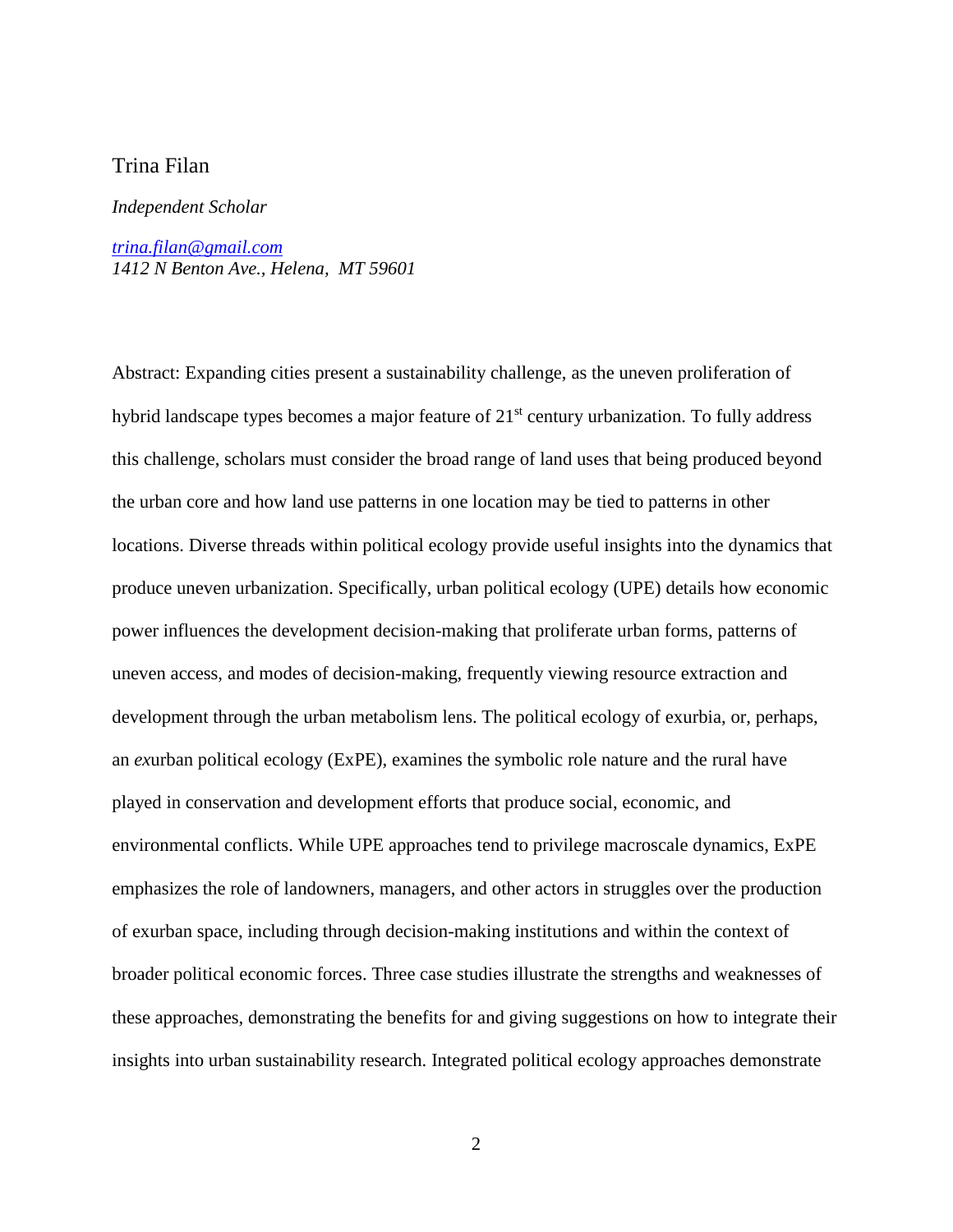how political-economic processes at a variety of scales produce diverse local sustainability responses.

Keywords: urban sustainability, urban political ecology, exurb, exurbia, urbanization, global urbanization

Funding: Support for field research in southeastern PA was provided by the Office of the Dean of Academic Affairs at Ursinus College. Funding for field research in the Sierra Nevada Mountains in California was provided by the Research Enhancement Program at Texas State University. Field work in Southern Oregon was supported by the Larry Ford Fieldwork Scholarship for Cultural Geography.

#### **Introduction**

 We live in an urban age. Yet despite the variety of social and environmental impacts of rapid urbanization around the globe (e.g., loss of agricultural lands, deforestation, increased threats to biodiversity), exactly what it means to live in an "urban age" remains unclear. Moreover, understanding exactly which spaces are urban and which "remain" rural is also unclear. Indeed, large percentages of the "urban" population live in spaces still often overlooked by urban geography: in sprawling suburbs, edge cities, exurbs, informal settlements, and small cities and towns. Individuals in these extra-urban places inhabit, are integrated into, and interact with urban places and networks. Yet often discussions of urban sustainability in both academic and popular literature focus on sustainability in the urban core and problematically ignore these spaces of extended urbanization (Brenner and Schmid 2014).

A focus on the city proper or urban core within studies of urban sustainability is problematic for both theoretical and empirical reasons. Lefebvre's theory of planetary urbanization predicts that over time the separation between urban and rural spaces will become less and less distinct. And indeed, this mixing of urban and rural has been noted by numerous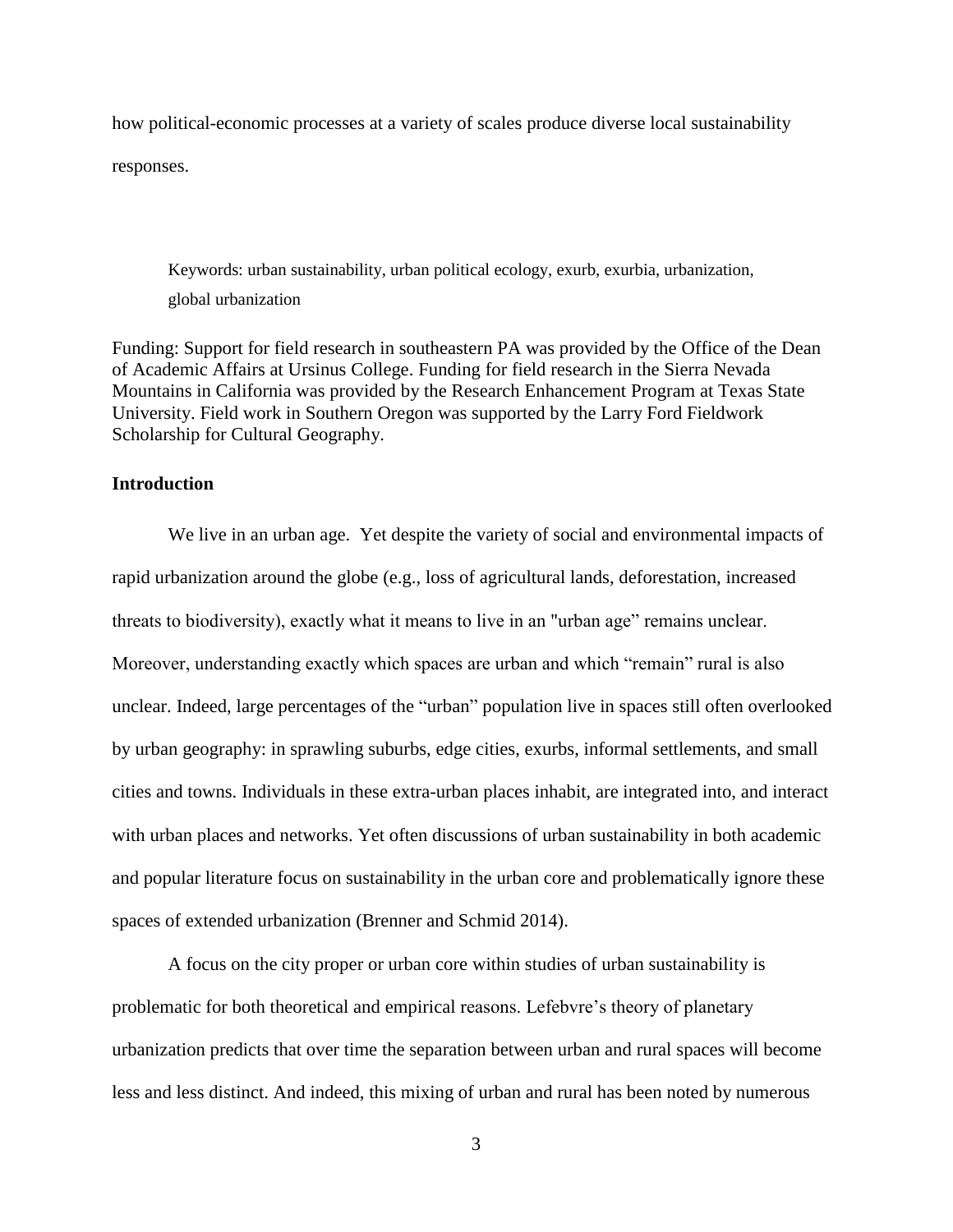scholars (Dirksmeier 2012; Furuseth and Lapping 1999; Hiner 2014; Jansson 2013; Lacour and Puissant 2007; Olson and Munroe 2012; Sandoval and Maldonado 2012). On an empirical level it is impractical to create an artificial divide between the circulation of energy and materials within urban centers and their arrival and eventual disposal outside the city proper. Despite recent attention to urban agriculture, cities will never be materially self-sufficient, but rather will continue to rely on rural spaces at the source of basic necessities, including food, water, energy, and building materials. As such, research in urban sustainability which lacks attention to the exchange of material and energy between urban and rural spaces is sadly incomplete. In this article, we propose that work by political ecologists can contribute to an expanded focus for urban sustainability, enriching the field through a focus on sustainability politics broadly imagined, both formal and informal, local and regional.

Political ecology approaches offer several key insights to research on urban sustainability. First, political ecologists ask "sustainability for whom"? Whose visions and idea(l)s of sustainability are being enacted? As political ecologists, we are reticent to attempt to define sustainability, preferring to focus our research on issues related to access to land and other natural resources and the economic, political, and social power dynamics invoked by stakeholders as they enact their visions on the landscape. Second, as recent work in urban theory has pointed out, urbanization processes produce uneven results in particular places including rapid gentrification, deindustrialization, inadequate informal housing, suburbanization, exurbanization, and the restructuring of rural places and economies. Political ecology, with its careful attention to particular places and processes of power, combined with awareness of the broad, multiscalar processes at work, provides insights into how political and economic power enables or constrains a range of actors in enacting their visions of sustainability.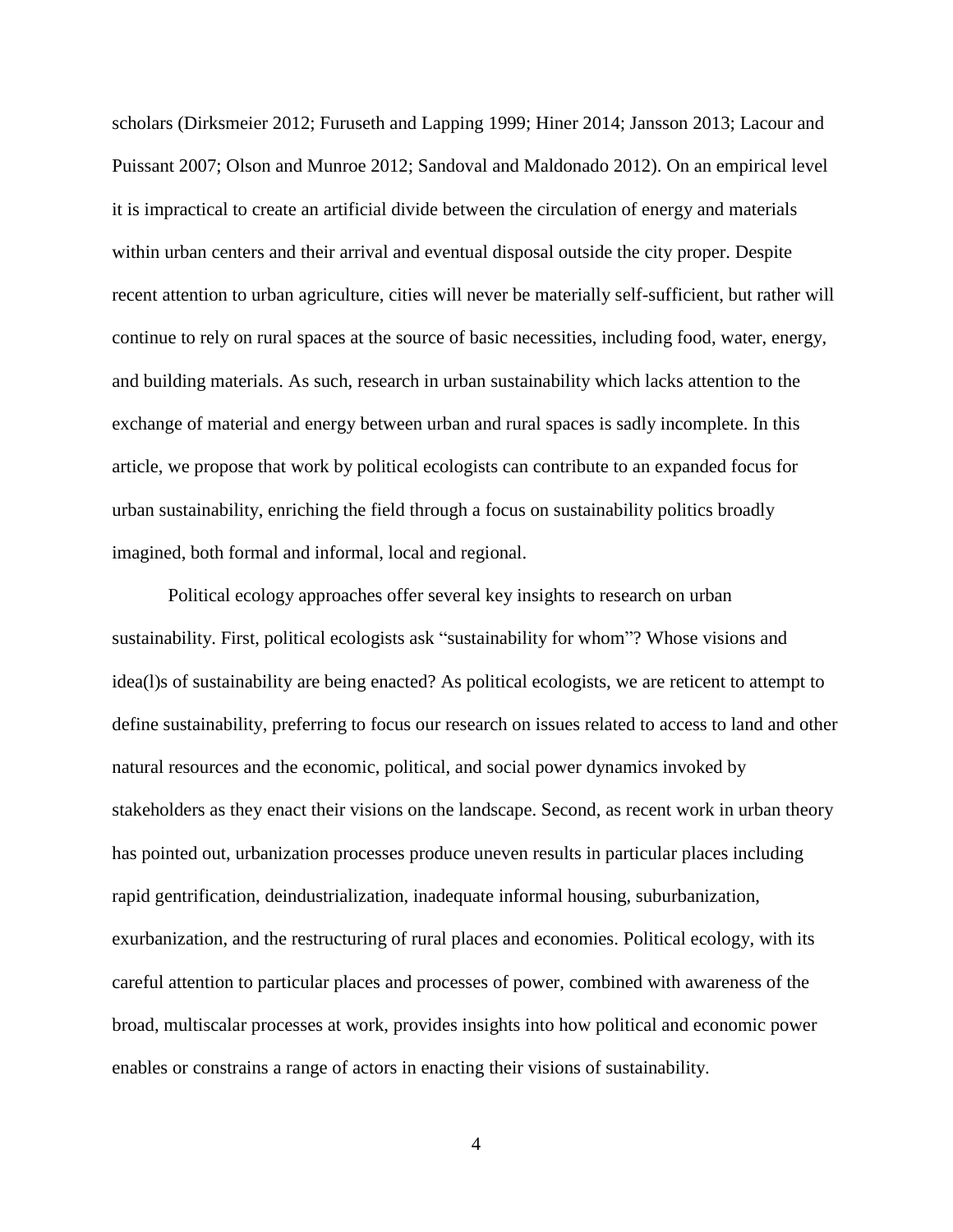In order to examine how political ecology contributes to work on urban sustainability, we must acknowledge that the work on urbanization by political ecologists has tended to be divided into two somewhat separate literatures: urban political ecology and a political ecology of exurbia. Political ecology approaches emerged from international research on land tenure, rights, and management in the developing world. Because of that history, it took particular scholars turning our attention to similar issues and dilemmas "at home" for political ecologists to begin working in domestic contexts (Fortmann 1996). What developed after that, after a brief discussion of "first" versus "third" world political ecology, was a literature largely focused on how traditionally rural places were being impacted by the uneven processes of urbanization (P. Walker and Fortmann 2003; Reed 2007; Hurley and Taylor 2016). This "political ecology of exurbia" (hereafter exurban political ecology) is not an attempt to coin a new subfield, but rather a recognition of the need within political ecology more widely to acknowledge work already being done across various literatures. Urban political ecology emerges later with a call for urban studies to re-nature urban spaces, bringing the insights of political ecology to yet another space, the urban core (Heynen et al. 2006) – and only more recently turning its focus to spaces of what has been called "extended urbanization".

We argue in this paper that these two political ecology approaches to urbanization provide valuable insights into the social, economic, and political processes at work. Moreover, we suggest that combining them strengthens our perspectives and analytical purchase of uneven spaces of urbanization. We note that while Brenner and Schmid 2013 have characterized spaces of "extended urbanization" as low density, sprawling settlement, others have argued that this growing phenomenon could also be characterized as extended ruralization (Mercer 2016; Krause 2013). Exurbia, or periurban spaces more broadly, in many ways represent a meeting or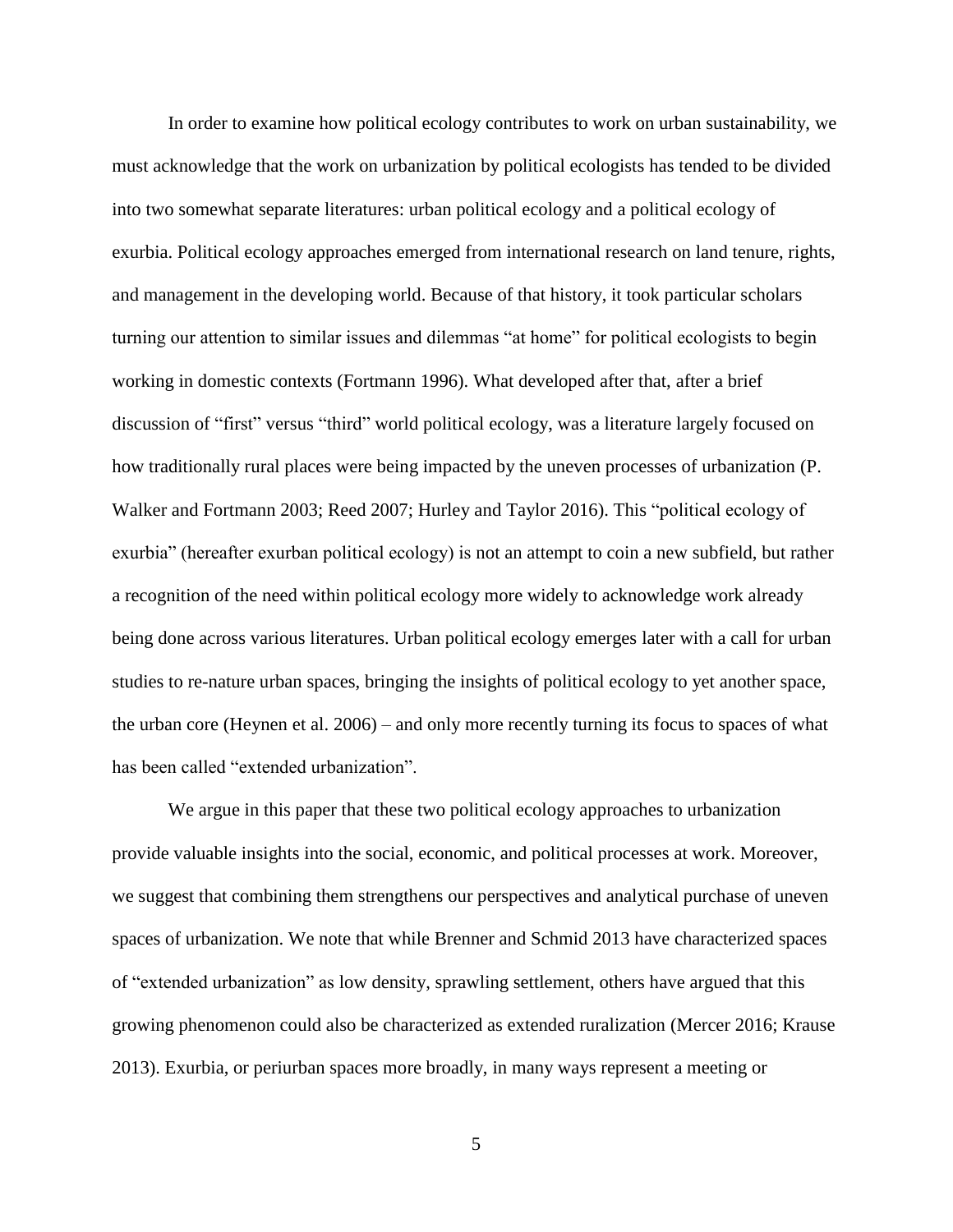overlapping of dynamics associated with the urban and the rural, a distinct and emergent landscape in-between (Taylor and Hurley 2016). We use the comparative approach suggested by Taylor and Hurley (2016) to briefly examine three case studies that endeavor to unravel how exurban and urban political ecology approaches might be productively integrated to produce a more complete picture of the socioecological changes taking place in extended megapolitian regions (Gottmann 1957; Gustafson et al. 2014). The paper begins by reviewing research in urban and exurban political ecology, outlining how these two literatures have tended engage with (ex)urbanization. Then we examine each case to illustrate how these two approaches might productively be combined. We conclude with a discussion of what political ecology approaches can offer discussions of urban sustainability. Extended Urbanization and Integrated (Ex)Urban Political Ecology

 As has been noted elsewhere, political ecology has become a sprawling interdisciplinary literature encompassing a multitude of different approaches (see e.g., Robbins, 2012; Watts & Peet, 2004). Our intention here is not to give a comprehensive overview, but rather to focus on how political ecologists have approached the study of urbanization in the Global North. Political ecology in North America and the Global North more broadly has emerged from two separate moments of engagement with other literatures. This has led to the development of a split literature largely separated by geography but also tending to approach land use change with somewhat different foci. As Blaikie (2008) pointed out, sometimes disjunctures come about not so much because of unresolved debates, but rather because of non-engagement (see also McKinnon & Hiner, 2016). In this way, we find two threads of (ex)urban political ecology: urban political ecology and the political ecology of exurbia.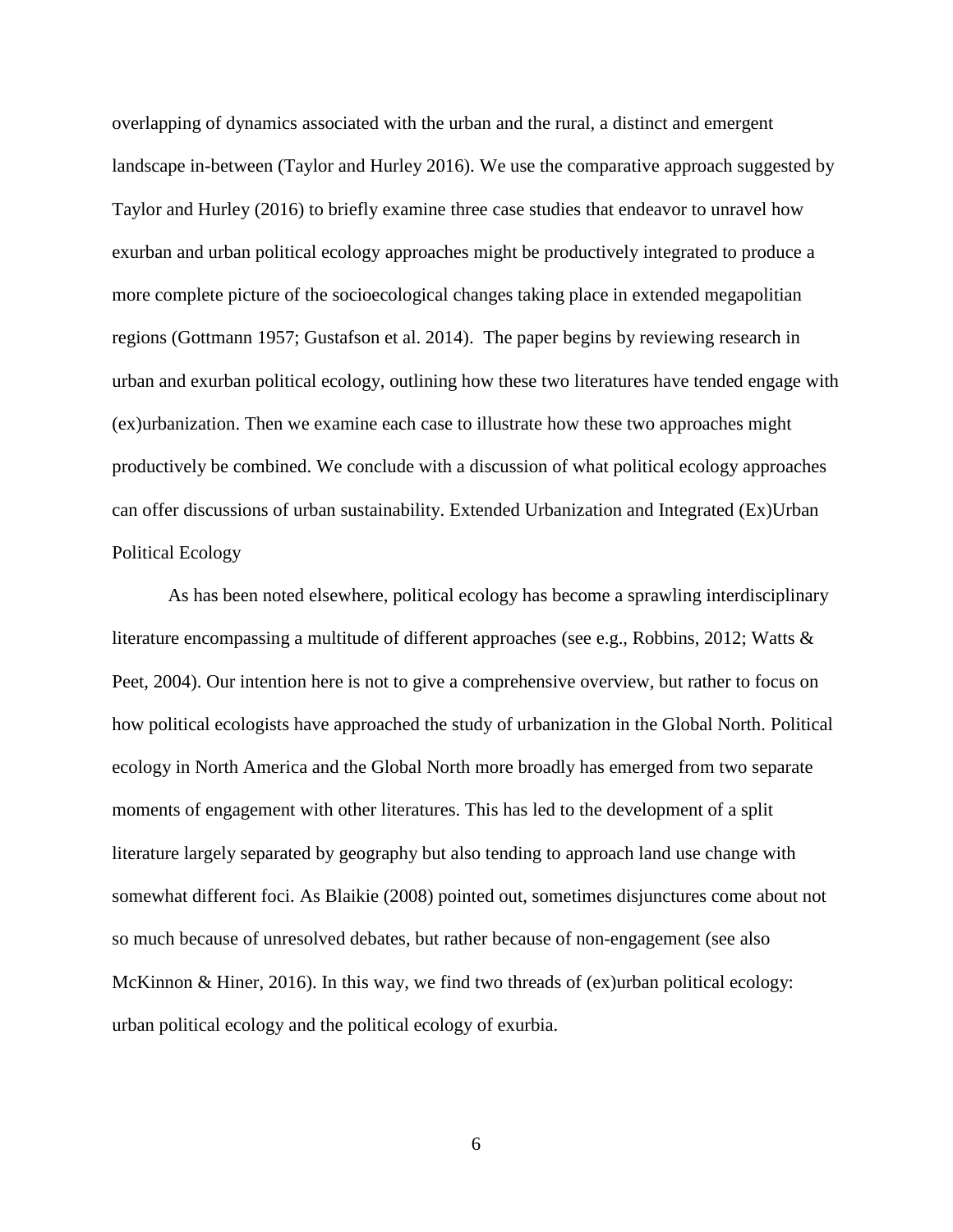Urban political ecology has focused largely on socio-environmental issues *within cities proper*, largely framing the ecological impacts and power differentials driving them using the concept of the metabolism of nature (Keil 2005). Exurban political ecology has, in contrast, focused on the environmental changes, political conflicts, and management challenges that emerge from flows of people, materials, and representations between cities and other spaces (P. Walker and Fortmann 2003; Kirsten Valentine Cadieux and Hurley 2009; Kirsten Valentine Cadieux and Taylor 2013; Taylor and Hurley 2016). These exurban studies have tended to frame conflicts in terms of the persistent differences between rural and urban identities, ways of life, and cultures and the diverse economies that underpin them, often using cultural landscape studies to focus on the construction of discourses and ideologies of nature. Both approaches have examined institutional power dynamics and the ways that politics shape decision-making processes, revealing a key element of political ecology approaches: Namely, a commitment to understanding drivers of social-ecological change and the environmental governance dynamics that emerge to "manage" this change.

#### *Exurban Political Ecology and the Politics of Landscapes*

 Political ecology arrived in North America in the 1980s, with a focus on urban expansion—or the influence of migrants from cities—into traditionally rural areas and conflicts over land and resources adopted from political ecology approaches to the developing world. For example, Fortmann (1996) called for using the tools of international property scholarship to help us understand conflicts over land and resources in the United States. Political ecologists focused on three themes or lenses in understanding urban expansion: ideologies of nature, production of protected places, and competing rural capitalisms.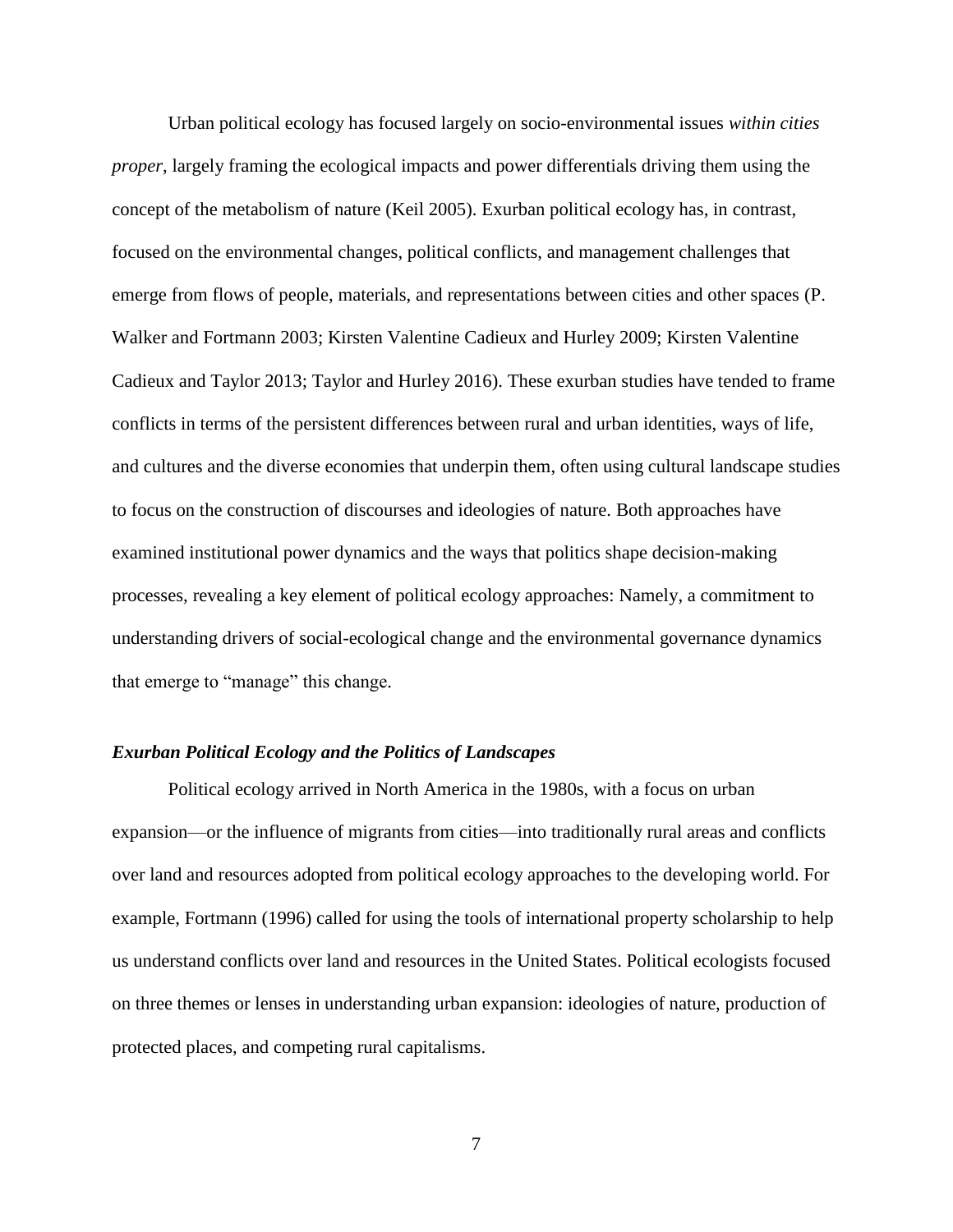Central to many of these political ecology studies of (ex)urbanization has been an examination of the attitudes and beliefs of individual landowners – in particular, their attitudes towards nature (Johnson 2008; Hiner 2014; Hiner 2016b; J. Abrams and Bliss 2013; Kirsten Valentine Cadieux 2009; Nesbitt and Weiner 2001). Urban expansion in many parts of the world has involved the arrival of new in-migrants, often from cities, in communities that for many decades had relatively stable, homogeneous populations (Theobald 2005; Hansen and Brown 2005). Political ecologists have hypothesized that these new arrivals bring with them new attitudes towards nature, which potentially shift how communities approach the regulation of land use and conservation (Hurley and Walker 2004; Beebe and Wheeler 2012; Esparza and Carruthers 2000; J. B. Abrams and Gosnell 2012; Hiner 2015). Yet some early research questioned the assumption that new arrivals are distinctively different in terms of their values and attitudes towards land use and land management (M. D. Smith and Krannich 2000), maintaining that attitudinal differences might more appropriately be attributed to economic marginality. Additionally, while political ecologists have tended to focus on the role of individual land owner attitudes, some have recently acknowledged that more attention should be paid to supply-side dynamics (i.e. the role of developers and the real estate industry) in the transformation of rural landscapes to exurban uses (Hurley 2013) as well as the (sometimes unexpected) ways that actors engage in formal and informal regulatory and planning activities (Robbins, Martin, and Gilbertz 2011).

 Entwined with literature on exurban attitudes towards nature, a number of studies have examined the production of new protected places; e.g., political ecologists have pointed out paradoxes and how exurban migration to the urban fringe, often motivated by the desire for a greener lifestyle, necessarily changes the very landscapes that exurbanites seek (Kirsten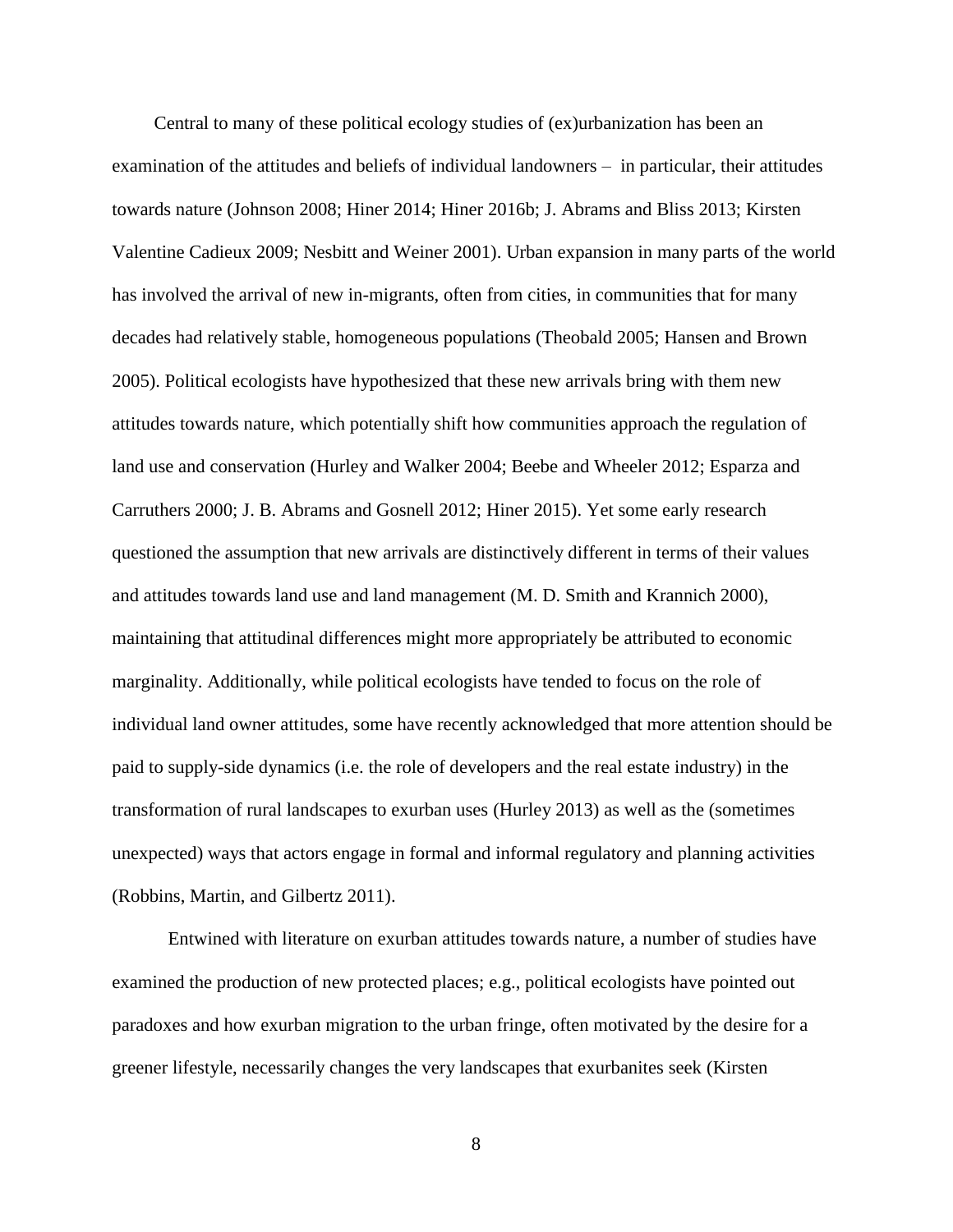Valentine Cadieux and Taylor 2013). This means that exurban migrants, working together with some long-time locals, are often quick to advocate new conservation measures and seek to limit further growth and development in their newly adopted communities (Hurley and Walker 2004; Kirsten Valentine Cadieux 2009; Johnson 2008; Taylor and Hurley 2016).

 Another theme political ecologists use to conceptualize landscape transitions is competing rural capitalisms (P. Walker and Fortmann 2003). Characteristically exurban migrants move into landscapes that have been traditionally dominated by resource extractive industries such as mining, logging, and ranching. In many cases, these industries have experienced declines due to global rural restructuring (Woods 2011). As a result, land values and opportunities for landowners to earn a living off the land are diminished. At the same time, accompanying the arrival of exurban migrants is often the rise of a new set rural industries tied directly to the visual consumption of natural amenities. Recreation, tourism, and rural real-estate development produce new landscape values, which can be conceptualized as a competing form of capital development, often viewed as incompatible with extractive industries (P. Walker and Fortmann 2003; Kirsten Valentine Cadieux and Hurley 2009; Hurley and Arı 2011; Taylor and Hurley 2016; Hiner 2016b; McKinnon 2016).

 Within the political ecology literature, there is also a largely unacknowledged body of work on the ways urbanization disrupts and transforms previously "rural" subsistence activities, including activities such as gathering non-timber forest products (Brown 1995; Hurley et al. 2008; Grabbatin, Hurley, and Halfacre 2011; Hurley et al. 2013). These works by political ecologists have documented the ways in which ecological and social changes associated with land ownership can create new hardships for rural peoples on the economic margins (Hurley et al. 2008; Grabbatin, Hurley, and Halfacre 2011), and, contradictorily, how exurban property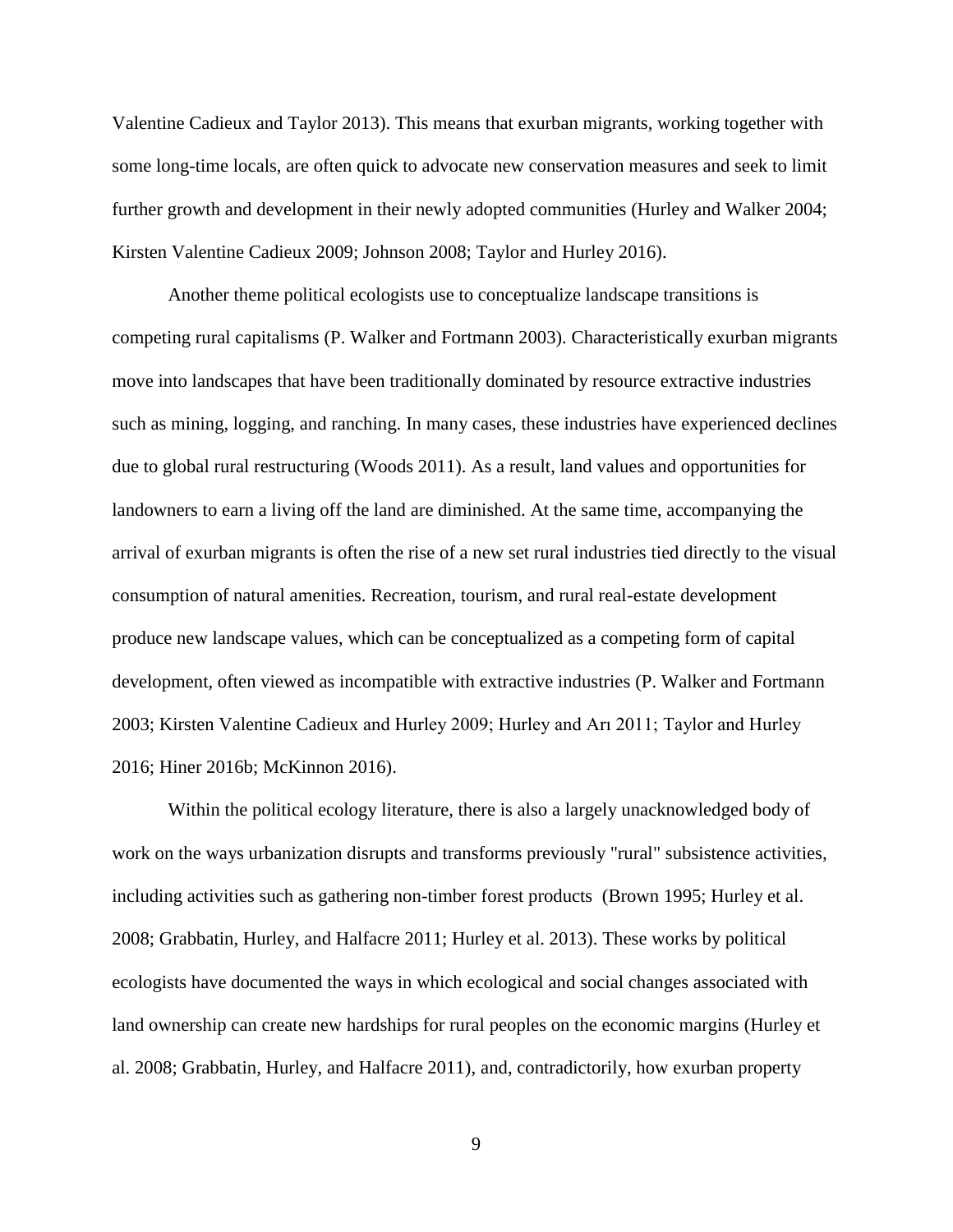transformations sometimes open new opportunities for the persistence of natural resource livelihoods (Hurley et al. 2013; Grabbatin, Hurley, and Halfacre 2011).

Today the main focus of political ecology in the developed world is exurbanization and amenity migration in the American West (Robbins et al. 2009). There are also an expanding number of case studies in other regions of the developed world, including other parts of the United States (Hurley and Carr 2010; Grabbatin, Hurley, and Halfacre 2011), Britain (Scott et al. 2009), Canada (Guimond and Simard 2010; Genevieve and Paradis 2013; Luka 2013), and New Zealand (Kirsten Valentine Cadieux 2008). Robbins (2002) has suggested that political ecology need to study up as well as down and to specifically examine the power of institutions and practices of officials while continuing a focus on what he calls the tools of political ecology, "ethnography and intense focus on micro-politics." Political ecology has tended to maintain this focus on ethnography and micro-politics while also examining the impacts of local dynamics on the politics of conservation. Yet this focus has perhaps obscured the need for work that examines the drivers of this global phenomenon and the social and environmental displacements these changes may cause (Gosnell, Abrams, and Abrams 2009; Newell and Cousins 2014).

#### *Urban political ecology and methodological cityism*

 As political ecology turned its attention to urban spaces and engaged directly with urban studies in the mid 2000s, it became reframed as urban political ecology. In an effort, to engage with urban geography and efforts to re-nature urban processes, a seemingly new subfield or approach was created (Heynen, Kaika, and Swyngedouw 2006). Bringing the theoretical background and insights of political ecology to urban spaces, generally applied to places within the city, political ecologists have eagerly sought to dismantle the nature-culture divide by illuminating the myriad ways that cities are "natural" (Gandy 2002). A striking element of much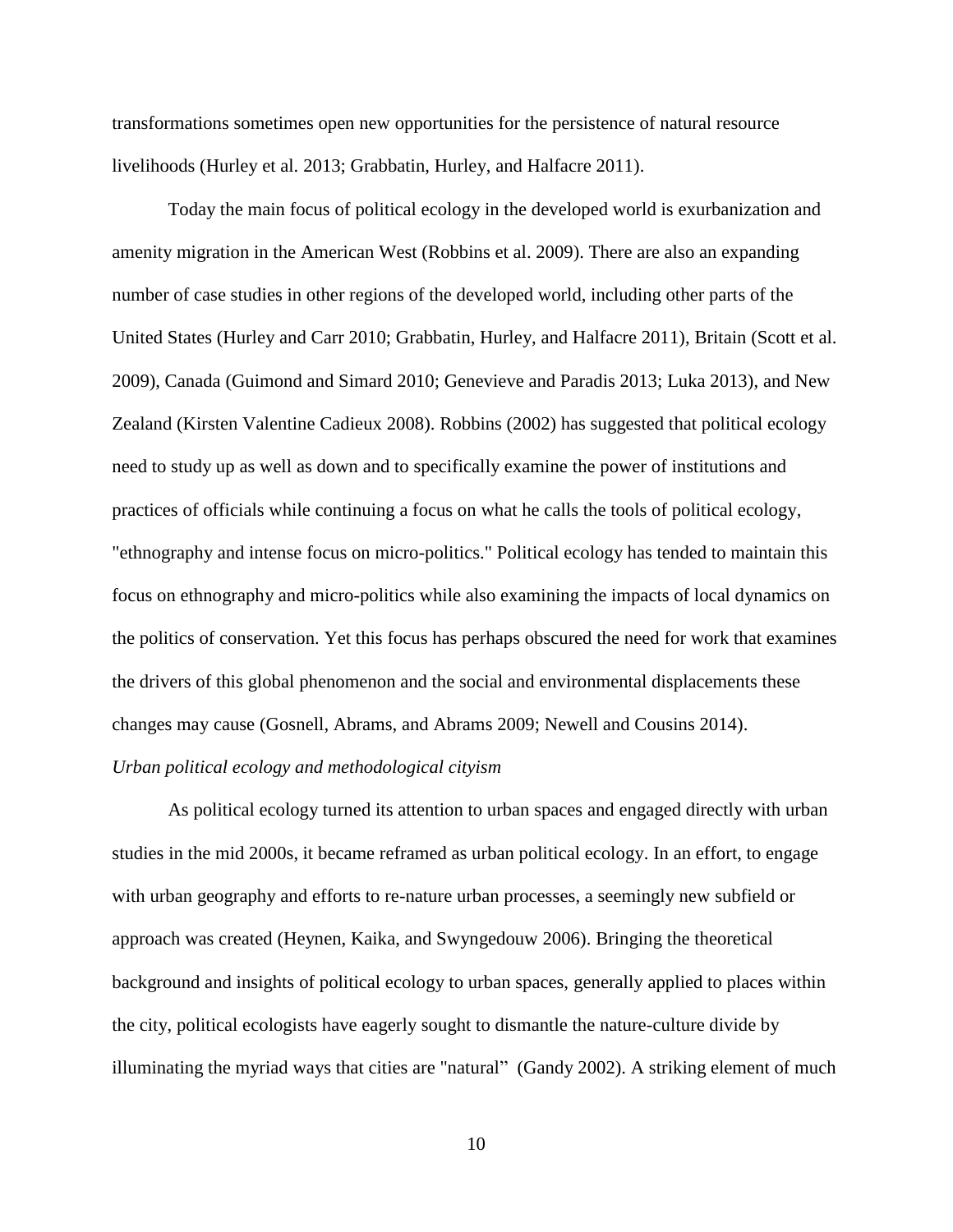early work in urban political ecology was its use of Marxist theory, particularly the concept of (urban) metabolism(s), to highlight the fundamental material links between country and city. However, as Heynen notes in his reviews of the development of UPE as a subfield (N. Heynen 2014; N. Heynen 2015), these are not the only approaches now used, as feminist, post-colonial, post-humanist, and anti-racist approaches have challenged and enriched the field. (Grove 2009; Gandy 2012; Gabriel 2014). It is also important to note that use of Marxist theory has been a part of political ecology from it start (Piers Blaikie and Brookfield 1987; Peet and Watts 1996)

In UPE, urban nature is theorized is through the concept of (urban) metabolism, which analyzes the flow of resources through the city and the mediations of such flows by economic, political, and social relationships (Cooke and Lewis 2010). Newell & Cousins (2014) identify three separate lines of research that use the term "urban metabolism," including the one used in UPE. Urban metabolism, as used by urban political ecology, emerges directly from Marx's use of the term "Stoffwechsel" which literally translates from German as "change of matter" (Heynen et.al. 2006). The term is used to describe the material processes that produce and reproduce urban spaces and ecologies. By drawing on this metaphor, urban political ecologists used the metabolism concept to trace the key ways and mechanisms through which urban space and its attendant biophysical dynamics were remade as cities grew, both through the constant turnover of land-uses. This approach helped to illuminate the ways that key actors, such as developers, and logics pervaded the creation of infrastructures and other elements needed to support city life while attending to the contradictions created by capitalism's need for ongoing growth and resources. Since most work in urban studies in the  $20<sup>th</sup>$  century lacked a connection to ecological processes, early work in UPE focused on cities proper, often global cities, to lay the basic framework for how we can understand cities as both social and ecological creations. As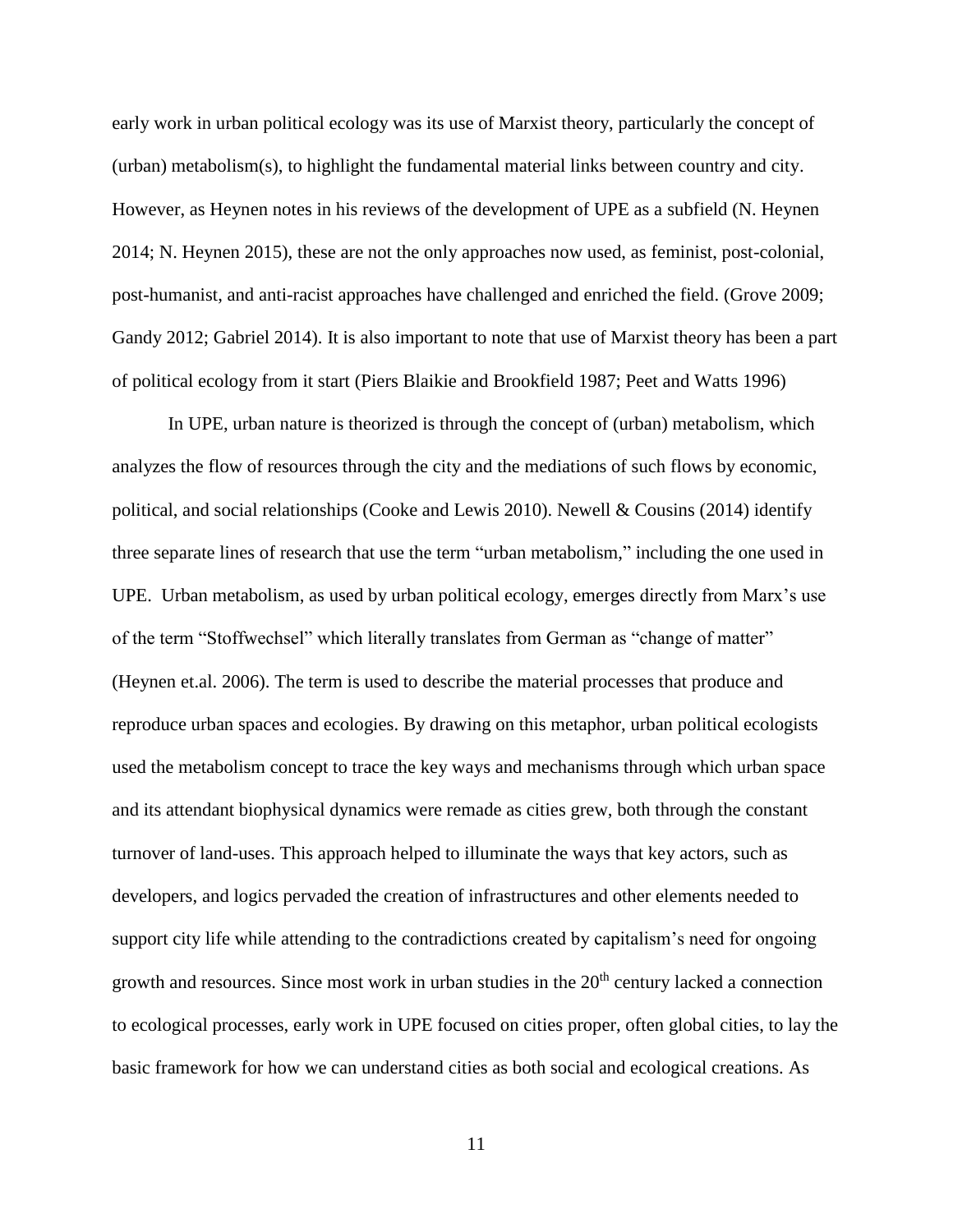Gandy (2015) points out, urban political ecology is only one of several lines of research into the historically contested character of urban ecologies.

 Influenced by the work of David Harvey and Neil Smith, another central theme in many urban political ecology studies has been uneven development and the uneven production of green space. Uncovering the social and ecological processes that produce (access to) green space and other urban resources for some and not others fits well with UPE's focus on uncovering how nature is transformed in the city through social relations. UPE focuses on inequality in access to resources and spaces, taking on many of the same issues as environmental justice scholarship, but brings to the table a deep analysis of how the capitalist political-economic system is implicated in the production of such inequalities (N. Heynen, Kaika, and Swyngedouw 2006). Heynen (2006) for example, analyzed changes in urban forest cover in Indianapolis between 1962 and 1993 using aerial photography to quantitatively measure the changes and Marxist political economy to provide analysis and explanation of shifting historical and political factors influencing landcover change in the city. Heynen (2006) found that changes in household income could be tied to shifts in residential forest cover. One of the strengths of UPE work has been to provide alternative explanations to liberal interpretations that tend to place blame for lack of green space on marginalized populations, demonstrating how broader political economies contribute to the production of greenspace (J. P. Evans, 2007; Hagerman, 2007; Nik Heynen, Perkins, & Roy, 2006; Quastel, 2009).

However, perhaps the greatest strength of UPE has been its focus on *power*, primarily understood as economic power (Domene, Saurí, and Parés 2005). Urban political ecology studies have examined how particular interests have been able to gain control of necessary resources and harness them, both materially and symbolically, for their own political projects, tying, for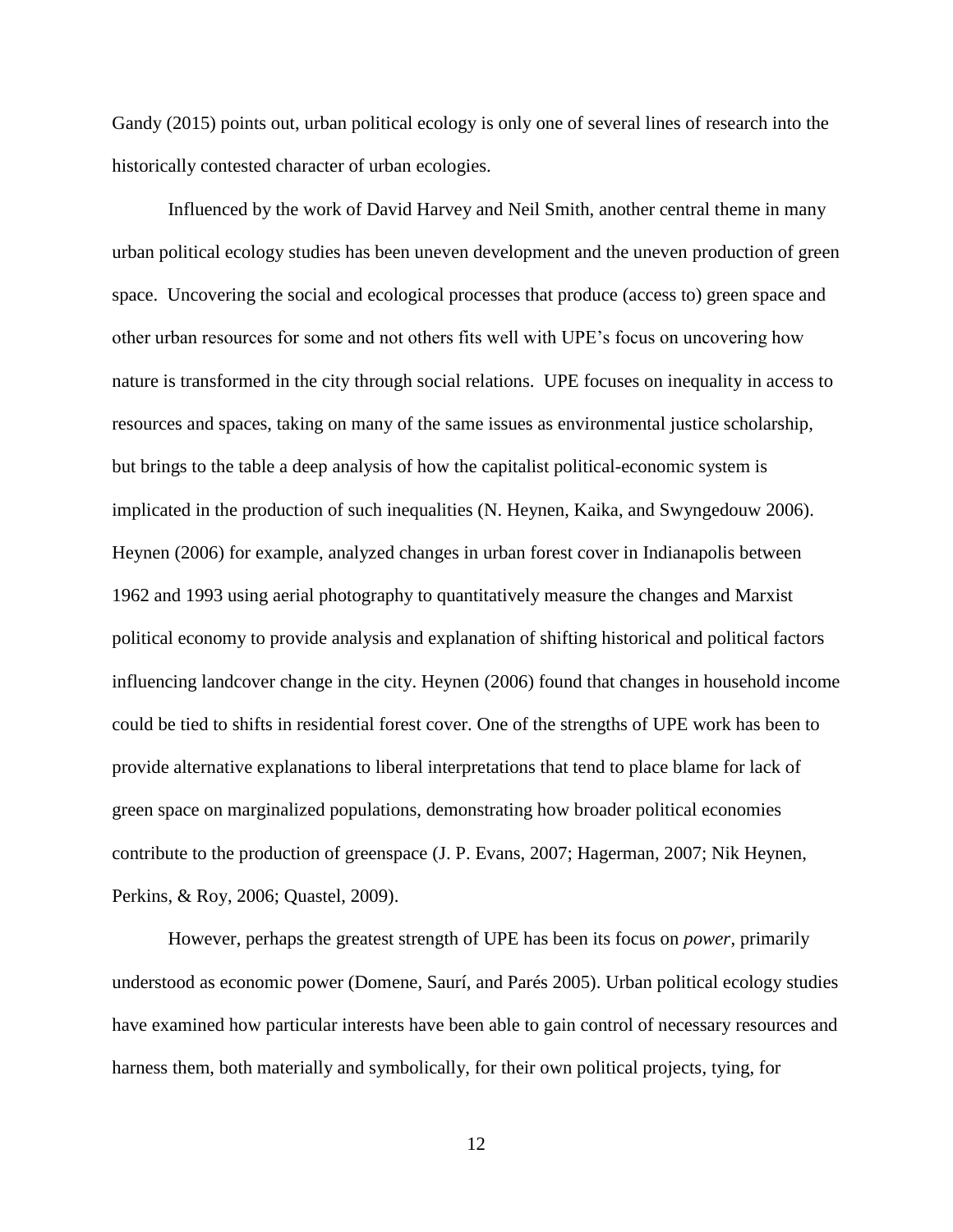example, ecological processes to socio-political processes through commodification,

privatization, and infrastructure building (Swyngedouw 1997; Swyngedouw 2004; Monstadt 2009). Work from feminist, post-colonial, indigenous, and anti-racist perspectives in connection to UPE continues to enrich the approach, and points to areas of critical intersection with work in both urban and rural spaces on indigenous materialities (Larsen 2016), food justice (K. Valentine Cadieux and Slocum 2015; K. Cadieux and Slocum 2015) and linked migration (Nelson and Nelson 2010). We now turn our attention to the ways a unified urban political ecology and exurban political ecology strengthens our understanding of urbanization processes and key questions of socio-economic processes produce particular forms of change and/or stability. We demonstrate how bringing insights from both these literatures together strengthens our understandings of urbanization and sustainability.

#### **An integrated political ecology approach to urban rural interfaces**

Urban political ecology has been separated from work on ex-urbanization largely through differing scalar and spatial foci (Figure A). Yet some discernable methodological and theoretical tendencies can also be detected. Studies claiming the mantle of urban political ecology tend to take distinctly Marxist approach, focusing on cities to the exclusion of other urbanizing spaces and highlighting economic, political, and ecological processes taking place on the scale of urban regions. It is not uncommon now for scholars to call urban political ecology a paradigm, conceptual lens, sub-field, or approach (Karpouzoglou and Zimmer 2016; Cornea, Véron, and Zimmer 2017; Silver 2015; Holifield and Schuelke 2015), yet how this would differ from a "general" political ecology approach, is unclear. In contrast, literature on the ExPE has tended to borrow from cultural landscape studies, focusing on representations of nature and differing ideals at the local scale. In effect, the creation of UPE has, at least to some degree, reinforced the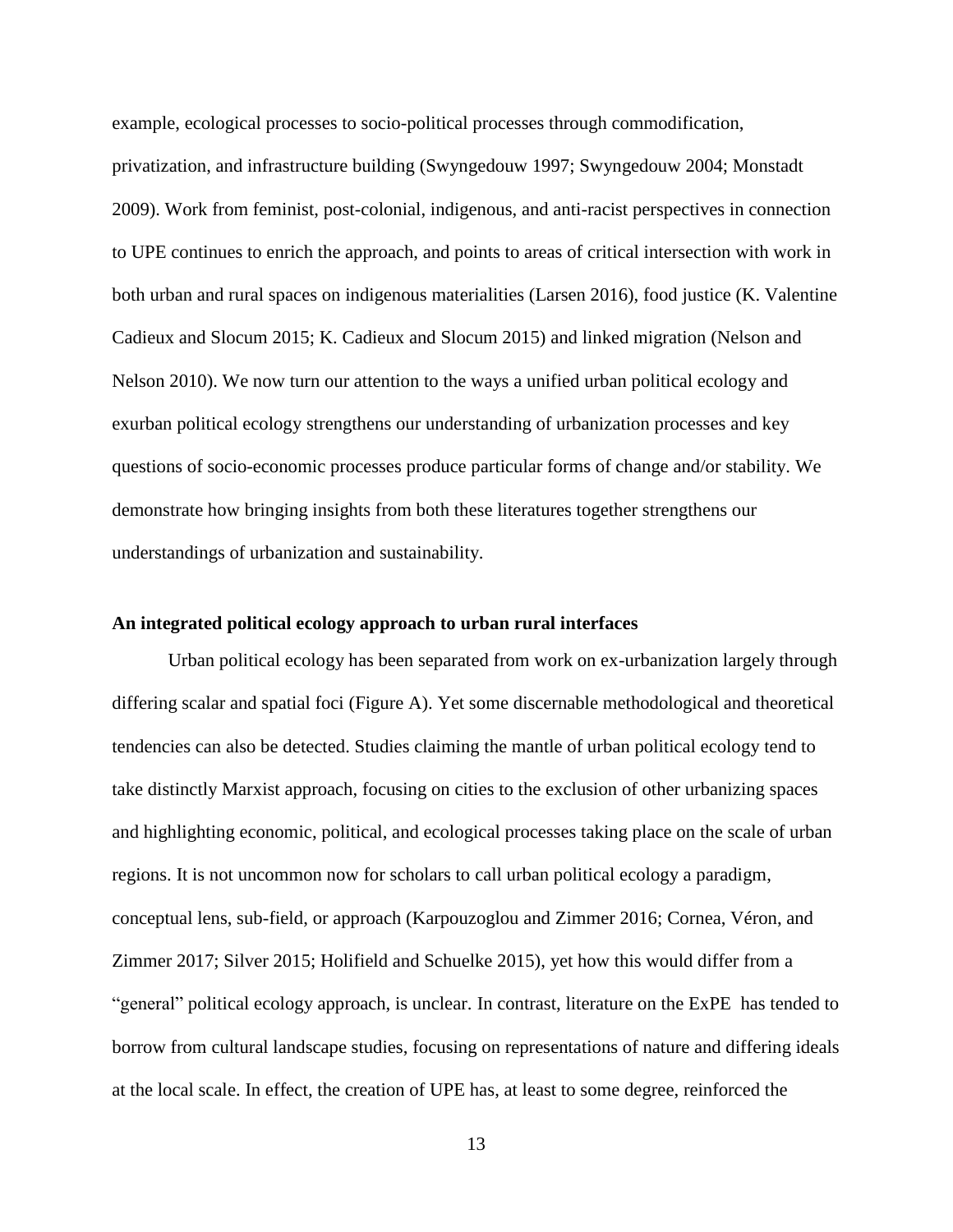nature-society divide it was attempting to dissolve by reinforcing its analog, the urban-rural divide. Only a few studies in the urban political ecology tradition have worked across this spatial divide--or as some social-ecological scientists might suggest, this gradient--by focusing outside the city proper, particularly Robbins' (2003) work on lawns, Keil & Young's (2009) work on "in between" urban landscapes in Canada, and Swyngedouw (1999) and Kaika's (2005) work on the urbanization of water.

However, as some urban studies scholars have been influenced by the resurgent interest in Lefebvre's concept of a global urban society (see Brenner, 2013), there have been calls for UPE to give up its "methodological cityism" in favor of a new focus on urbanization processes (Angelo and Wachsmuth 2015). Angelo & Wachsmuth (2015, p. 20) describe methodological cityism as "analytical privileging, isolation, and perhaps naturalization of the city in studies of urban processes where the non-city may also be significant." In this vein, it holds that, in order to be useful, the concept of planetary urbanization needs to pay attention to what is meant by "urban" and urbanization (R. Walker 2015) and acknowledge that "rural" is a category that continues to hold experiential and analytical power (Cloke 2006; Woods 2011; Hiner 2016c).

As part of the call to refocus on processes of urbanization beyond the city proper, a growing number of researchers have taken up work using a UPE framework to research sites outside of the city proper. Examples of this type of work include the work Gustafson (2015) on land use conflicts in exurban Appalachia, Kitchen's research on urban forests in South Wales (2013), and Parés, March, & Saurí (2013) study of the suburban landscapes of Barcelona. These new studies, which reach across this urban-exurban divide, have the potential to address the broader processes of globalization and uneven development. Gustafson et al. (2014) in particular proposes a new focus on megapolitan political ecologies, rightly highlighting the large ecological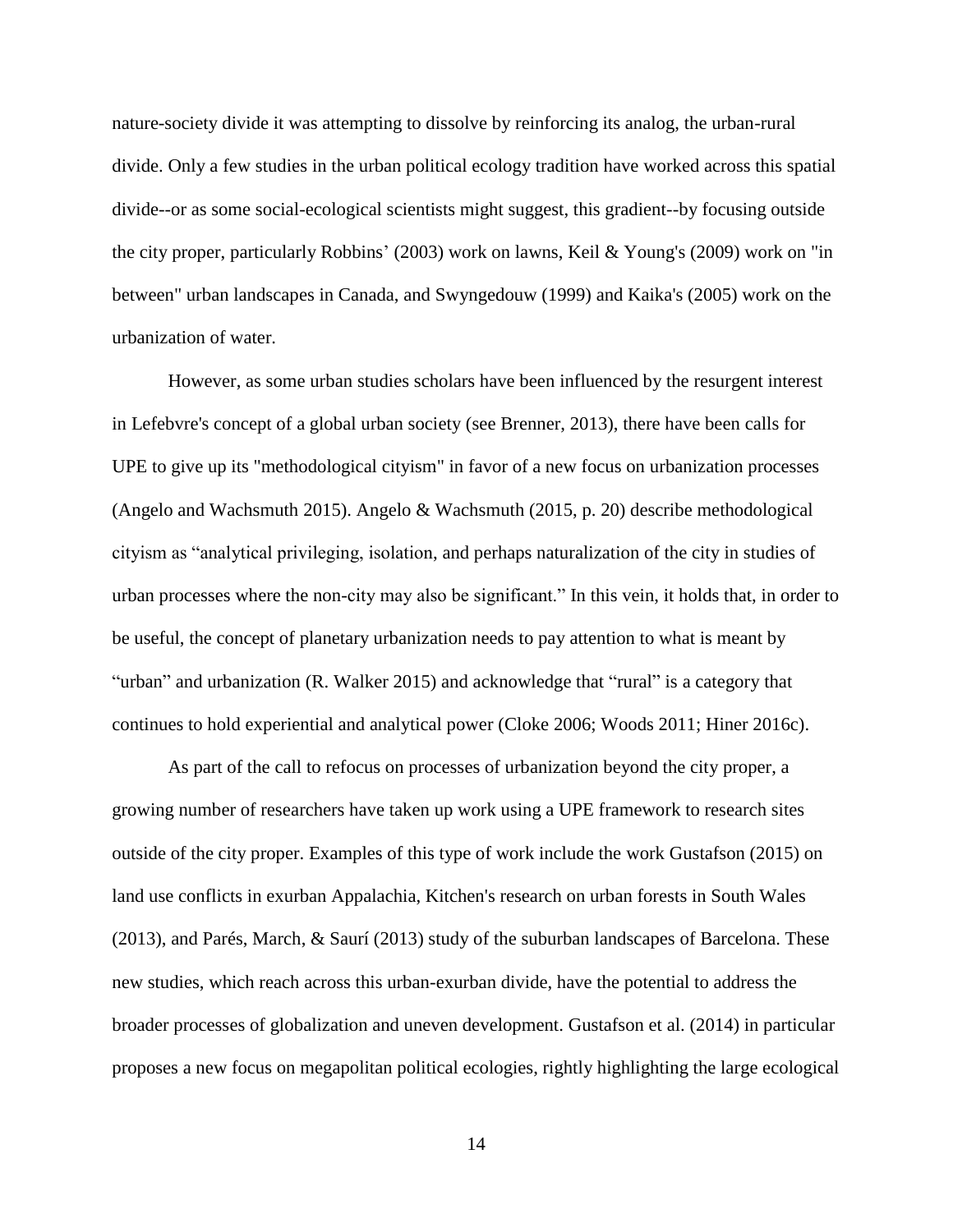and social impacts of amenity migration, exurbanization, and rural gentrification outside of the urban center. However, in Gustafson's conceptualization of megapolitan political ecologies, urbanization processes are given explanatory power for changing land use and settlement patterns across a broad region. We contend that such UPE approaches would be further improved by a more explicit engagement with the existing literature in ExPE – counter to the trend toward *dis*engagement prevalent in the literature (McKinnon and Hiner 2016).

Specifically, work on ExPE has the advantage of long standing engagement with places with a variety of relationships to urbanization and urbanism. First, ExPE, like its urban cousin, long has attended to issues of power and its influence on specific institutional decision-making arenas that shape the use of land and shape landscape change (Hurley and Walker 2004; P. A. Walker and Hurley 2011; Sandberg 2014). Second, the ExPE also has continued political ecology's methodological focus on ethnography and micropolitics, focusing on the persistence of rural ecologies and livelihoods that get reworked, transformed, and conserved in highly uneven ways in particular places. We maintain that while it is necessary to examine the broad-scale ecological and social impacts of what has been called 'extended urbanization", it is not sufficient to stop there; rather it is key to examine how processes of extended urbanization, amenity migration, and rural gentrification *produce* uneven outcomes. These processes, occurring in places that are neither wholly rural nor urban, are particularly key because large areas of the Global North are being transformed into these low-density settlement and land use patterns. Once in place, exurban patterns appear to be highly resistant to further urbanization or densification as residents often maintain strong attachments to rural identities and regular invoke strategies of conservation management (Taylor and Hurley 2016).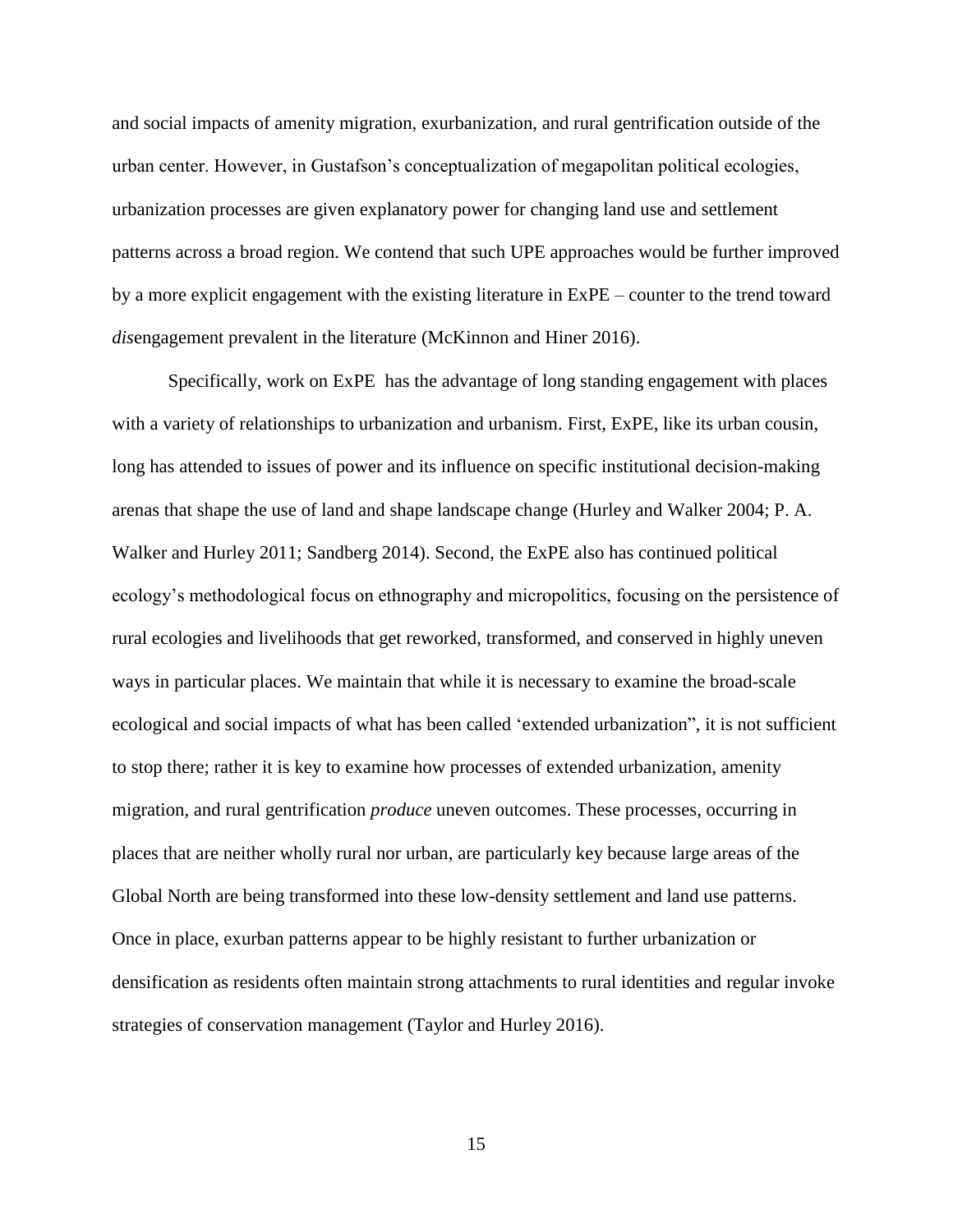In the section below, we present three case studies to demonstrate the contrasting and conflicting outcomes of the processes that shape exurbia—or extended urbanization—at the local level. We maintain that attention is needed to the specifics of local politics and ecologies if we are to understand whose vision of sustainability is being enacted in particular cases and what ecologies and cultures are being conserved. As the case studies below demonstrate, using insights and approaches from both lines of research strengthens studies in these contexts by bringing attention to processes occurring at multiple scales, effecting specific places, and uniting analysis that pay attention to material and cultural processes.

#### **Three case studies of shifting dynamics on the urban-rural interface**

# *Case 1: Stone Hill area exurbanites reproduce rural landscape aesthetics, mirroring former productive uses.*

In southeastern Pennsylvania, the "Stone Hill" area is an exurban enclave within the Philadelphia Metropolitan area. This area has experienced increasing residential development and urban migrants, yet the land use patterns of these new arrivals have tended to re-inscribe earlier forested and pastoral ecologies. Stone Hill is a ridgeline located in the western part of Montgomery County that stretches across several local townships. As a county identified "conservation landscape", a designation by the Montgomery County Planning Commission, Stone Hill has emerged as a conservation object where interventions by local municipalities are intended to protect open space through land acquisitions. Moreover, local municipalities have sought to maintain the area's rural characteristics through minimum lot-size zoning efforts. These efforts have been constrained by state court precedents (Hurley and Taylor 2016), yet have contributed to the rise of an exurban pattern of residential development and associated advocacy efforts to formalize and expand the very conservation territories favored by county conservation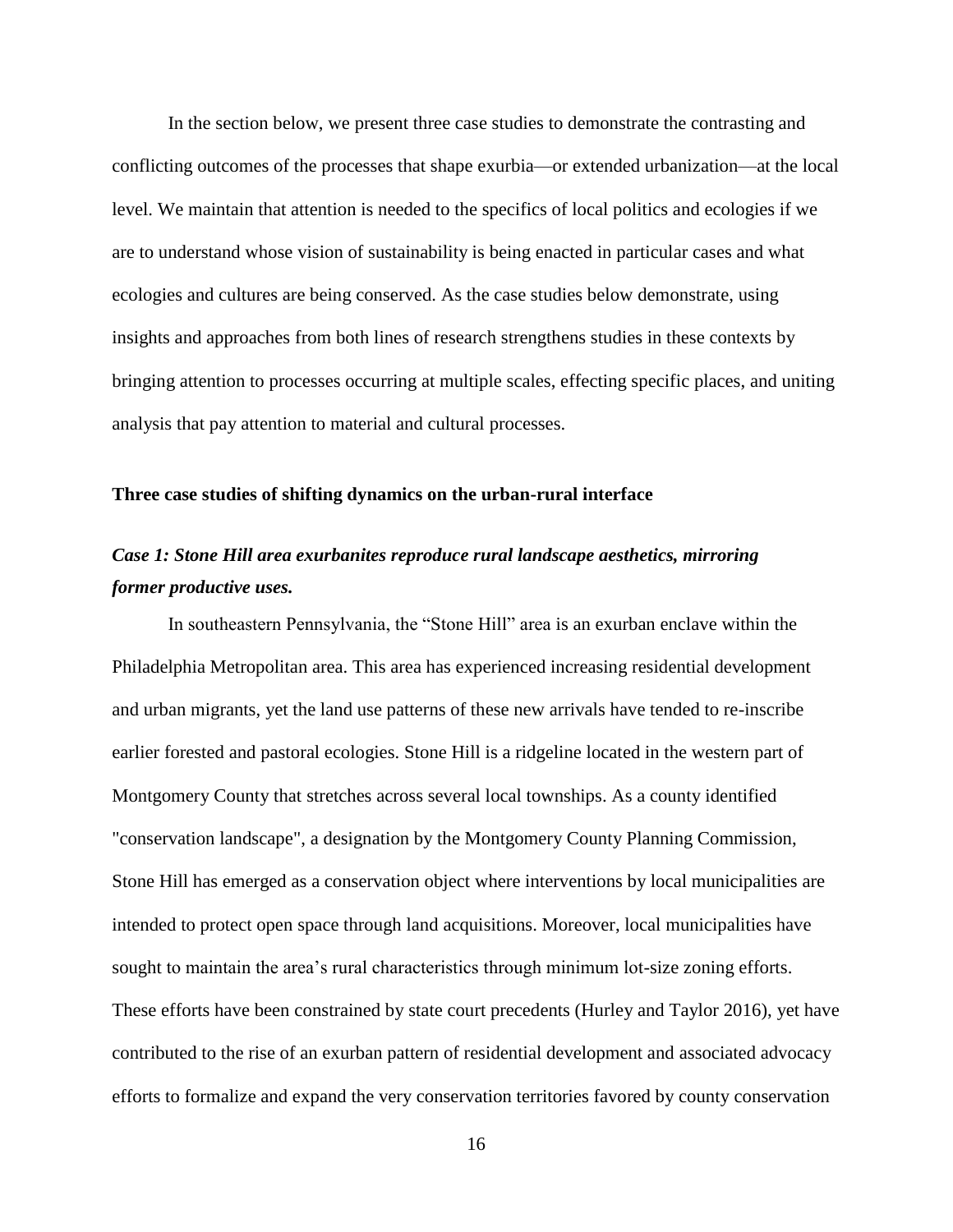landscape designations (Hurley, Maccaroni, and Williams 2017). For example, urban in-migrants were instrumental in protecting nearly 100-acres of conserved open space through finding a conservation buyer, gaining commitments from two local townships for the purchase, and creating a public-private partnership to steward the forest. Besides social networking and political advocacy, one exurbanite has gone so far as to systematically purchase undeveloped lands for transfer into the conservation area. Yet these efforts also build on a history of expressed commitment to conservation by landowners with deep roots in the area, including landowners committed to rural recreational and natural resource uses. So in this case, rather than urban inmigrants conflicting with existing rural values, both groups have tended to work on conservation of traditional landscapes and uses, albeit unevenly.

Drawing on grounded visualization techniques (Knigge and Cope 2006; Hurley et al. 2008), qualitative interviews, and air photo analysis, this research reveals the corresponding emergence of uneven land-use and management patterns on individual parcels associated with the exurban shift in the area. These patterns reveal the extent to which the exurban development process and household commitments hold divergent ideologies of nature that simultaneously reinscribe rural aesthetics into the area. In doing so, they point to the ways that flows of capital associated with urban in-migrants and the real estate markets they create produce uneven outcomes across this exurban landscape.

An ongoing and uneven shift from emphasis on natural resource uses to residential development has shaped land use and associated landscape changes in the area. Much of the area had either been converted to farmland, particularly in portions of the landscape outside of the ridgeline's characteristic boulder fields, or logged for various timber-related purposes by the end of the 19<sup>th</sup> Century. Yet, by the early 1940s, many of the areas of the ridgeline with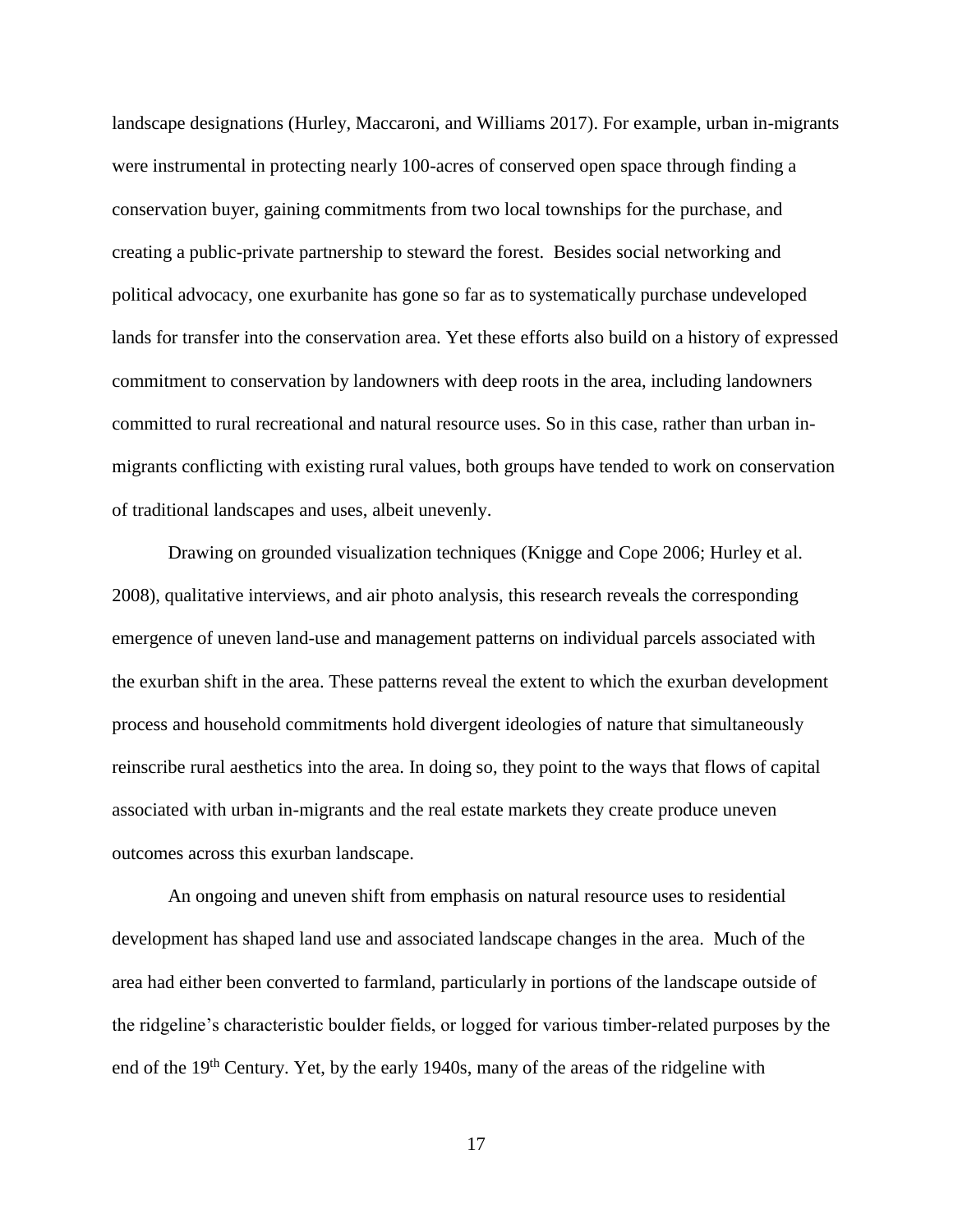extensive boulder fields had reforested and some smaller farms had been abandoned and begun reforesting. Beginning in the 1950s, early in-migrants to the area sought out historical homes associated with these small-scale farmsteads that had brought agriculture to the rocky slopes during the  $18<sup>th</sup>$  Century. With the ability to commute by car to jobs in nearby towns, these individuals sought refuge from the expanding suburbs of eastern Montgomery County and access to lands to garden and harvest resources from the area's woodlands. In doing so, these individuals acted out early land-use practices that mirrored the rural practices of their neighbors at the time, including small-scale vegetable growing and some livestock tending. Moreover, these households maintained areas that would have otherwise returned to forest cover or reintroduced field openings to areas of the landscape that had recently reforested.

Continuing in-migration, however, eventually began to transform the landscape and more tightly link this exurban enclave to the city. Throughout the 1960s, 1970s, and 1980s, a small trickle of in-migrants arrived to build homes on smaller individual lots, introducing perforations into recovered forest through new openings for their homes and small yards. By the 1990s, larger parcels were becoming available for development, as various longstanding landowners passed away or decided to sell, and small, niche, large-lot subdivisions emerged in the area. In the process, parcels of cleared forest, semi-cleared forest, and fully forested areas became available for purchase to new in-migrants. Large-scale developers of traditional tract-style subdivisions had already leapfrogged the ridgeline for wider open and level land.

The increase in and shift toward a residential landscape introduced new ideas about land management to the area but in ways that continued to reflect past patterns of forest openings and pastoral aesthetics. By and large, households committed to forest stewardship have conserved and maintained areas of forest that have not been clear-cut since the end of the 19<sup>th</sup> Century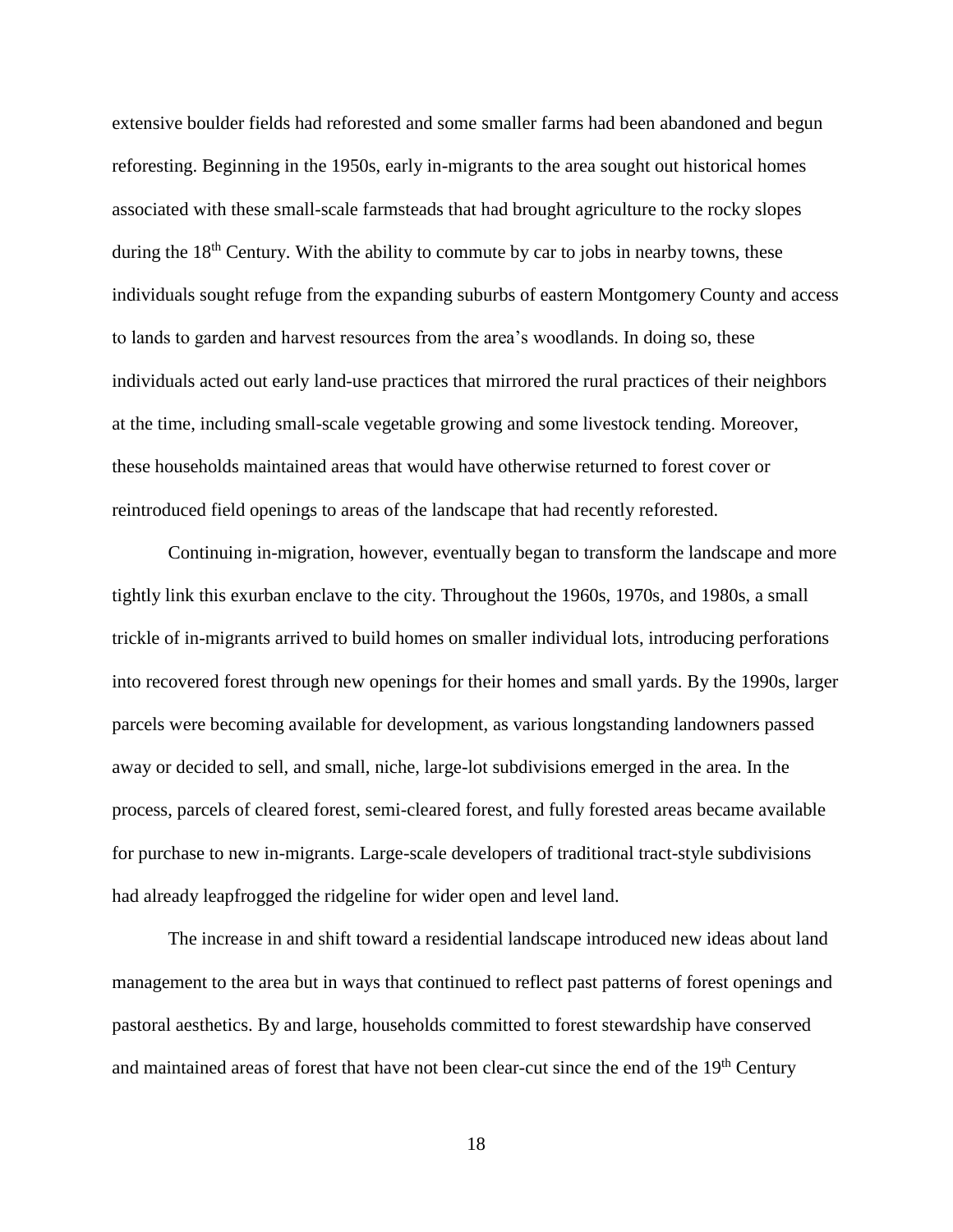(although selective harvests in these areas have changed these forests), including many areas of woodlands that were used during the early 20<sup>th</sup> Century for firewood harvest and sale to nearby urban centers. Meanwhile, households with suburban lawn commitments (see Robbins, 2007) have, together with specific developer interventions, generally maintained or reintroduced pastoral patterns of forest openings and aesthetics reminiscent of the smallholder farms that once characterized the area. These landowners espouse commitments to design features that maximize the amount of forest opening on their parcel for lawn and land management activities that prioritize suburban lawn aesthetics (Figure B).

Instead of openings characterized by field crops or meadows, these non-forested areas are now maintained in turfgrasses and complimentary ornamental flower plantings. Further, some residents in the area demonstrate landscape ideologies that prioritize explicit sustainability practices or intensive biodiversity conservation efforts. Those landowners committed to sustainability practices generally maintain parcels with pastoral land use patterns, signifying a continued commitment to forms of natural resource production that have been described as "back to the land" or "homesteading" dynamics in other areas. Meanwhile, landowners who espouse strong commitments to local forest types seek to maximize the amount of forest and native species gardening intended to create floral and faunal protection in line with their commitment to open space conservation efforts.

In this case of changing land use and management, on conservation lands and private residential parcels, the complexity of what are considered appropriate land management approaches by exurbanites becomes clear. These differences in approaches transcend categories of rural/urban landowners. Longtime residents from rural areas support new conservation and planning efforts, including efforts to construct the ridgeline into a conservation object worthy of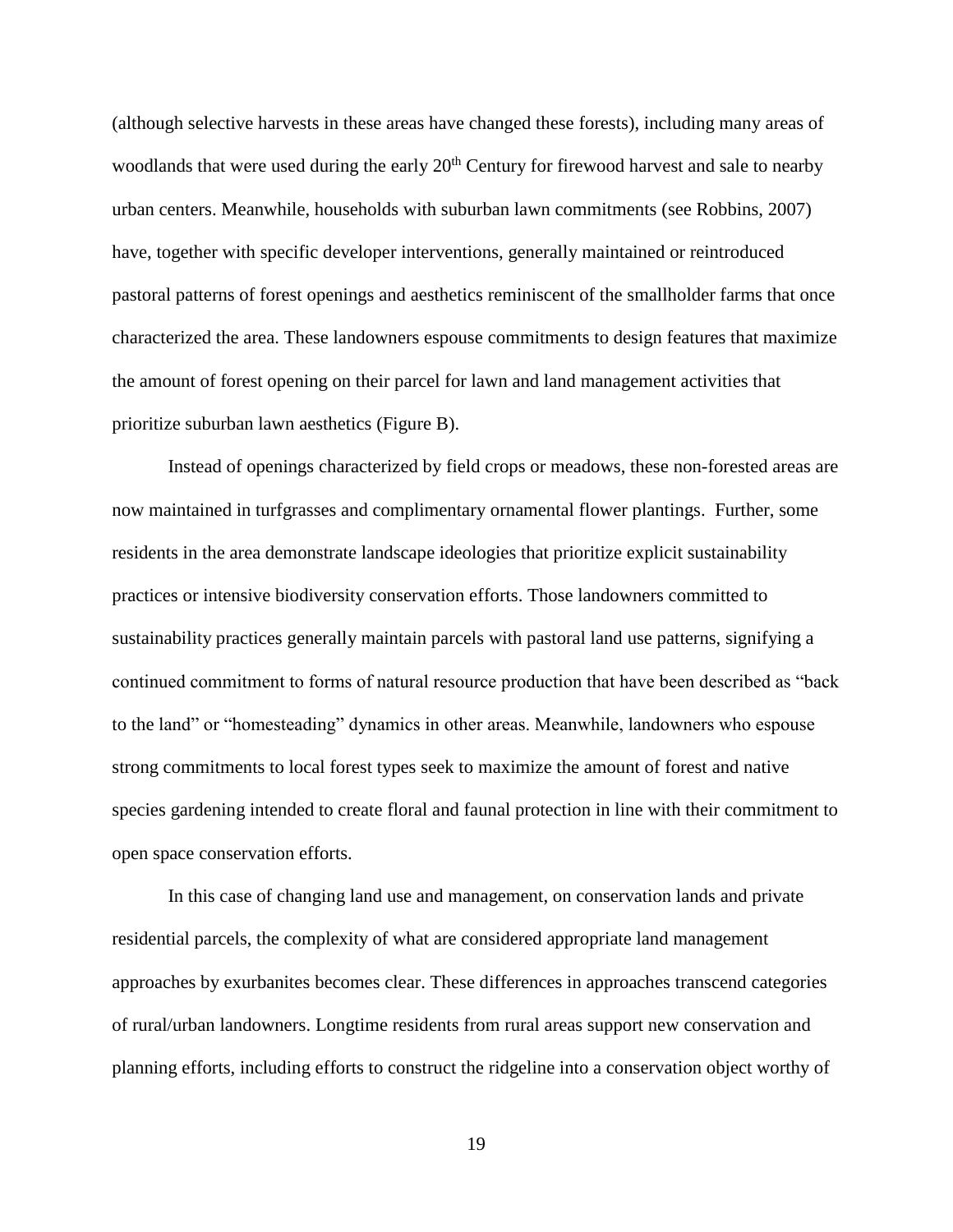recognition within county planning processes. Meanwhile, (predominantly) urban newcomers engage in the proliferation of urban vegetation dynamics, namely lawns, that recreate rural patterns of forest clearing and reimagine rural aesthetics in the process. So, too, both longtime rural residents and urban newcomers continue to turn to the land to find and extract natural resource values, including hunting, harvesting of non-timber forest products, and small-scale food production. Others incorporate classic rural animals, such as goats, into their lives as pets. These pets accompany their owners on hikes through the protected forest. Here the arrival of exurban migrants, rather than implementing a uniform pattern of urbanization, instead brings with it a complex of at least three different approaches to conservation and land management as well as a patchwork of settlement patterns, some of which reflect urban and suburban aesthetics. Meanwhile other landowners reenact longstanding rural livelihood and management strategies.

## *Case 2: Emerging landscapes of wine production and consumption in the Sierra Nevada foothills*

The foothills of the Sierra Nevada Mountains in California has a history of resource extraction, ranging from the infamous mid-1800s Gold Rush to timber production to cattle ranching (Duane 2000; Momsen 1996). In the past several decades, economic development has shifted towards housing development and tourism, although "heritage" uses continue to contribute significantly to the economy and local identities (Beebe and Wheeler 2012; Hiner 2014; P. Walker and Fortmann 2003). Meanwhile, a long-standing, but increasingly prominent hybrid use has been developing; wine grape production, an active agricultural use, paired with wine making, in conjunction with associated wine tourism, has been spreading in the landscape. The wine industry, "from grape to glass", is an increasingly visible, though largely un-quantified, economic force in the region. Ethnographic-style fieldwork was conducted in summer 2014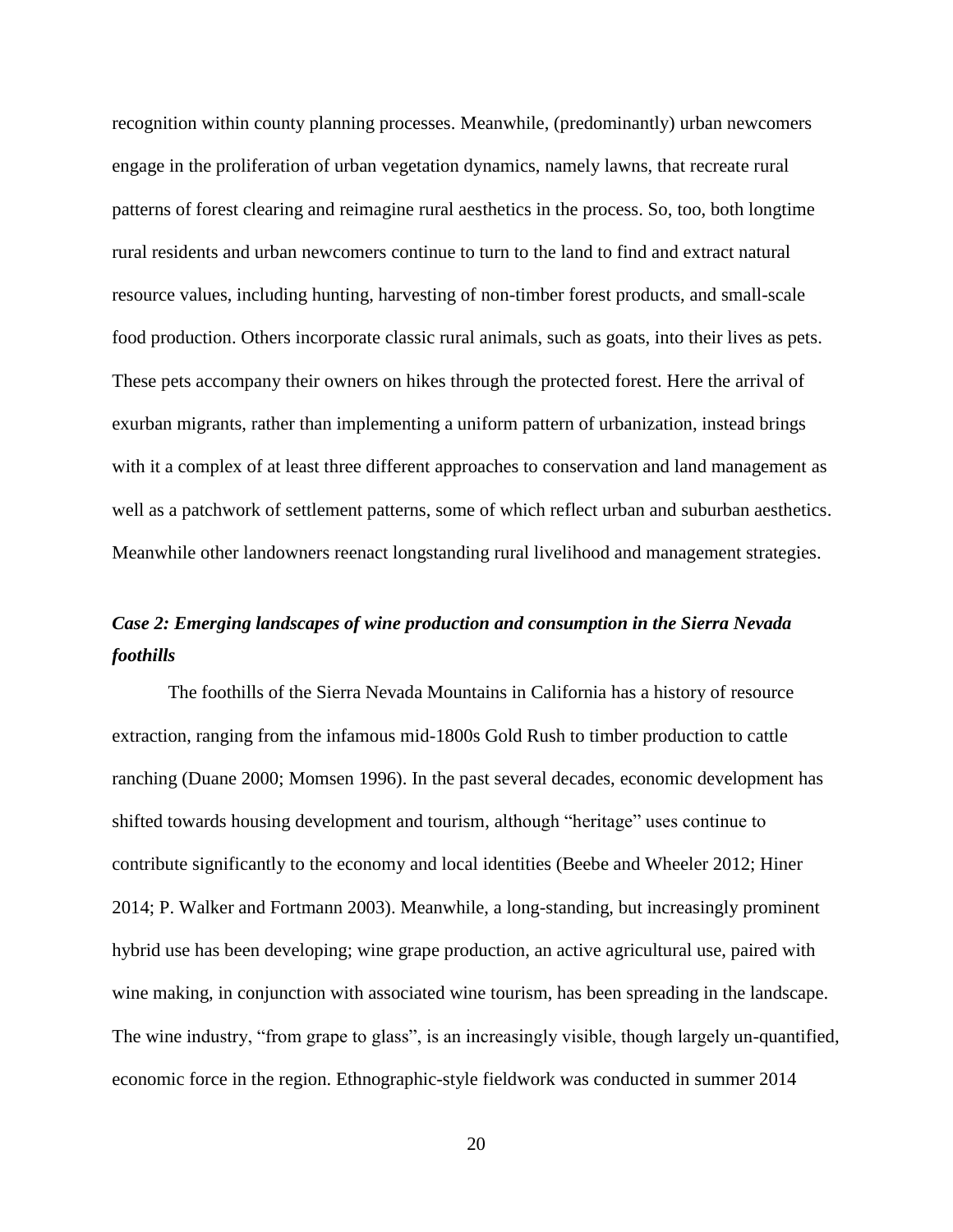involving interviews with 60 wine grape growers, winemakers, winery owners, vineyard managers, agricultural advisors, wine retailers, and other people knowledgeable about the regional wine industry; participant observation; and a review of promotional and industry informational materials. This study of the area revealed that wine growers, wine makers, and wine buyers are engaged in an exchange that links rural and urban together in a mutual – if perhaps uneven – economic and cultural interchange, such that urban consumers and investors are set to gain more than their rural counterparts. However, that said, rural actors also actively engage in the changes taking place by producing a both wine and wine landscapes for the consumption of urban markets.

While it is largely urban tourists who visit the area for wine-related activities (and, indeed, new vineyard owners and wine makers are often urban transplants as well), wine-based activities are closely tied to the rural appeal of the place, capitalizing on the rolling hills, oak woodlands, and cattle-strewn landscape to both draw in visitors and in-migrants (Figure C). The success of an "emerging" wine region such as the Sierra Nevada foothills rests not just on the abilities of wine growers and wine makers to produce a quality product, but also on their ability to successfully market it, namely by luring urban consumers with the aesthetics of the wine landscape (vineyards, wineries, tasting rooms, etc.) as well as their place-soaked product. Direct sales are, of course, only part of the marketing strategies of many producers (producers who may also distribute their product at a variety of scales through stores, restaurants, and other markets), but direct sales to on-site consumers amounts to a significant portion of their appeal.

Wine is a product that reflects and produces local ecologies and environments in very specific ways (Sommers 2012). Terroir is an essential component of wine growing and making; the (micro)climactic, geologic, and environmental characteristics of a place are intimately tied to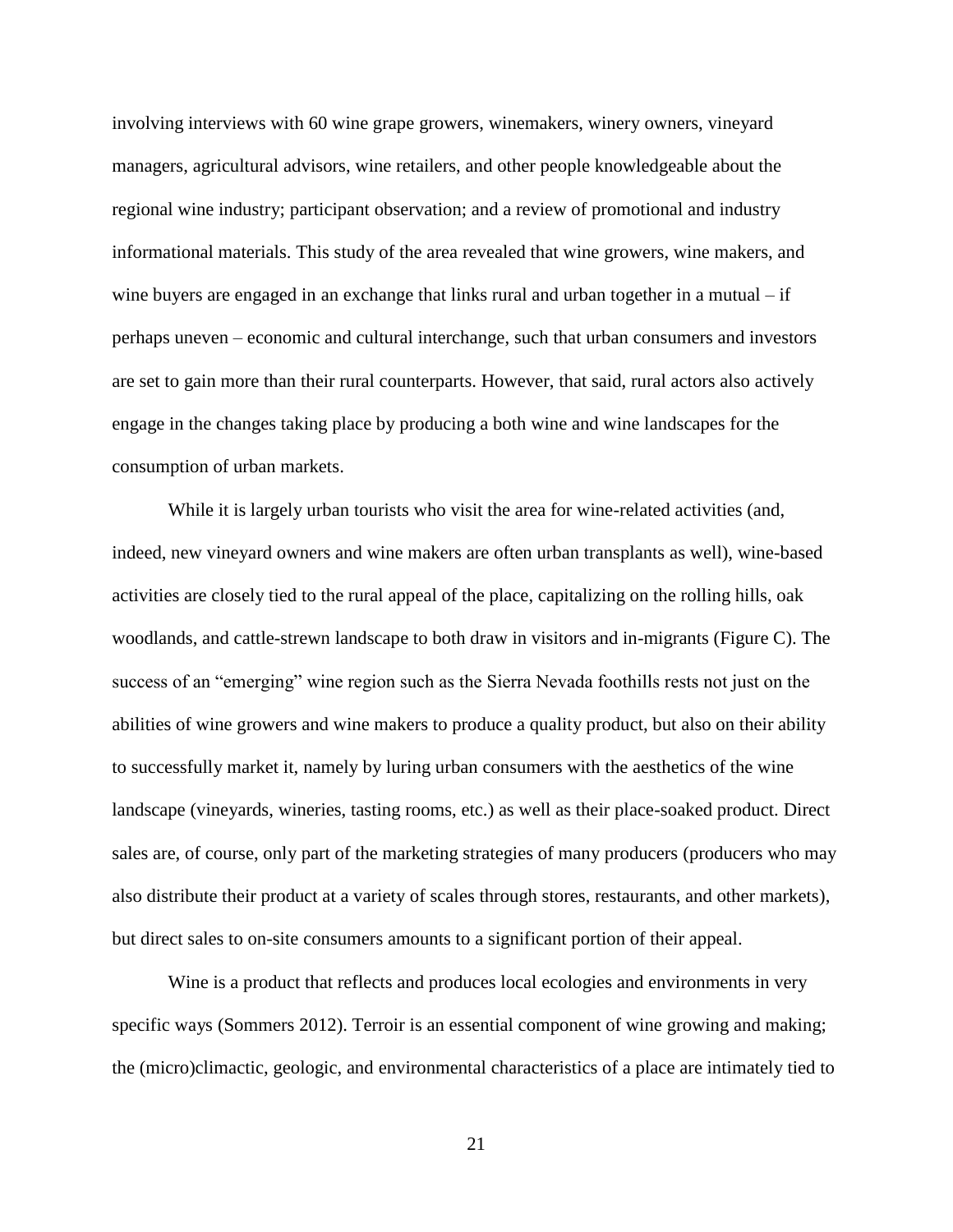which kinds of varietals can be produced where and at which quality (Trubek and Bowen 2008; Unwin 2012). Yet as landowners, land managers, and investors pursue wine as a land use and economic strategy, certain activities and actors are preferred over others, producing new ecologies and environments. Uses that may be long-standing but are no longer reliably profitable may be sidelined. Ranches or orchards turn to vineyards, barns turn to wineries and tasting rooms, and hillsides become caves or cellars (Hiner 2016a).

Moreover, wine tasting is an exercise in embodied place consumption. Wine enthusiasts visit vineyards and wineries to consume not just wine, but also the visual and aesthetic properties of the place. Wine tourists drink in the landscape as they travel from tasting room to tasting room and consume the product of that place directly through the wine. Wine sold in tasting rooms is not always locally-sourced, and the share of wine that is made from non-local grapes varies by region, but, in the Sierra Nevada, most of the wine grapes used to produce "Sierra" wine is (still) sourced from within the region. The ability of wine retailers to do well in their business is directly related to consumer experiences and perceptions of the place they are visiting. As such, maintaining (and building) such a place-to-be-consumed is an ongoing social process. In other words, the Sierra Nevada is a productive, active landscape, but it is also one which is (re)created for the pleasure of incoming visitors and/or migrants – even sometimes at the expense or displeasure of previous residents or stakeholders.

While the production of a wine landscape is undoubtedly a transformative process environmentally, economically, and socially, the industry also protects and produces coveted – and often idealized and/or imagined – rural landscapes and values. The influx of and deference to wine consumers encourages a certain kind of rural placemaking, wherein the functional, productive landscape is leveraged to build idealized landscapes that cater to urban environmental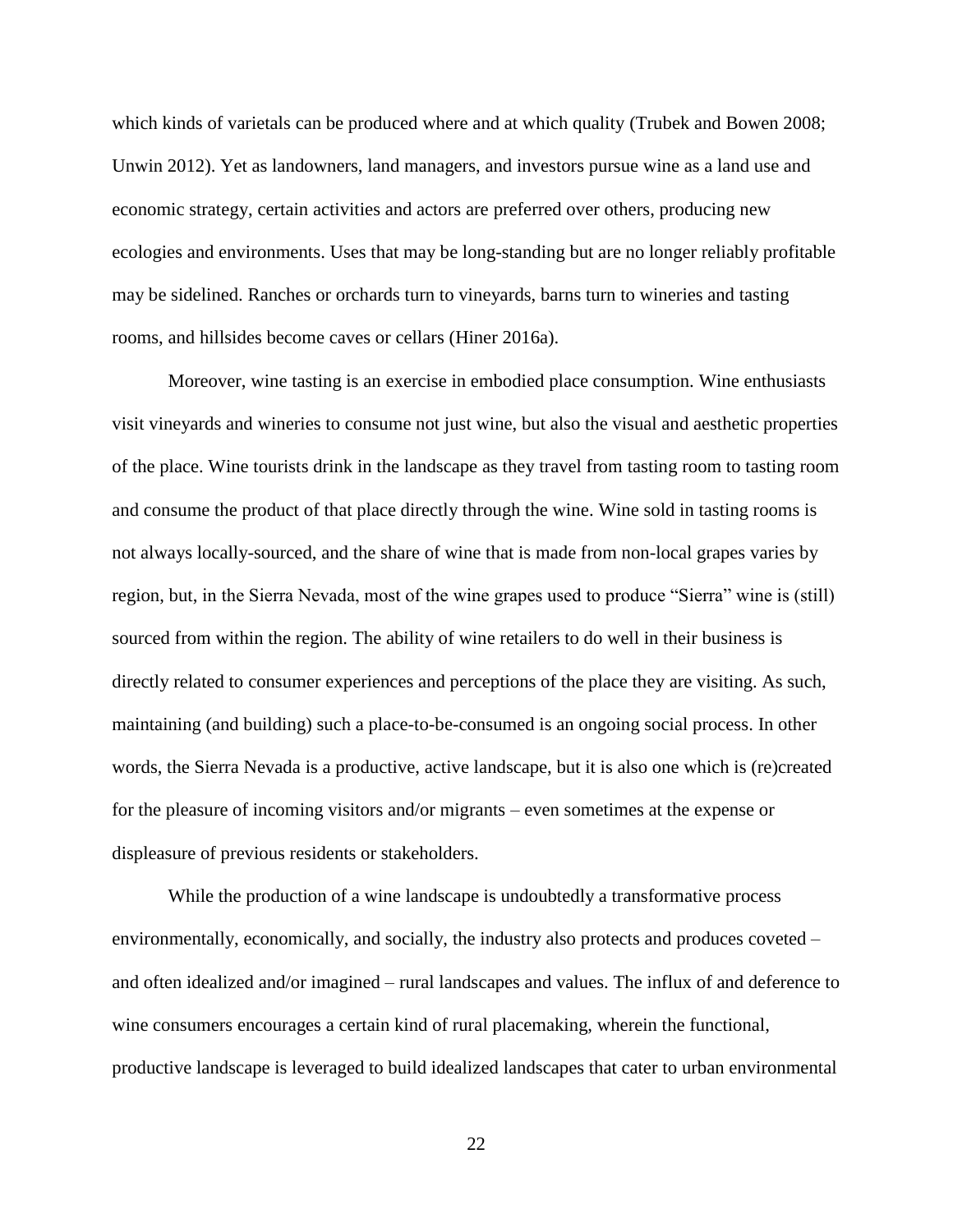imaginaries. The process whereby commodities are produced in rural places and are then sold and distributed to urban ones is altered such that urban consumers are further privileged; urbanites move beyond billing externalities to the rural communities that sustain them into an exchange whereby they consume not only rural products but rural place itself (Hurley 2013).

In this way, the Sierra wine region is a place where urban desires and imaginaries increasingly dominate, as (agri)cultural products are transformed into financial and symbolic capital (Sayre 2002; Hiner 2016a) and the idyllic/idealized rural landscape is commodified. Urban and rural, as such, are tied together and artificially separating them hinders rather than helps analysis of the processes occurring there.

In sum, while the urban is increasingly 'everywhere', we maintain that in rural areas along the urbanizing fringe rural imaginaries remain significant for cultural (re)production, political negotiations, and environmental management decisions – especially in those areas feeling pressure from proximate urban zones. The insights of ExPE related to contested politics and environments including discussions of competing rural capitalisms, the preservation and creation of conservation landscapes, and the ideological and material power of rural idylls, as well as the insights from urban political ecology related to power, privilege, and the metabolism of nature are both useful here. Emerging wine landscapes like those in the Sierra Nevada provide insights into the social, economic, and environmental processes that tie cities to other spaces in ever more complex ways.

# *Case 3: Urbanization without urbanism: uneven urban metabolisms in Jackson County Oregon*

 Jackson County, located in southern Oregon, is a small metropolitan area with a polycentric, sprawling development pattern. While Jackson County hardly constitutes an urban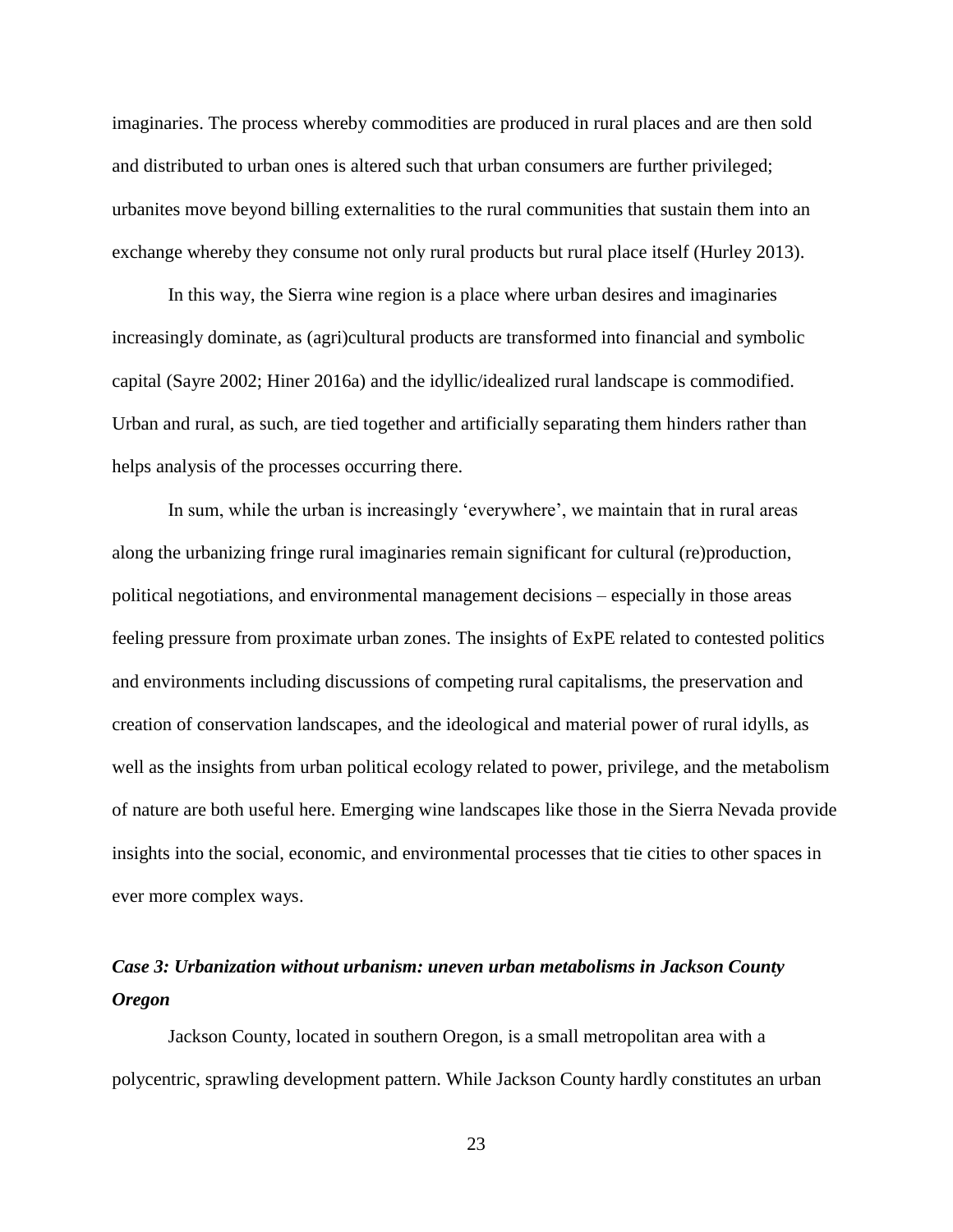area in the minds of most Oregonians, this small metropolitan region is part of what Luke (2003) calls 'global cities', where most of the world's urban population still lives. Population growth in Jackson County depends on a flow of migrants from large urban areas into the small cities and rural areas in the county. Yet growth in Jackson County cannot be conceptualized simply as a matter of counter-urbanization or de-urbanization. Neither can it be understood as a straightforward embrace of urbanization.

 Neither the numbers nor the urban origins of migrants fully captures the role of the rural in promoting urbanization. What emerges from both written documentation of land use planning processes and interviews with local residents is how new arrivals value this place for its *rural characteristics* and desire the preservation of those qualities. It is this attachment to "ruralism" and rejection of urban values that limits how growth takes place and promotes policies that contradict traditional visions of urban sustainability such as density of urban form, transit oriented and mixed use development, and separation of urban and rural uses.

Traditionally, the economy of Jackson County relied on constantly varying levels of mining, forestry in the surrounding mountains, and pear growing on the valley floor along with longstanding low levels of tourism and rural residential development (McKinnon 2016). In the early  $20<sup>th</sup>$  century hundreds of small orchard growers filled the valley with fruit trees, making the region one of the largest pear producing districts in North America. The region was filled with a fervor for the Jeffersonian ideal based on small farms, but starting in the 1930s farmland gradually consolidated into the hands of a few large growers, so that by the time of this study, only a handful of independent pear growers remained. Large growers made their money largely from packing and shipping, rather than growing. By the 1980s the few remaining small growers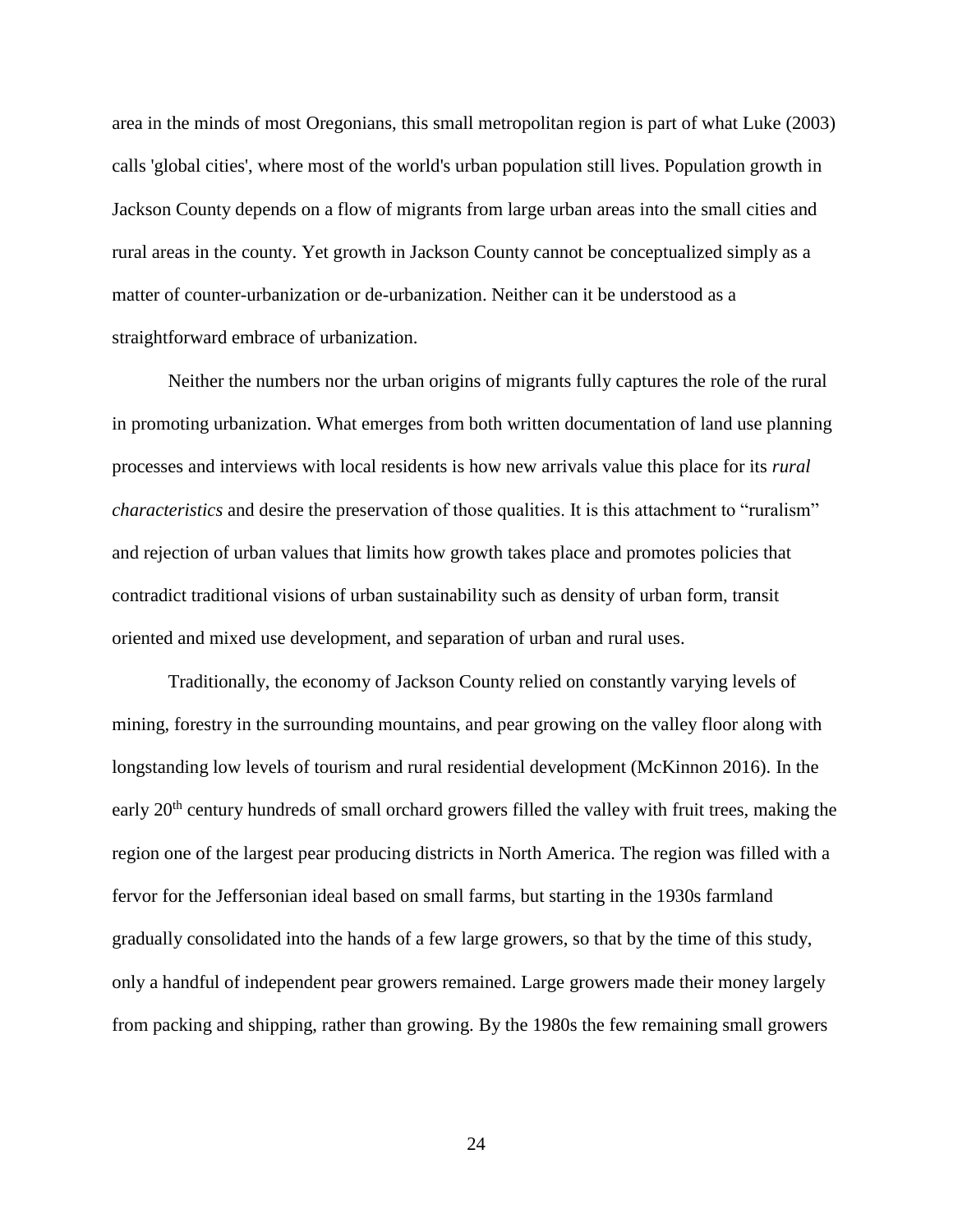faced increased competition from fruit growers in Asia and Latin America leading to stagnant prices and increasing conflict with urban and exurban neighbors.

By the early 200s significant patches of land in the valley continue to be farmed, but the expanding urban footprint of Medford in particular, has swallowed up significant portions of the rural landscape. Yet it is rapid urbanization in California beginning post-WWII fueled a distinctly rural and dispersed development pattern in Jackson County as back-to-the-landers and white flight increased the significance of the rural idyll – and, accordingly, the blossom-filled valley, surrounded by deep green slopes, appealed to increasing numbers of new arrivals. By the 1990s, these new arrivals along with many of the region's remaining farmers begin a grassroots planning process out of concern over sprawling urbanization in the valley. Yet over the next two decades, as they worked through development of a regional conservation plan, they were largely unable to escape increasingly urbanized patterns of development. Large scale, master planned developments now predominate and, while there are efforts towards sustainability through higher density, new urbanism, and transit connections, these developments require large parcels of farmland. Oregon's statewide planning regime mandates that urban expansion take in low density sprawl and preserve areas of intact farm and forest landcover. However, in actuality the types of large scale residential, commercial, or retail development in demand in the growing region would be prohibitively expensive if developers attempted to purchase the many small parcels required from individual land owners. In part due to the need to redevelop the physical infrastructure supporting water, sewage, and power to these exurban enclaves. Additionally, exurban residents resist any attempt to annex their lands by cities in the region whereas farmers, most of whom are now aging out of the profession, are often eager to sell.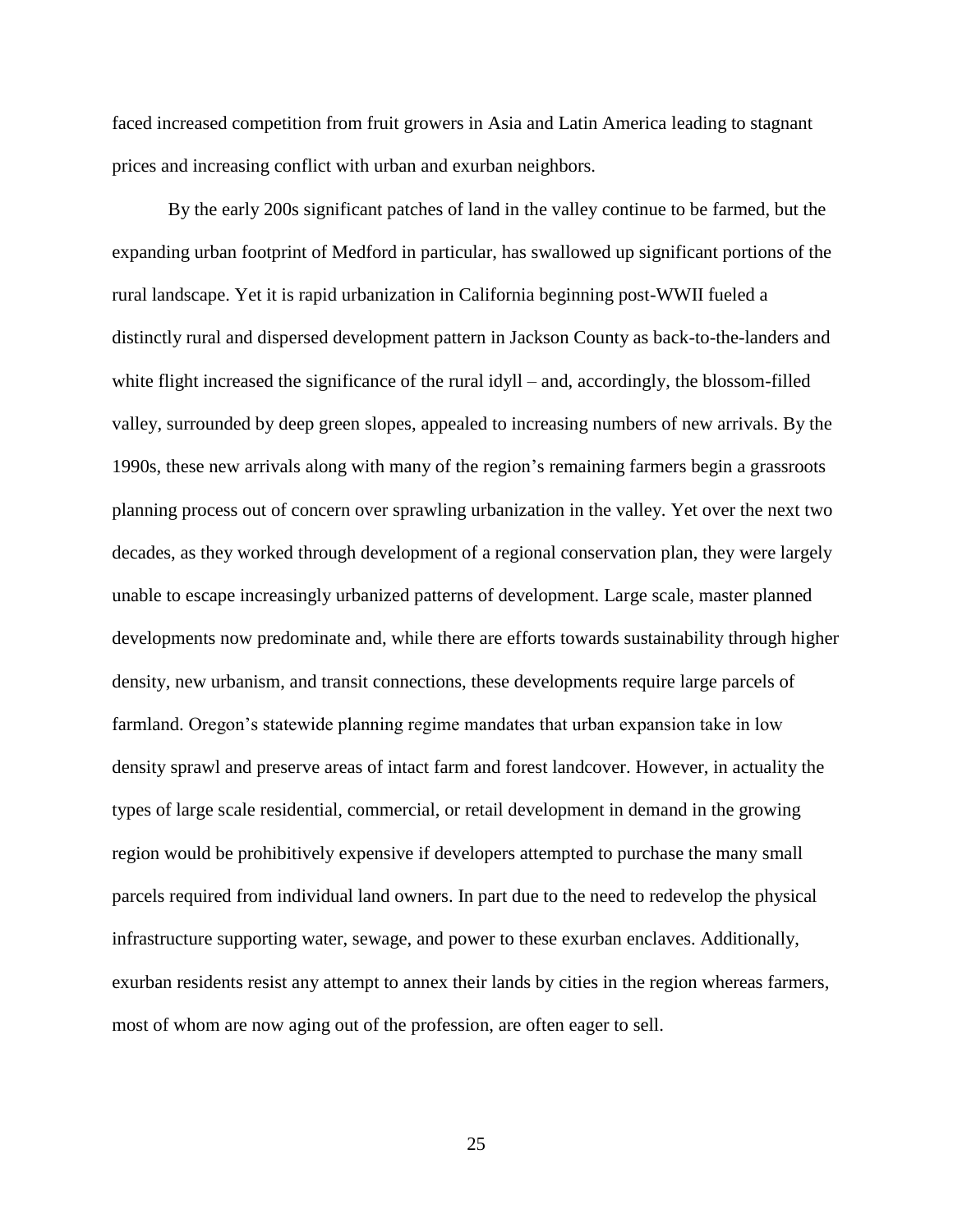In 2013, six municipalities in the region adopted the Greater Bear Creek Regional Problem Solving plan, which established urban reserves, designating lands for urban growth over the next 50 years, and successfully concluding over 20 years of collaborative plan development. The plan halts further urbanization of the most fertile farmlands in the valley, the areas along the riparian floodplain of the Bear Creek, which flows north from Ashland through the largest community, Medford and into the Rogue River in the northern portion of the valley. Yet this land is largely already covered in an exurban residential development pattern, with remaining commercial farm plots gradually giving way to a mix of residential uses and post-productivist agriculture (Holmes 2002; N. Evans, Morris, and Winter 2002), which relies of the proximity of urban consumers even as it trades on the desire for rural experiences.

New arrivals engage in small-scale production on their properties but often with a focus on the experience of farming or rural life instead of commodity production (Cadieux 2008). The growing number of new arrivals with urban tastes for wine and specialty gourmet foods in Medford and Ashland opens up new markets for specialized agricultural production and the consumption of rural experiences. This can be seen in the growth of direct marketing, farmers' markets, local food production, vineyards and wineries that provide food and wine for consumers willing to pay for not only the product but also for the experience of visiting the farm or the farmers market (see Figure D). In this way, pear farms are being replaced by a mix of luxury equestrian ranches, small vineyards, and suburban and exurban homesteaders keeping their own chickens.

This rise in new "hobby farms" produces a secondary transformation as farm suppliers and tractor dealers have been replaced by a growing secondary industry providing supplies and assistance designed specifically for recreational farming. For example, the many micro-vineyards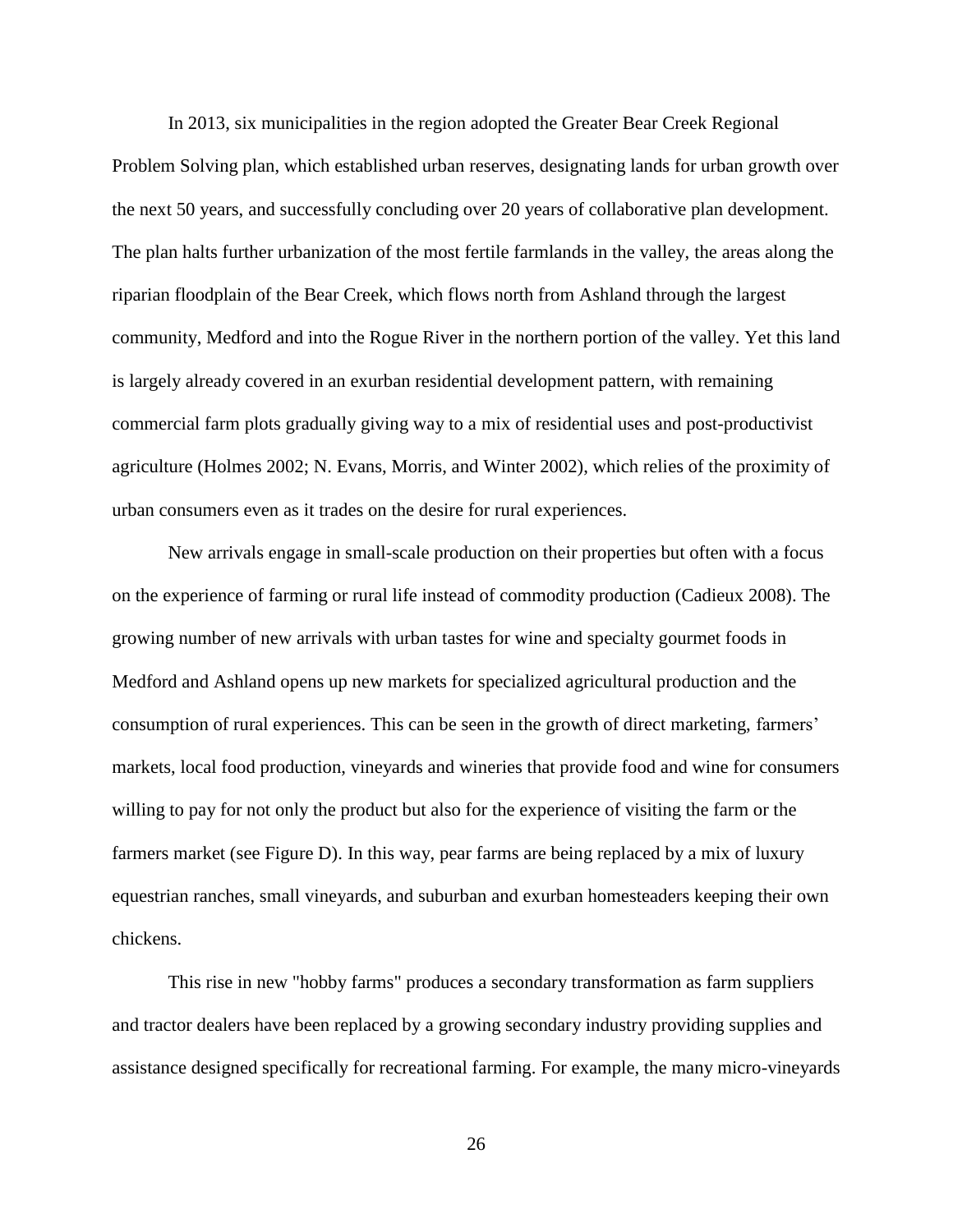in the region are serviced by vineyard management companies, which allow would-be winemakers to enjoy the dream of living on a rural estate with its own vineyard while the work of growing the grapes and making the wine is taken care of by others. The finished wine, bottled and labeled, is brought back to the owners for sale or private distribution to friends and family. This trend toward postage-stamp wineries is mirrored in other emerging wine regions around the United States and beyond.

 Yet for all their professed desire to escape urban life, exurbanites continue to demand urban levels of social provisioning and consumption. Medford has become the center for retail and medical services for an expansive rural region. The growing urban desires and tastes of the population can also be seen in the increasing sophistication and urban orientation of consumption in the valley, for example, the arrival of REI in the valley in 2012 (see Figure E).

The combination of increasingly urbanized metabolic processes in the economy and the marketing of rural idylls for urban consumption has created an urban form that is sprawling and a local political climate that resists attempts to impose urban planning solutions such as increased density, transit oriented development, and the separation of urban and rural uses. While understanding the power of urban capital and urban metabolisms in this situation is key, it is not sufficient to fully explain development patterns. Rural idylls continue to shape regional development and patterns of urbanization.

#### **Urban Sustainability in an Urbanizing World**

Political ecology offers insights into how power functions to enable or constrain particular processes and outcomes. Understanding such economic and social processes is key to discussions of sustainability. Yet the focus on a limited subset of urban forms and processes within sustainability discussions limits our ability to understand how processes of urbanization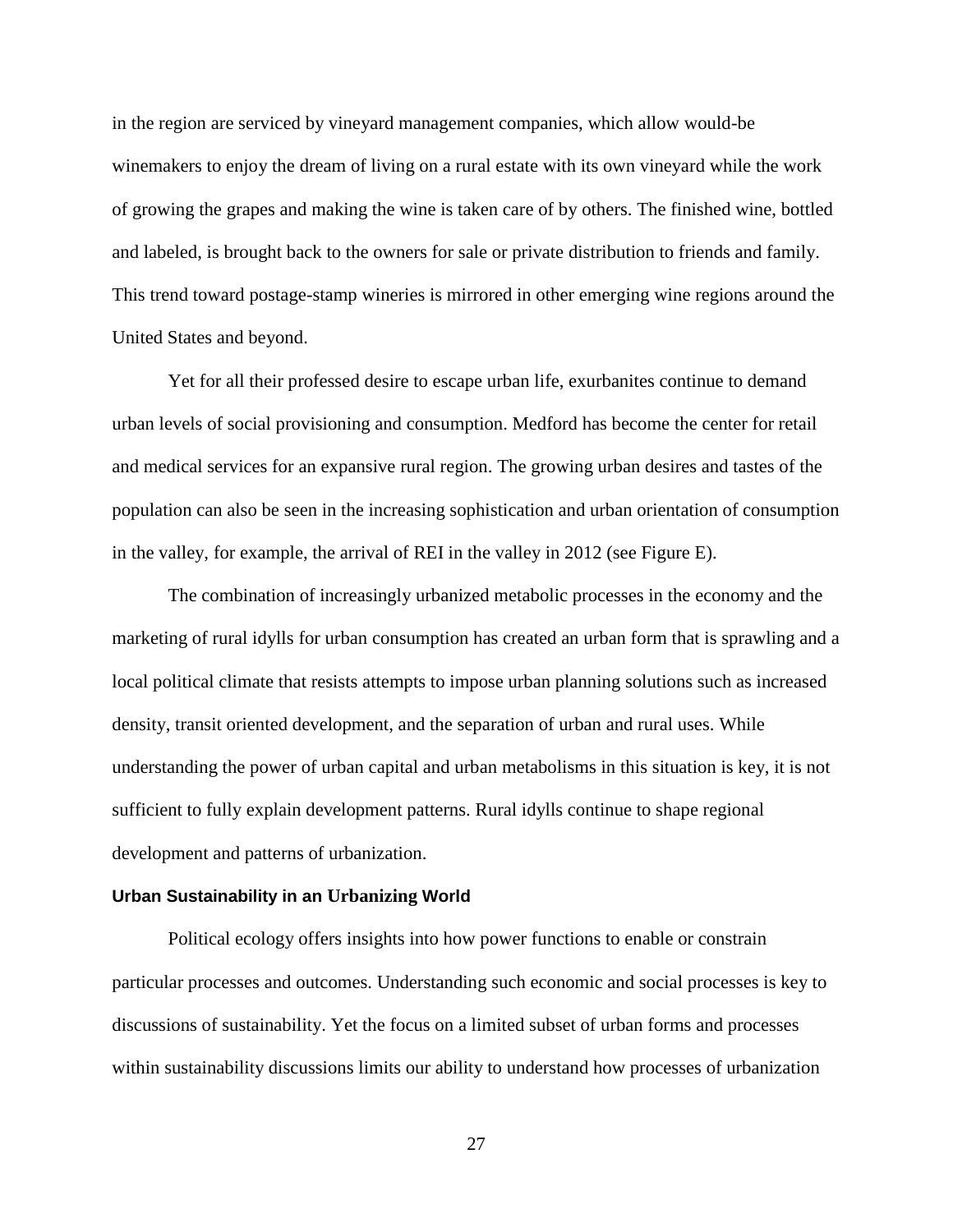produce uneven impacts across the landscape, gentrification in one location and concentrated poverty in another, green spaces for some and environmental degradation for others.

However, a divided literature within political ecology tends to limit its usefulness for issues of urban sustainability. This division is, in some ways, to be expected; uneven development produces a world in which privilege and deprivation are often strongly spatially differentiated. Additionally, political ecology studies tend to be strongly tied to places and processes at the local scale, reflecting the fields strong reliance on case studies and commitment to grounding theory in particular locations.

 A multiscalar focus on the broader processes at work and how these intersect within particular places to produce the uneven outcomes is a key strength of political ecology approaches. While some urban political ecologists have taken an important step forward in moving away from methodological cityism, additional steps are needed to further develop a united political ecology of (ex)urbanization. In such a sprawling field, segregating research foci by geographic location or resource type may be seen both as easy and appropriate, but dialog and engagement across the divide is essential. This will mean that as UPE moves away from a focus on cities and towards a focus on urbanization processes, it will need to engage already existing bodies of literature on non-urban, ex-urban, and *zwischenstadt* landscapes (Sieverts 2003). These literatures include significant work by political ecologists on the cultural politics of amenity migration (Walker and Fortmann 2003; Cadieux and Taylor 2013) and exurbanization (Taylor and Hurley 2016). Additionally, as research on the persistence of rural activities in rapidly urbanizing areas reminds us, it is not only the symbolic dimensions of rural idyll aesthetics at play. Scholars of sustainability also need to pay better attention to the ways that changes in and/or changes created by urbanization continue to incorporate existing or enable new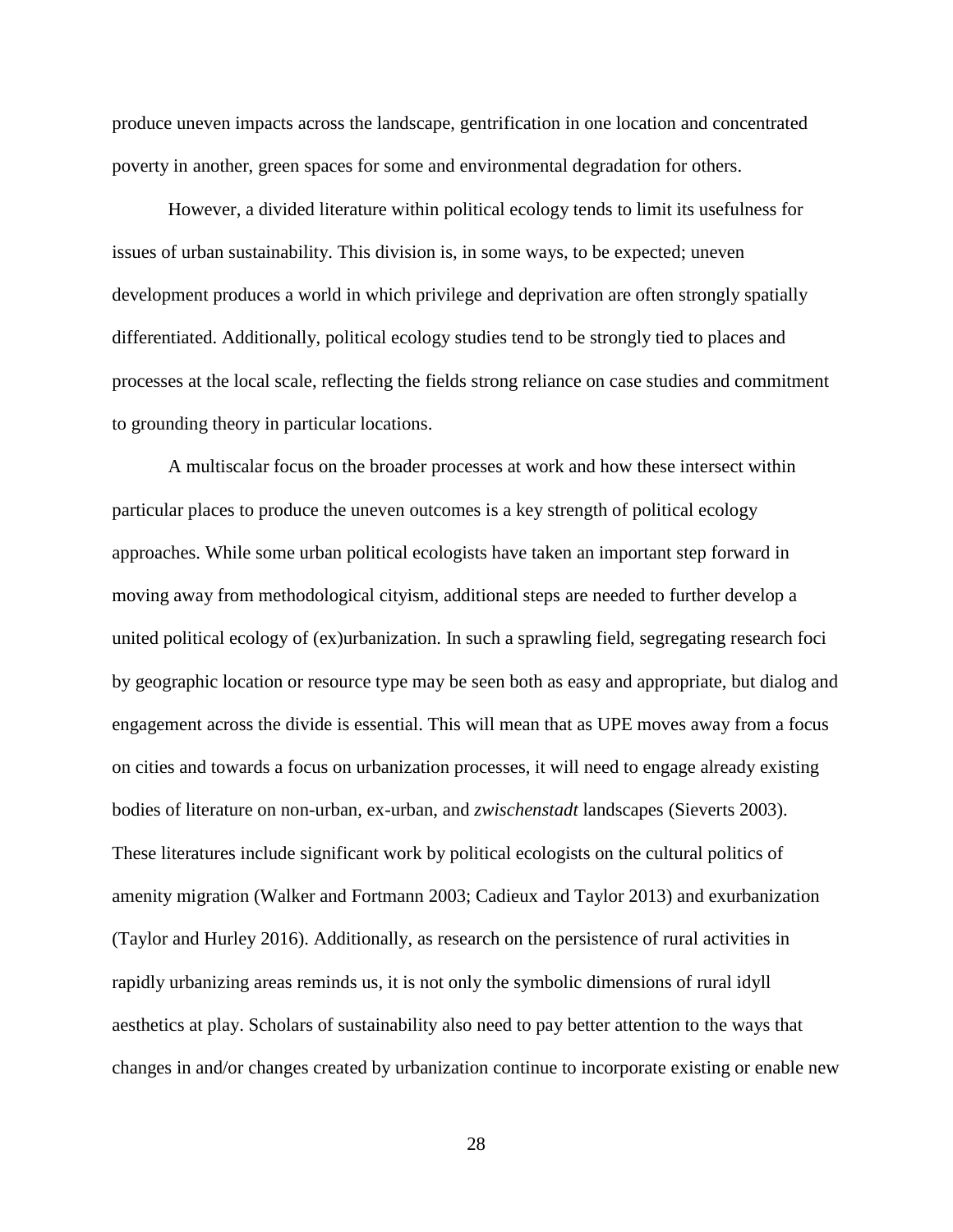productive dimensions of natural resource use, including among economically marginalized groups (Grabbatin, Hurley, and Halfacre 2011; Hurley and Taylor 2016).

 To move away from an exclusive focus on cities and the concrete and clay dimensions of the built environment, UPE must better understand the ways rural ideals and ideologies of nature both continue to shape and reshape urbanization processes -- particularly as urbanization processes increasingly extend beyond what are widely recognized as urban landscapes. Moreover, as traditionally rural activities increasingly move into the city (Cantor, n.d.; Cloke 2006; Lacour and Puissant 2007) they become a focus for urban sustainability research. These activities include urban agriculture (Colasanti, Hamm, and Litjens 2012) and foraging in urban green-spaces (R. McLain et al. 2012; R. J. McLain et al. 2013; Poe et al. 2013; Poe et al. 2014).

At the same time, researchers steeped in the literature on exurban and rural resource conflicts would benefit from theoretical engagements with global urbanization. In particular, engagement with the literature in urban political ecology would shift the focus from the discourses used by exurbanites and locals by situating those discourses within flows of capital and materials. Abrams and Gosnell (2012) have suggested that while we now know a significant amount about amenity migrants themselves, we know less about the other actors involved in facilitating the "green sprawl" process such as real estate developers, local boosters, builders, landowners, and speculators.

 Expanding conceptions of urban sustainability to 1) contemplate the broad range of settlement types that are being created across landscape gradients as part of urbanization and 2) examine how patterns in one place may or may not be related to patterns in another place (and the flows of people, ideas, and capital in-between) would be of advantage to both researchers and activists alike. Research on sustainability cannot afford to focus solely on the urban core because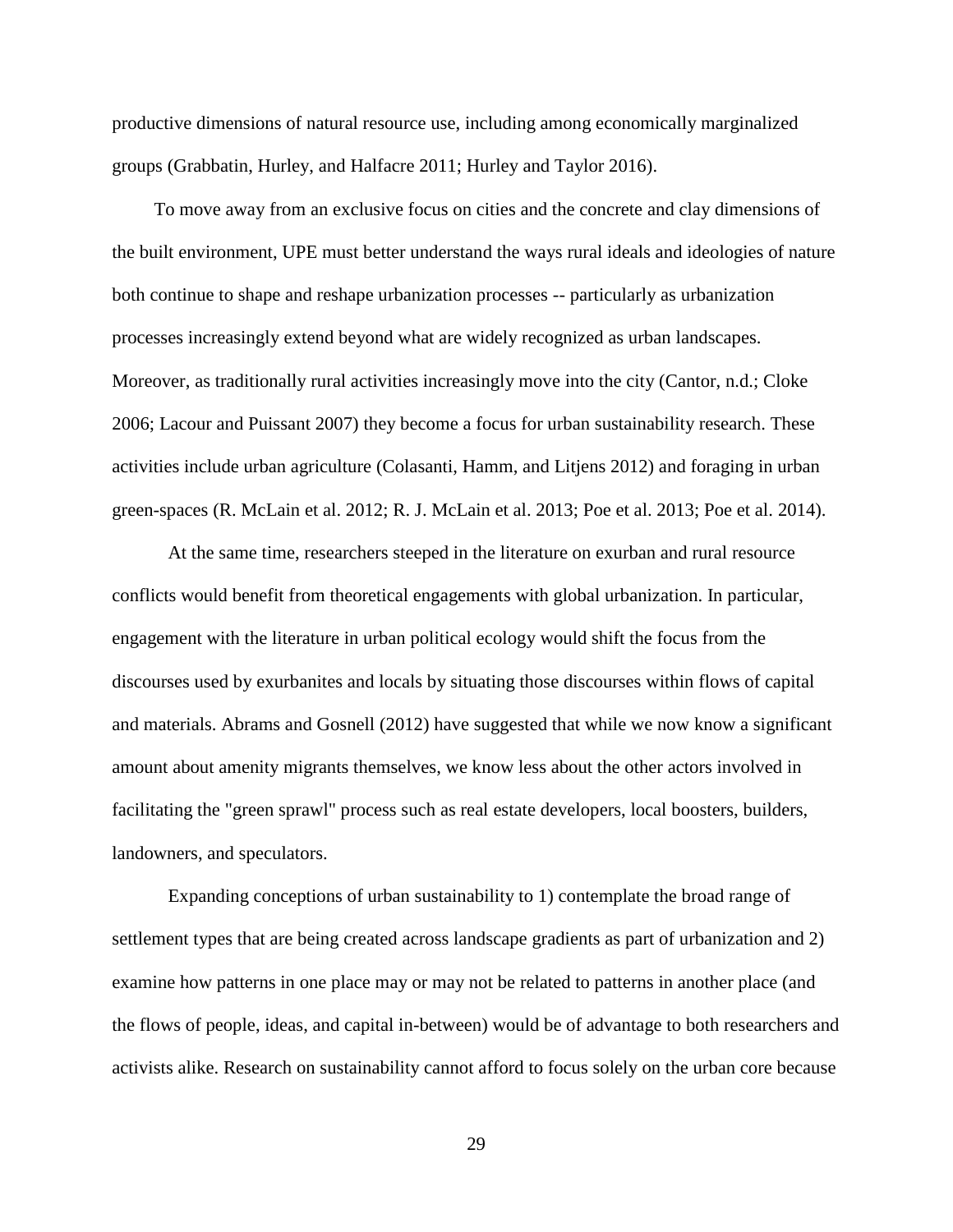measuring sustainability at one scale and location potentially misses the displacement of other impacts. Further, continuing to focus on a simplistic urban-rural dichotomy or focusing only on sustainability within the urban core constrains our capacity to consider potential solutions for resource-intensive land uses. Moreover, the creation of an integrated political ecology of (ex)urbanization would facilitate an increased understanding of socio-ecological processes and management approaches across scales, returning to the strengths of early political ecology studies (Robbins and Monroe Bishop 2008).

#### **The Place of Political Ecology in Urban Sustainability**

Geographers long have examined human-environment interactions and their consequences for society, drawing on various schools of thought and theoretical framings (Turner and Robbins 2008; Harden 2012). Competing framings have considered the effect of humans on nature and the effect of nature on humans in various ways. But as Harden (2012, p. 742) notes, the overwhelming philosophical approach within geography has been one where humans as are seen as "separate from nature" (see also Heynen, Kaika, & Swyngedouw, 2006; Smith, 2008). As a result, the seemingly obvious dichotomy has served to obscure the actual complexity of interactions and feedbacks between humans and nonhumans. In contrast, new theoretical approaches emerging within human-environment geography and allied fields seek to integrate the study of humans and nature (Turner and Robbins 2008). Land-change science analyses of the drivers of environmental change and their effects on Earth's systems and ecosystem service provisions (Turner and Robbins 2008). Social-ecological systems' focuses on coupled human natural systems and their resilience to perturbations (Cumming 2011). A common theme among these frameworks is exploration of the role that social and ecological dynamics play in creating bidirectional effects (Turner and Robbins 2008). A key analytical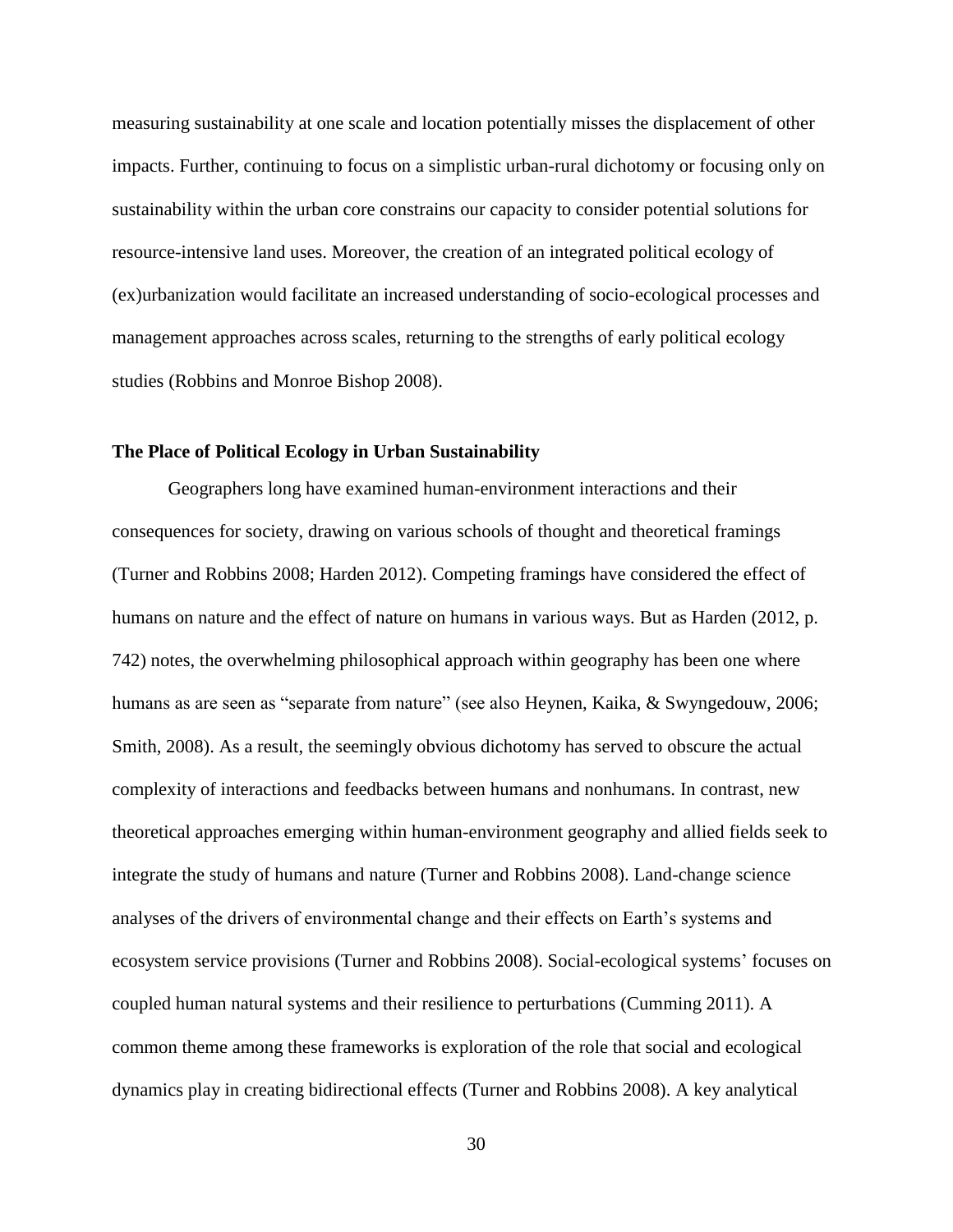advantage of these approaches to sustainability is understanding the ways that natural limits shape social responses, the role of complexity, and produce emergent responses in both human and natural systems adapting to changing conditions (Cumming 2011; Turner and Robbins 2008). Yet political ecologists (and other social scientists) have suggested these studies are insufficient to fully understand the complex ways that human institutions and humanenvironment interventions shape sustainability practices (Turner and Robbins 2008; Cumming 2011; Paul Robbins 2008; Isenhour, McDonogh, and Checker 2015). Rather they have sought to document the grounded human practices that create sustainable places and land uses.

Land-change science and other positivist approaches, including those of urban social ecological systems scholars, broadly construed, go a long way to addressing key questions of urban sustainability (Elmqvist et al. 2013; Turner and Robbins 2008). At the same time, in balancing the ecological with the social, political ecologists repeatedly have insisted that these approaches may miss key insights about the social factors that either enable or constrain actors within diverse institutional or decision-making contexts at various scales and their ability to draw on different degrees of political and economic power (Turner and Robbins 2008; Taylor and Hurley 2016). Still, as Turner and Robbins (2008: 300), speaking specifically about the relationship between lands change science and political ecology, suggest: both land-change science and political ecology "follow land management practices to their environmental consequences, although each expresses this concern differently."

While acknowledging the critical work of land change science and other positivist approaches, we have endeavoured to demonstrate the ways that an integrated political ecology further illuminates the key social dynamics shaping (un)sustainable land change. In so doing, we center our efforts on the ways that (formerly) rural places are transformed by the interrelated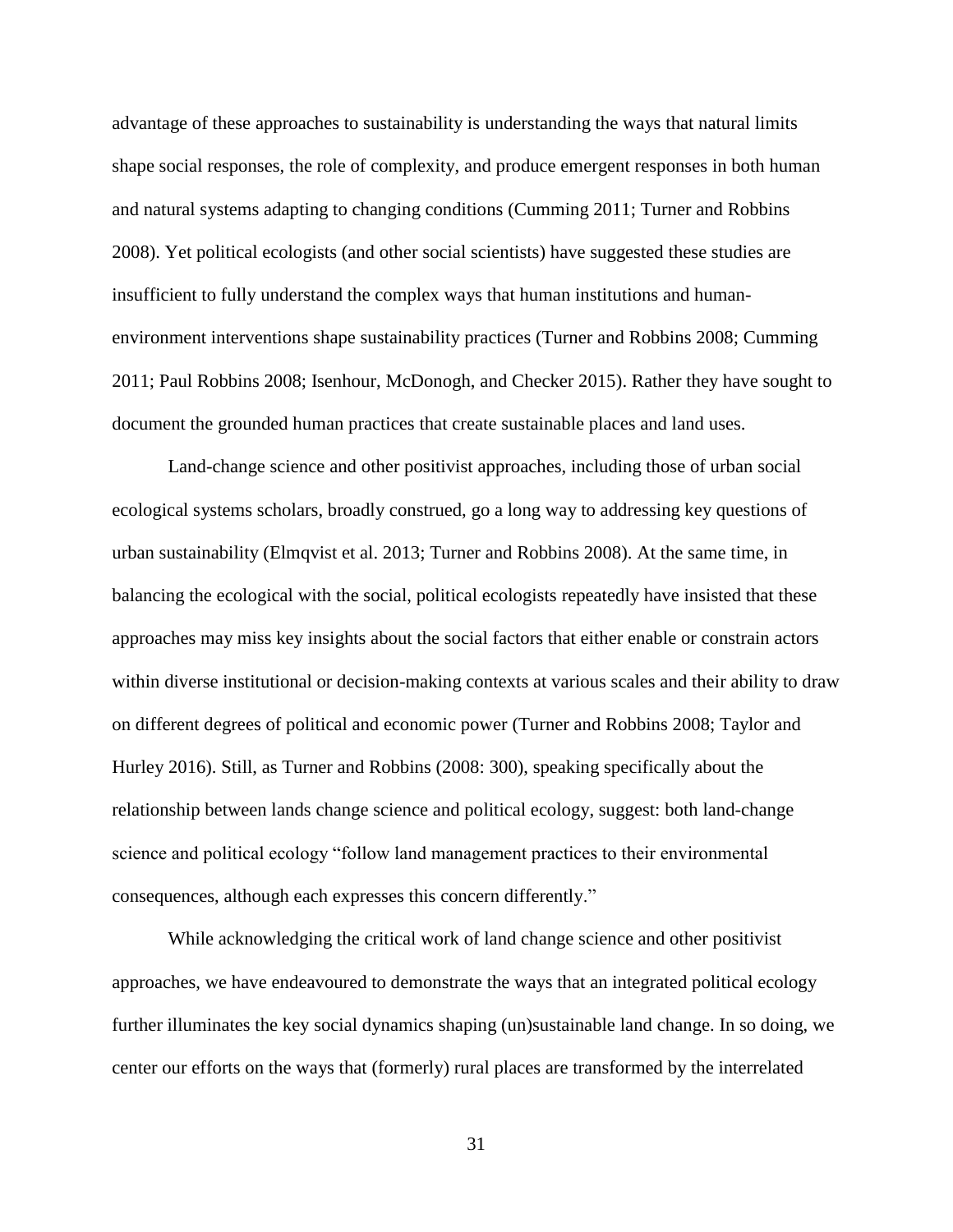dynamics of capital flows and ideological interpretations of material nature that accompany the movement of people to these spaces (see also Taylor and Hurley 2016.) Political ecology helps us to better understand not only flows of material and energy but also who—or what environmental imaginaries—control nearby spaces, corresponding (de)legitimated land uses, and associated products.

Through this review and examination of case studies, we hope to encourage renewed engagement between political ecologists with differing locational and theoretical commitments and increased collaboration between political ecologists and other researchers working on urban sustainability issues (Turner and Robbins 2008). We acknowledge that there are many challenges to engaging across various theoretical and political differences (Blaikie 2012); however, our understandings of urban sustainability can only be deepened through cross disciplinary conversation and collaboration.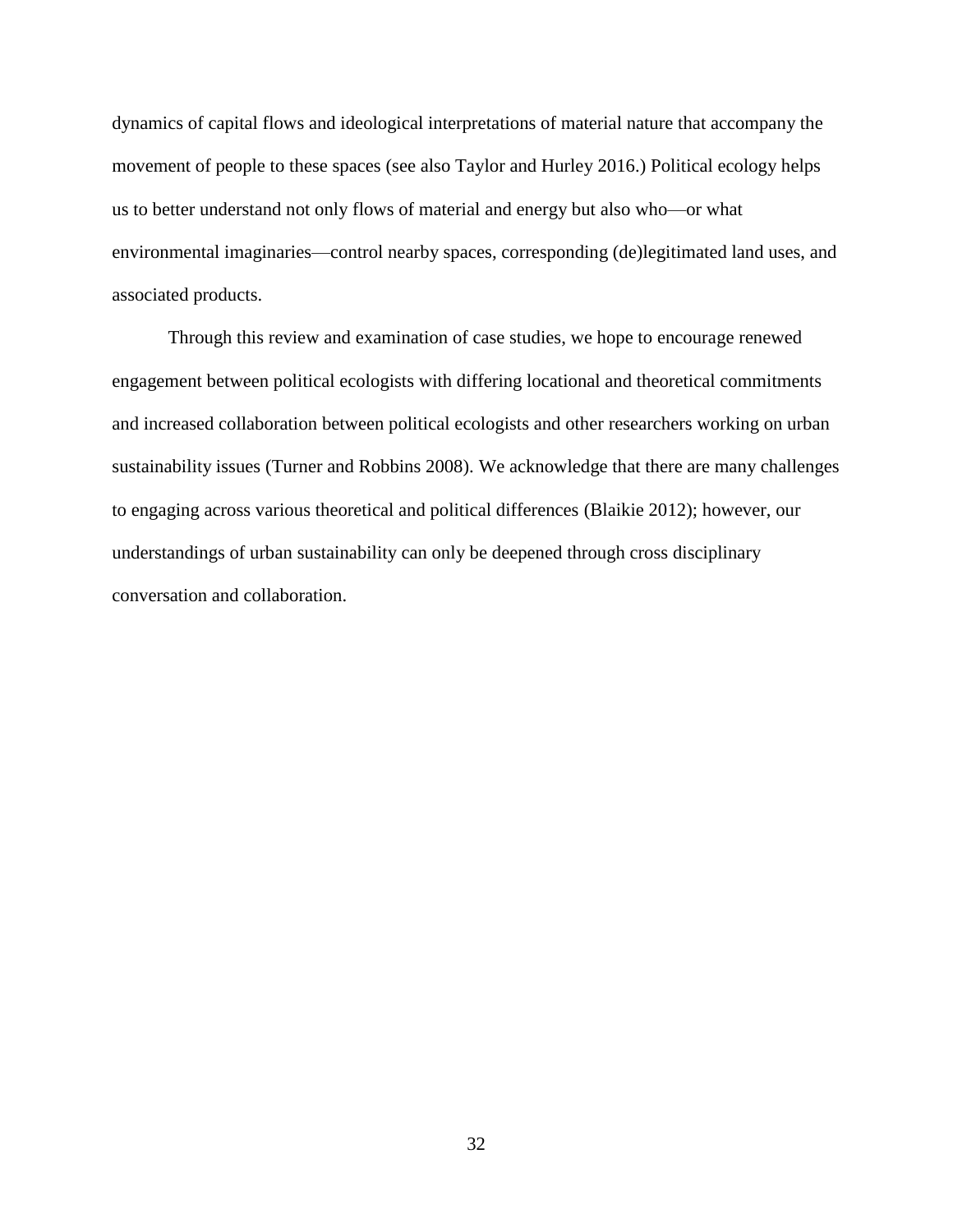Bibliography:

- Abrams, Jesse B., and Hannah Gosnell. 2012. "The Politics of Marginality in Wallowa County, Oregon: Contesting the Production of Landscapes of Consumption." *Journal of Rural Studies* 28 (1). Elsevier Ltd: 30–37.
- Abrams, Jesse, and John C. Bliss. 2013. "Amenity Landownership, Land Use Change, and the Re-Creation of 'Working Landscapes.'" *Society & Natural Resources* 26 (7). Routledge: 845–59.
- Angelo, Hillary, and David Wachsmuth. 2015. "Urbanizing Urban Political Ecology: A Critique of Methodological Cityism." *International Journal of Urban and Regional Research* 39 (1): 16–27.
- Beebe, Craig, and Stephen M Wheeler. 2012. "Gold Country : The Politics of Landscape in Exurban El Dorado County , California." *Journal of Political Ecology* 19: 1–16.
- Blaikie, P. 2008. "Epilogue: Towards a Future for Political Ecology That Works." *Geoforum* 39 (2): 765–772.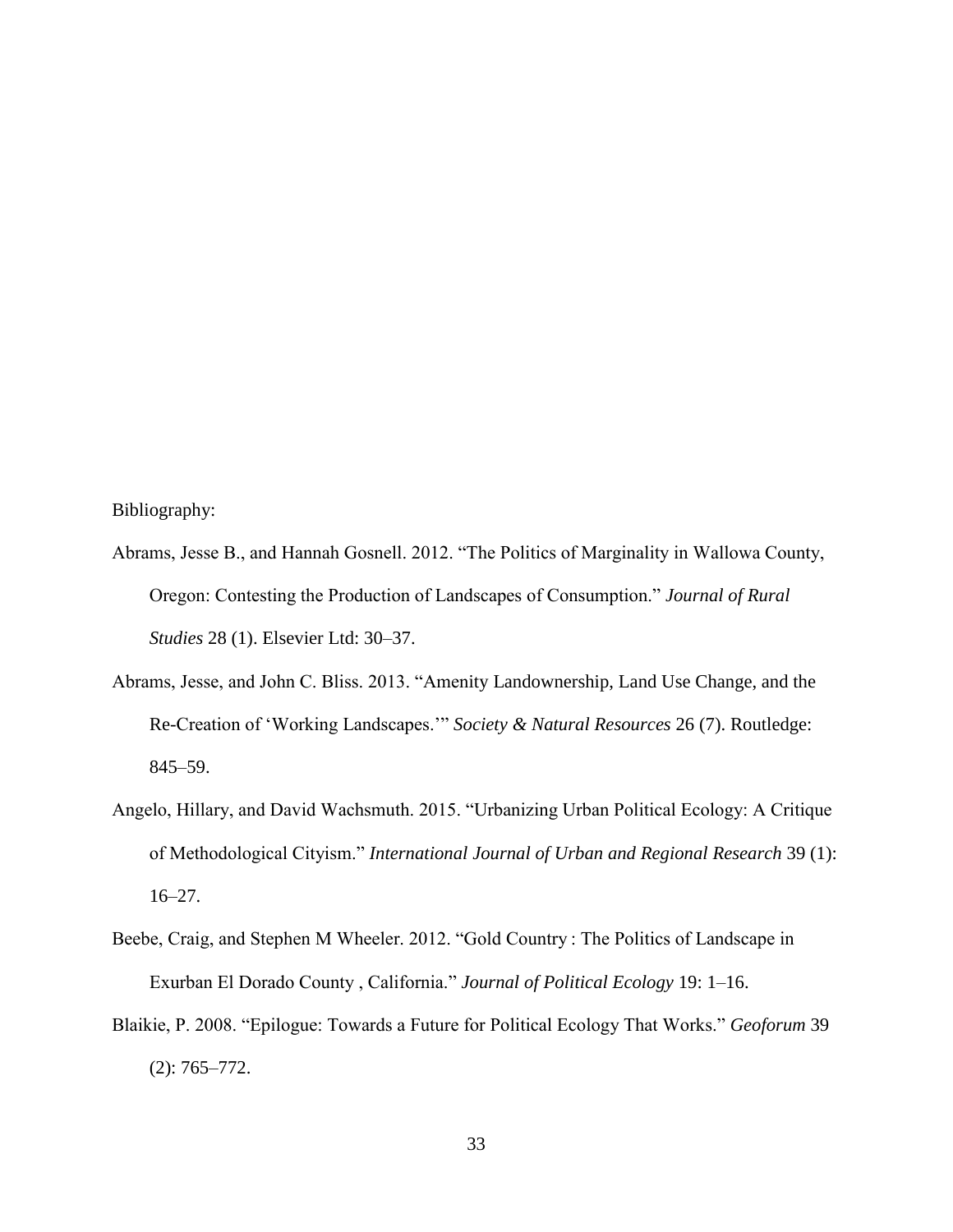- Blaikie, Piers. 2012. "Should Some Political Ecology Be Useful? The Inaugural Lecture for the Cultural and Political Ecology Specialty Group, Annual Meeting of the Association of American Geographers, April 2010." *Geoforum* 43 (2): 231–39.
- Blaikie, Piers, and Harold Brookfield. 1987. *Land Degradation and Society*. Routledge Kegan & Paul.
- Brenner, Neil. 2013. "Theses on Urbanization." *Public Culture* 25 (1 69): 85–114.
- Brenner, Neil, and Christian Schmid. 2014. "The 'urban Age' in Question." *International Journal of Urban and Regional Research* 38 (3): 731–55.

Brown, Beverly. 1995. *In Timber Country*. Temple University Press.

- Cadieux, K., and Rachel Slocum. 2015. "What Does It Mean to Do Food Justice?" *Journal of Political Ecology*.
- Cadieux, K. Valentine, and Rachel Slocum. 2015. "Notes on the Practice of Food Justice in the U.S.: Understanding and Confronting Trauma and Inequity." *Journal of Political Ecology*.
- Cadieux, Kirsten Valentine. 2008. "Political Ecology of Exurban 'lifestyle' landscapes at Christchurch's Contested Urban Fence." *Urban Forestry & Urban Greening* 7 (3): 183–94. ———. 2009. "Competing Discourses of Nature in Exurbia." *GeoJournal*.
- Cadieux, Kirsten Valentine, and Patrick T. Hurley. 2009. "Amenity Migration, Exurbia, and Emerging Rural Landscapes: Global Natural Amenity as Place and as Process." *GeoJournal*.
- Cadieux, Kirsten Valentine, and Laura Taylor. 2013. *Landscape and the Ideology of Nature in Exurbia: Green Sprawl*. Routledge.
- Cantor, Alida. n.d. "Hydrosocial Hinterlands: A Relational Urban Political Ecology of Southern California's Rural Water Sources." *Annals of the Association of American Geographers*.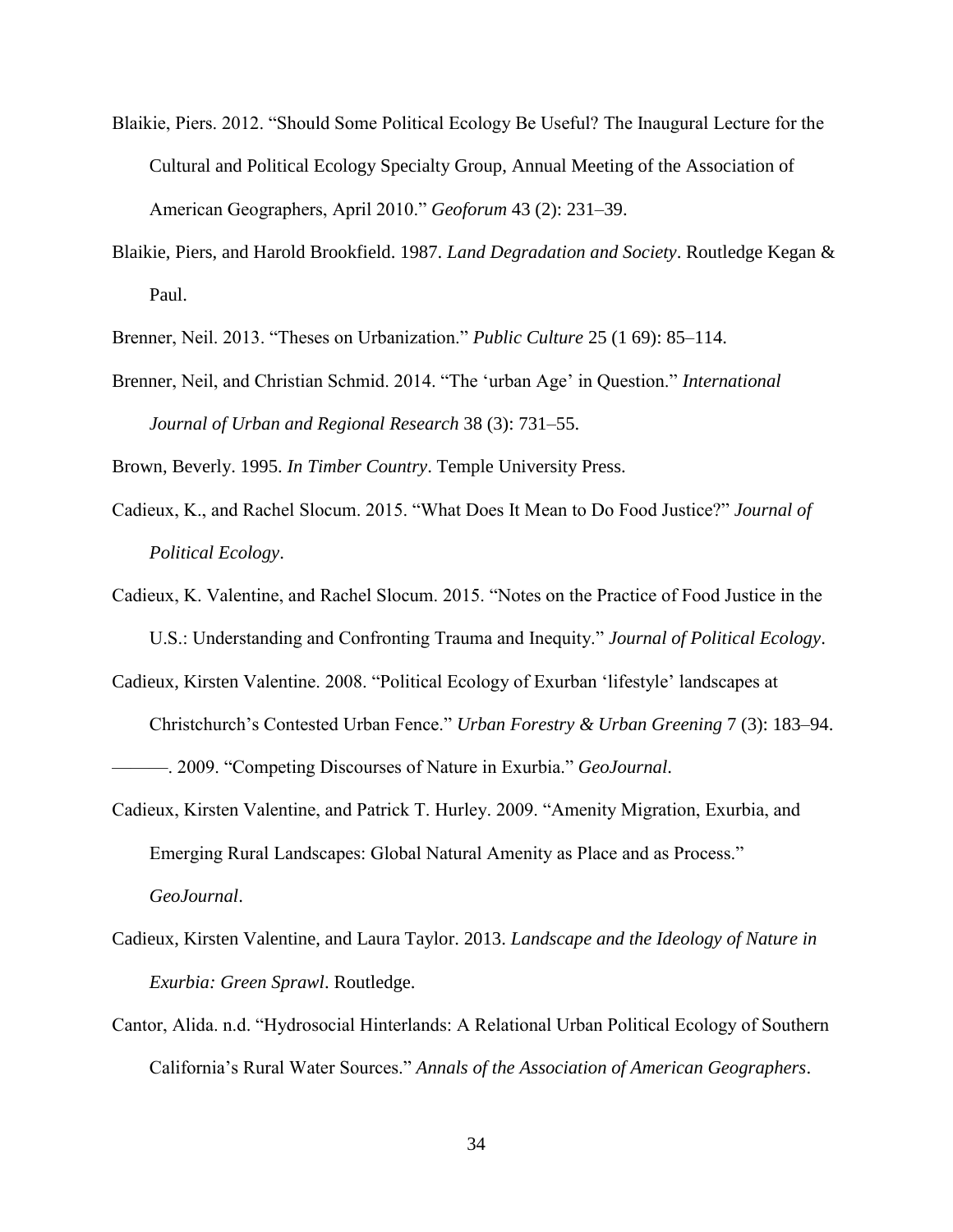- Cloke, Paul J. 2006. "Conceptualizing Rurality." In *Handbook of Rural Studies*, edited by Paul J. Cloke, Terry. Marsden, and Patrick H. Mooney, 18–28. SAGE.
- Colasanti, Kathryn J. a., Michael W. Hamm, and Charlotte M. Litjens. 2012. "The City as an 'Agricultural Powerhouse'? Perspectives on Expanding Urban Agriculture from Detroit, Michigan." *Urban Geography* 33 (3): 348–69.
- Cooke, Jason, and Robert Lewis. 2010. "The Nature of Circulation: The Urban Political Ecology of Chicago's Michigan Avenue Bridge, 1909-1930." *Urban Geography* 31 (3): 348–68.
- Cornea, Natasha, René Véron, and Anna Zimmer. 2017. "Clean City Politics: An Urban Political Ecology of Solid Waste in West Bengal, India." *Environment and Planning A* 49 (4). SAGE PublicationsSage UK: London, England: 728–44.
- Cumming, Graeme S. 2011. "Spatial Resilience: Integrating Landscape Ecology, Resilience, and Sustainability." *Landscape Ecology* 26 (7): 899–909.
- Dirksmeier, Peter. 2012. "The Wish to Live in Areas with 'people like Us': Metropolitan Habitus, Habitual Urbanity and the Visibility of Urban-Rural Differences in South Bavaria, Germany." *Visual Studies* 27 (1). Routledge: 76–89.
- Domene, Elena, David Saurí, and Marc Parés. 2005. "Urbanization and Sustainable Resource Use: The Case of Garden Watering in the Metropolitan Region of Barcelona." *Urban Geography* 26 (6): 520–35.
- Duane, Timothy P. 2000. *Shaping the Sierra: Nature, Culture, and Conflict in the Changing West*. 1sted. University of California Press.
- Elmqvist, Thomas, Michail Fragkias, Julie Goodness, Burak Güneralp, Peter J. Marcotullio, Robert I. McDonald, Susan Parnell, et al. 2013. *Urbanization, Biodiversity and Ecosystem Services: Challenges and Opportunities*. Edited by Thomas Elmqvist, Michail Fragkias,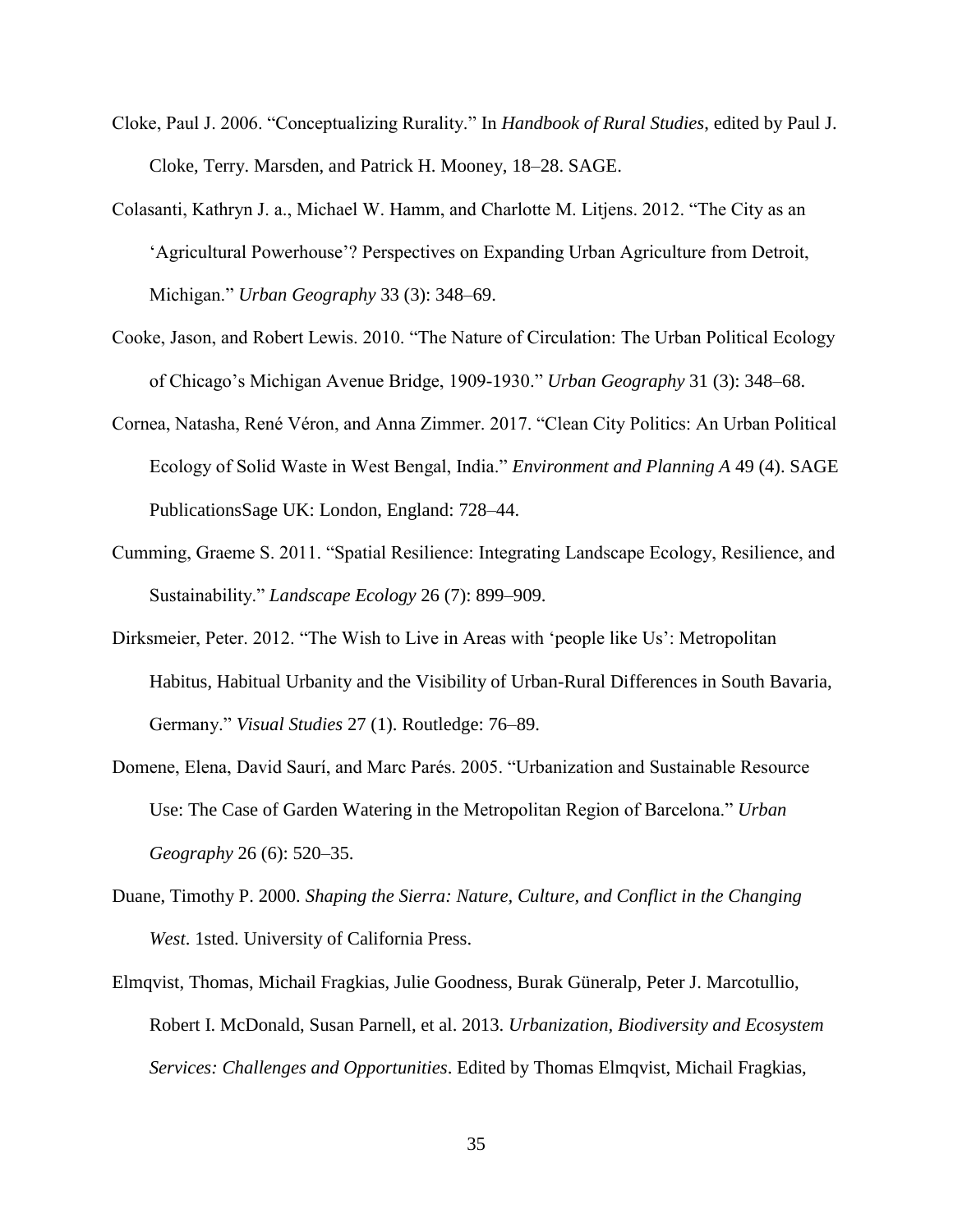Julie Goodness, Burak Güneralp, Peter J. Marcotullio, Robert I. McDonald, Susan Parnell, et al. Dordrecht: Springer Netherlands.

- Esparza, A. X., and J. I. Carruthers. 2000. "Land Use Planning and Exurbanization in the Rural Mountain West: Evidence from Arizona." *Journal of Planning Education and Research* 20  $(1)$ : 23–36.
- Evans, James P. [1]. 2007. "Wildlife Corridors: An Urban Political Ecology." *Local Environment* 12 (2). Routledge: 129–52.
- Evans, N, C Morris, and M Winter. 2002. "Conceptualizing Agriculture: A Critique of Post-Productivism as the New Orthodoxy." *Progress in Human Geography* 26 (3): 313–32.
- Fortmann, Louise. 1996. "Bonanza! The Unasked Questions: Domestic Land Tenure through International Lenses." *Society & Natural Resources* 9 (5): 537–47.
- Furuseth, Owen J., and Mark B. Lapping. 1999. *Contested Countryside: The Rural Urban Fringe in North America*. Ashgate.
- Gabriel, Nate. 2014. "Urban Political Ecology: Environmental Imaginary, Governance, and the Non-Human." *Geography Compass* 8 (1): 38–48.
- Gandy, Matthew. 2002. *Concrete and Clay: Reworking Nature in New York City*. 1st ed. The MIT Press.
- ———. 2012. "Queer Ecology: Nature, Sexuality, and Heterotopic Alliances." *Environment and Planning D: Society and Space* 30 (4). SAGE Publications: 727–47.
- ———. 2015. "From Urban Ecology to Ecological Urbanism: An Ambiguous Trajectory." *Area* 47 (2): 150–54.
- Genevieve, Vachon, and David Paradis. 2013. "Design and Conservation in Quebec City's Rural-Urban Fringe: The Case of Lac-Beauport." In *Landscape and the Ideology of Nature:*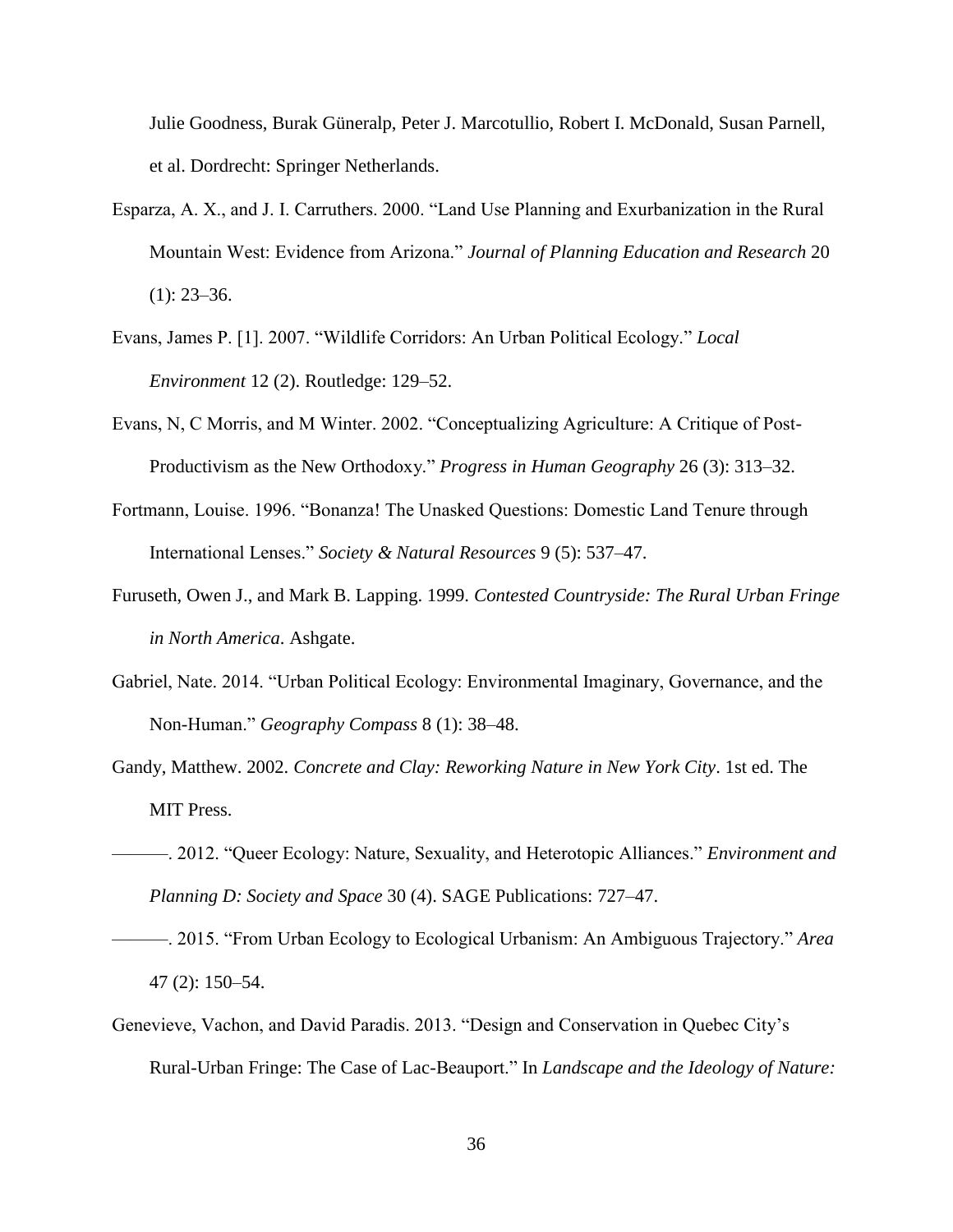*Green Sprawl*, edited by Kirsten Valentine Cadieux and Laura Taylor, 159–84.

- Gosnell, Hannah, Jesse Abrams, and Æ Jesse Abrams. 2009. "Amenity Migration: Diverse Conceptualizations of Drivers, Socioeconomic Dimensions, and Emerging Challenges." *GeoJournal* 76 (4). Springer Netherlands: 1–20.
- Gottmann, Jean. 1957. "Megalopolis or the Urbanization of the Northeastern Seasboard." *Economic Geography* 33 (3): 189–200.
- Grabbatin, Brian, Patrick T. Hurley, and Angela Halfacre. 2011. "'I Still Have the Old Tradition': The Co-Production of Sweetgrass Basketry and Coastal Development." *Geoforum*, July. Elsevier Ltd.
- Grove, Kevin. 2009. "Rethinking the Nature of Urban Environmental Politics: Security, Subjectivity, and the Non-Human." *Geoforum* 40 (2): 207–16.
- Guimond, Laurie, and Myriam Simard. 2010. "Gentrification and Neo-Rural Populations in the Québec Countryside: Representations of Various Actors." *Journal of Rural Studies* 26 (4): 449–64.
- Gustafson, Seth. 2015. "Maps and Contradictions: Urban Political Ecology and Cartographic Expertise in Southern Appalachia." *Geoforum* 60: 143–52.
- Gustafson, Seth, Nik Heynen, Jennifer L. Rice, Ted Gragson, J. Marshall Shepherd, and Christopher Strother. 2014. "Megapolitan Political Ecology and Urban Metabolism in Southern Appalachia." *The Professional Geographer* 66 (4). Routledge: 664–75.
- Hagerman, Chris. 2007. "Shaping Neighborhoods and Nature: Urban Political Ecologies of Urban Waterfront Transformations in Portland, Oregon." *Cities* 24 (4): 285–97.
- Hansen, A J, and D G Brown. 2005. "Land-Use Change in Rural America: Rates, Drivers, and Consequences." *Ecological Applications* 15 (6): 1849–50.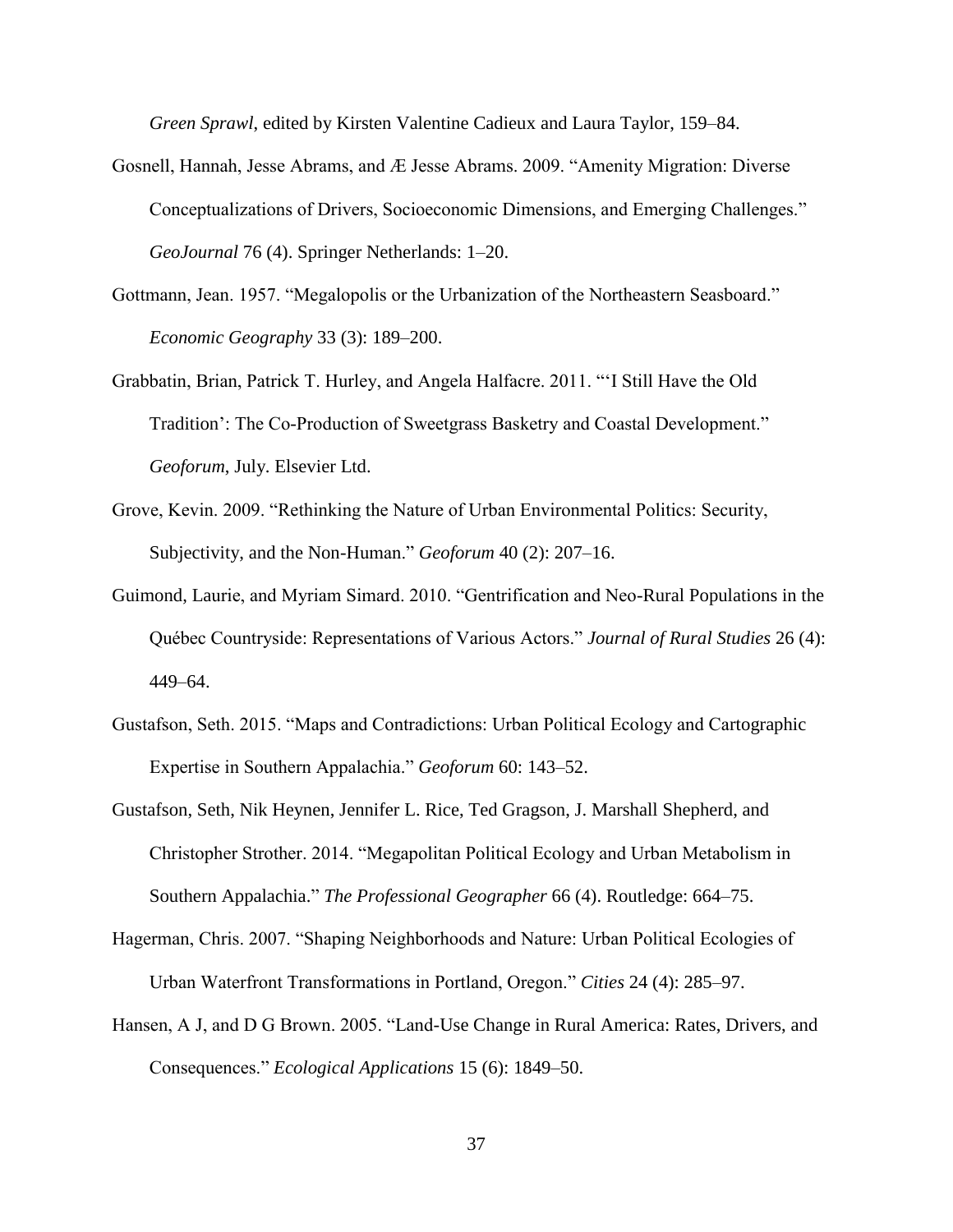- Harden, Carol P. 2012. "Framing and Reframing Questions of Human–Environment Interactions." *Annals of the Association of American Geographers*, June. Taylor & Francis Group.
- Heynen, N. 2014. "Urban Political Ecology I: The Urban Century." *Progress in Human Geography* 38 (4): 598–604.
- ———. 2015. "Urban Political Ecology II: The Abolitionist Century." *Progress in Human Geography*, November. SAGE Publications, 309132515617394.
- Heynen, N., M. Kaika, and E. Swyngedouw. 2006. *In the Nature of Cities: Urban Political Ecology and the Politics of Urban Metabolism*. 1sted. Routledge.
- Heynen, Nik. 2006. "Green Urban Political Ecologies: Toward a Better Understanding of Inner-City Environmental Change." *Environment and Planning A* 38 (3): 499 – 516.
- Heynen, Nik, Harold A. Perkins, and Parama Roy. 2006. "The Political Ecology of Uneven Urban Green Space." *Urban Affairs Review* 42 (1): 3–25.
- Hiner, Colleen C. 2016a. "'Chicken Wars,' water Fights, and Other Contested Ecologies along the Rural-Urban Interface in California's Sierra Nevada Foothills." *Journal of Political Ecology*.
- Hiner, Colleen C. 2014. "'Been-Heres vs. Come-Heres' and Other Identities and Ideologies along the Rural–urban Interface: A Comparative Case Study in Calaveras County, California." *Land Use Policy* 41 (November): 70–83.
- ———. 2015. "(False) Dichotomies, Political Ideologies, and Preferences for Environmental Management along the Rural-Urban Interface in Calaveras County, California." *Applied Geography* 65: 13–27.
- ———. 2016b. "Divergent Perspectives and Contested Ecologies: Three Cases of Land-Use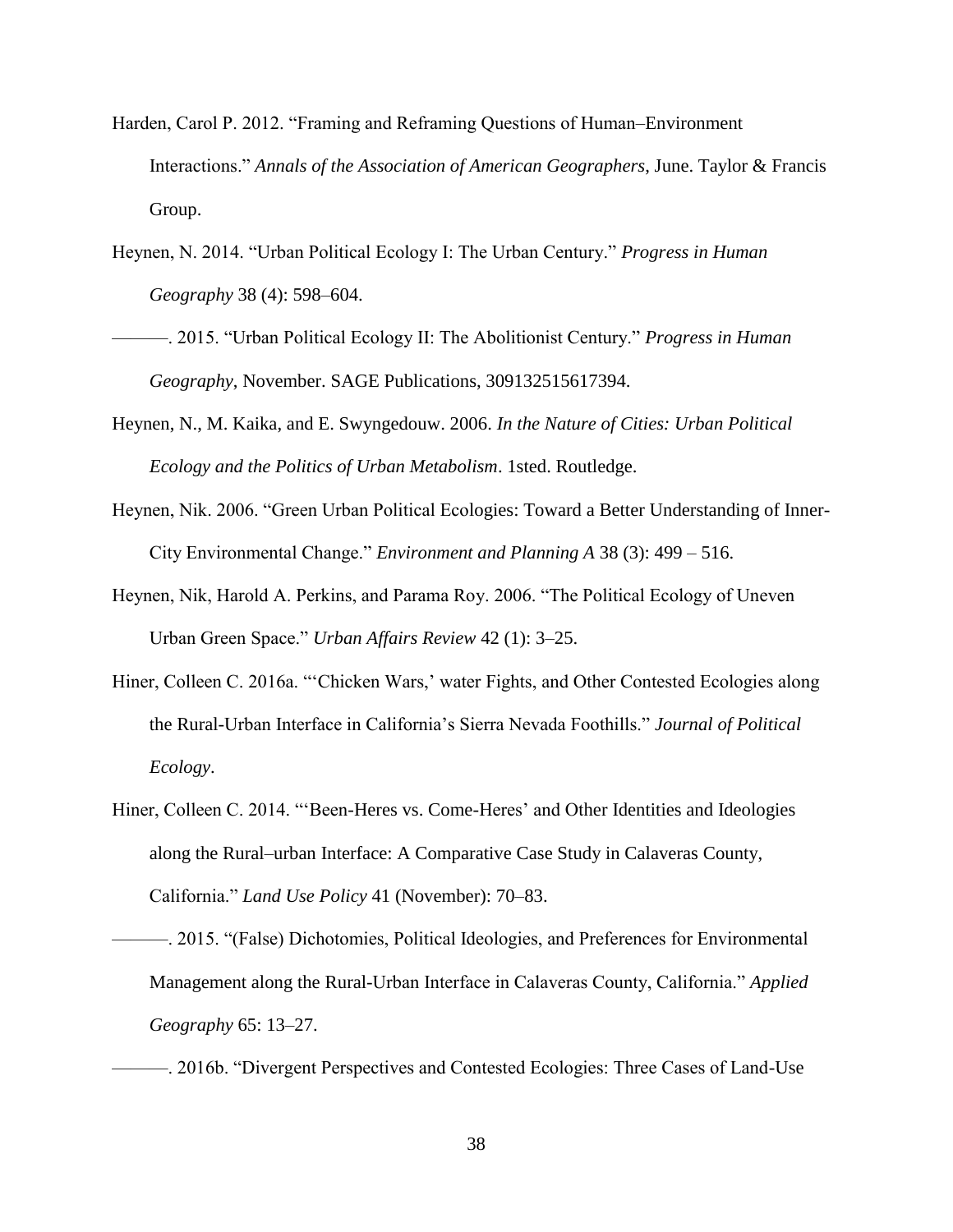Change in Calaveras County, California." In *A Comparative Political Ecology of Exurbia*, 51–82. Cham: Springer International Publishing.

- ———. 2016c. "Beyond the Edge and in Between: (Re)conceptualizing the Rural–Urban Interface as Meaning–Model–Metaphor." *The Professional Geographer* 68 (4). Routledge: 520–32.
- Holifield, Ryan, and Nick Schuelke. 2015. "The Place and Time of the Political in Urban Political Ecology: Contested Imaginations of a River's Future." *Annals of the Association of American Geographers* 105 (2): 294–303.
- Holmes, John. 2002. "Diversity and Change in Australia's Rangelands: A Post-Productivist Transition with a Difference?" *Transactions of the Institute of British Geographers* 27 (3): 362–84.
- Hurley, Patrick T. 2013. "Whose Sense of Place ? A Political Ecology of Amenity Development." In *Place-Based Conservation: Perspectives from the Social Sciences*, edited by William P. Stewart, Daniel Williams, and Linda Kruger, 165–80. Springer.
- Hurley, Patrick T., and Yılmaz Arı. 2011. "Mining (Dis)amenity: The Political Ecology of Mining Opposition in the Kaz (Ida) Mountain Region of Western Turkey." *Development and Change* 42 (6): 1393–1415.
- Hurley, Patrick T., Brian Grabbatin, Cari Goetcheus, and Angela Halfacre. 2013. "Gathering, Buying, and Growing Sweetgrass (Muhlenbergia Sericea): Urbanization and Social Networking in the Sweetgrass Basket-Making Industry of Lowcountry South Carolina." In *African Ethnobotany in the Americas*, 153–73. New York, NY: Springer New York.
- Hurley, Patrick T., Angela C. Halfacre, Norm S. Levine, and Marianne K. Burke. 2008. "Finding a 'Disappearing' Nontimber Forest Resource: Using Grounded Visualization to Explore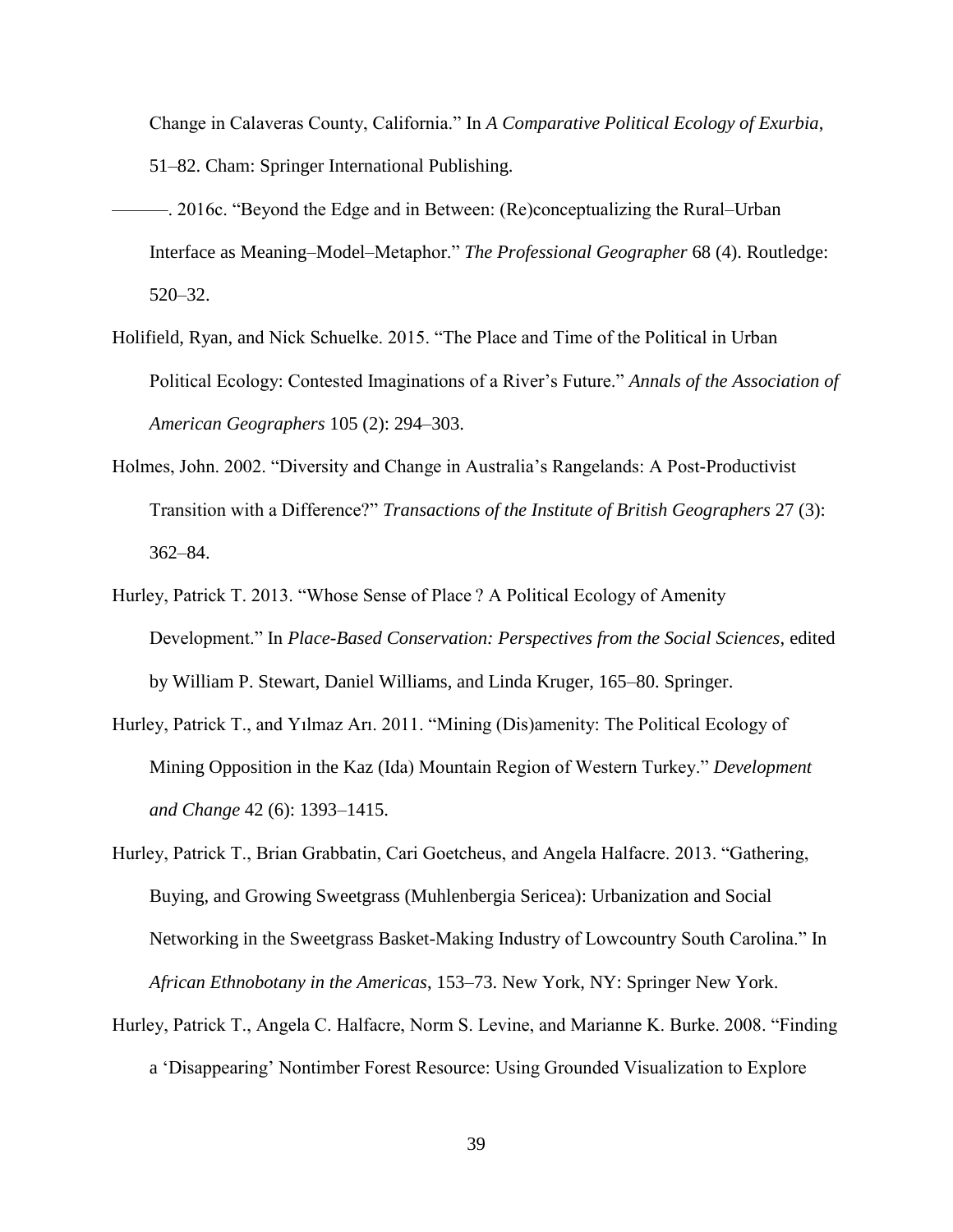Urbanization Impacts on Sweetgrass Basketmaking in Greater Mt. Pleasant, South Carolina." *Professional Geographer* 60 (4): 556–78.

- Hurley, Patrick T., Megan Maccaroni, and Andrew Williams. 2017. "Resistant Actors, Resistant Landscapes? A Historical Political Ecology of a Forested Conservation Object in Exurban Southeastern Pennsylvania." *Landscape Research* 42 (3). Routledge: 291–306.
- Hurley, Patrick T., and Laura E. Taylor. 2016. "Conclusion: Moving Beyond Competing Rural Capitalisms and Uneven Environment Management in Exurbia." In *A Comparative Political Ecology of Exurbia*, 285–301. Cham: Springer International Publishing.
- Hurley, Patrick T., and Peter A. Walker. 2004. "Whose Vision? Conspiracy Theory and Land-Use Planning in Nevada County, California." *Environment and Planning - Part A* 36 (9): 1529–47.
- Hurley, Patrick T, and Edward R Carr. 2010. "Introduction: Why a Political Ecology of the U.S. South?" *Southeastern Geographer* 50 (1): 99–109.
- Isenhour, Cindy, Gary McDonogh, and Melissa Checker. 2015. *Sustainability in the Global City*. Cambridge University Press.
- Jansson, A. 2013. "The Hegemony of the Urban/Rural Divide: Cultural Transformations and Mediatized Moral Geographies in Sweden." *Space and Culture* 16 (1): 88–103.
- Johnson, Brian Edward. 2008. "Nature, Affordability, and Privacy as Motivations for Exurban Living." *Urban Geography* 29 (7): 705–23.

Kaika, Maria. 2005. *City of Flows: Modernity, Nature, and the City*. 1sted. Routledge.

Karpouzoglou, Timothy, and Anna Zimmer. 2016. "Ways of Knowing the Wastewaterscape: Urban Political Ecology and the Politics of Wastewater in Delhi, India." *Habitat International* 54 (May): 150–60.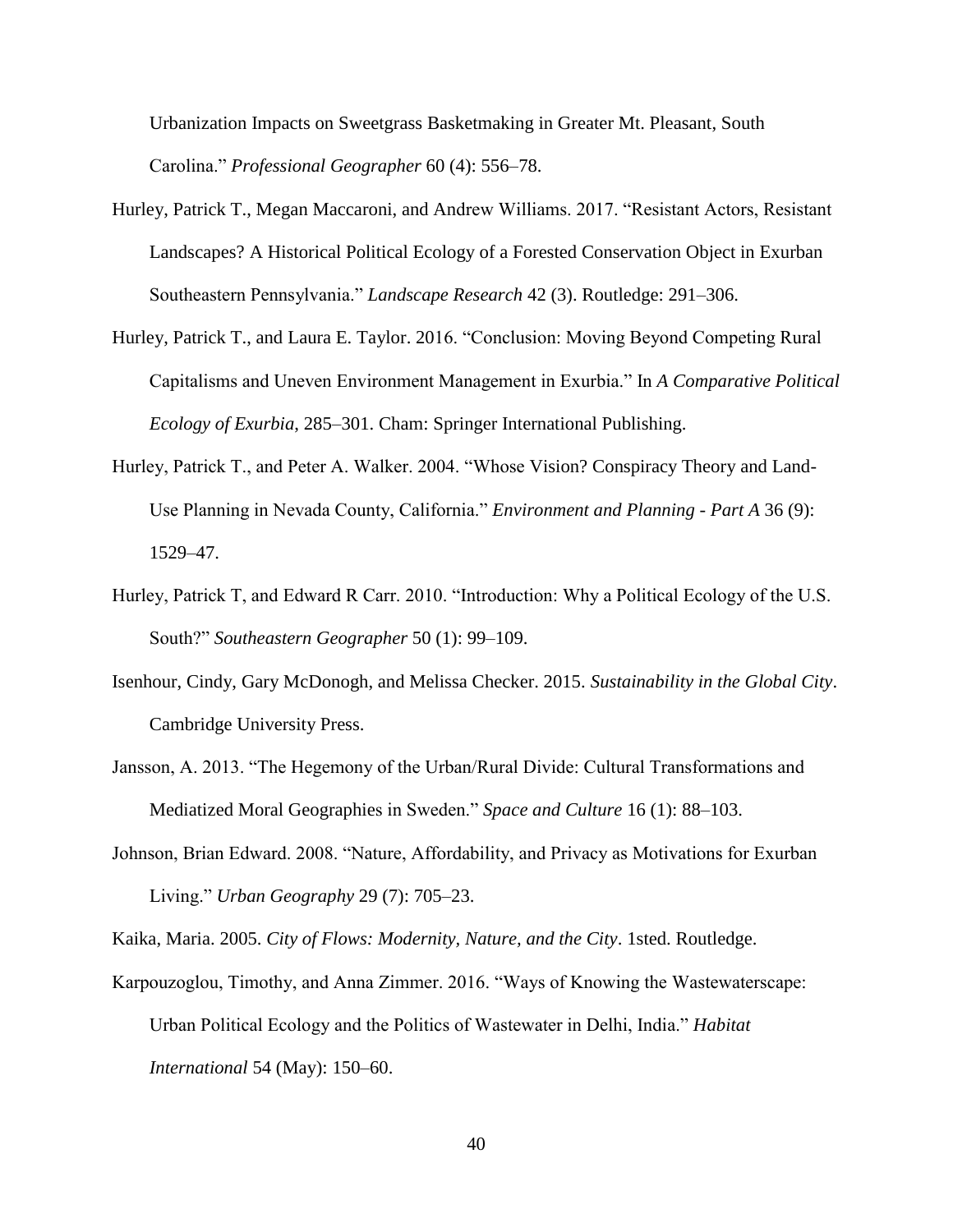- Keil, Roger. 2005. "Progress Report—Urban Political Ecology." *Urban Geography* 26 (7). Bellwether Publishing: 640–51.
- Keil, Roger, and Douglas Young. 2009. "Fringe Explosions: Risk and Vulnerability in Canada's New in-between Urban Landscape." *Canadian Geographer / Le Géographe Canadien*, August.
- Knigge, LaDona, and Meghan Cope. 2006. "Grounded Visualization: Integrating the Analysis of Qualitative and Quantitative Data through Grounded Theory and Visualization." *Environment and Planning A* 38 (11): 2021 – 2037.
- Krause, Monika. 2013. "The Ruralization of the World." *Public Culture* 25 (2 70): 233–48.
- Lacour, Claude, and Sylvette Puissant. 2007. "Re-Urbanity : Urbanising the Rural and Ruralising the Urban." *Environment and Planning* 39 (1): 728–48.
- Larsen, Soren C. 2016. "Regions of Care: A Political Ecology of Reciprocal Materialities." *Journal of Political Ecology* 23: 159–66.
- Luka, Nik. 2013. "Sojourning in Nature: The Second-Home Exurban Lanscapes of Ontario's Near North." In *Landscape and the Ideology of Nature in Exurbia: Green Sprawl*, edited by Kirsten Valentine Cadieux and Laura Taylor, 121–58.

Luke, Timothy W. 2003. "Global Cities Vs.' global cities:' Rethinking Contemporary Urbanism as Public Ecology." *Studies in Political Economy*, 11–33. https://www.mediatropes.com/index.php/spe/article/view/12074.

McKinnon, Innisfree. 2016. "Competing or Compatible Capitalisms? Exurban Sprawl and High-Value Agriculture in Southwestern Oregon." In *A Comparative Political Ecology of Exurbia*, 105–30. Cham: Springer International Publishing.

McKinnon, Innisfree, and Colleen Hiner. 2016. "Does the Region Still Have Relevance?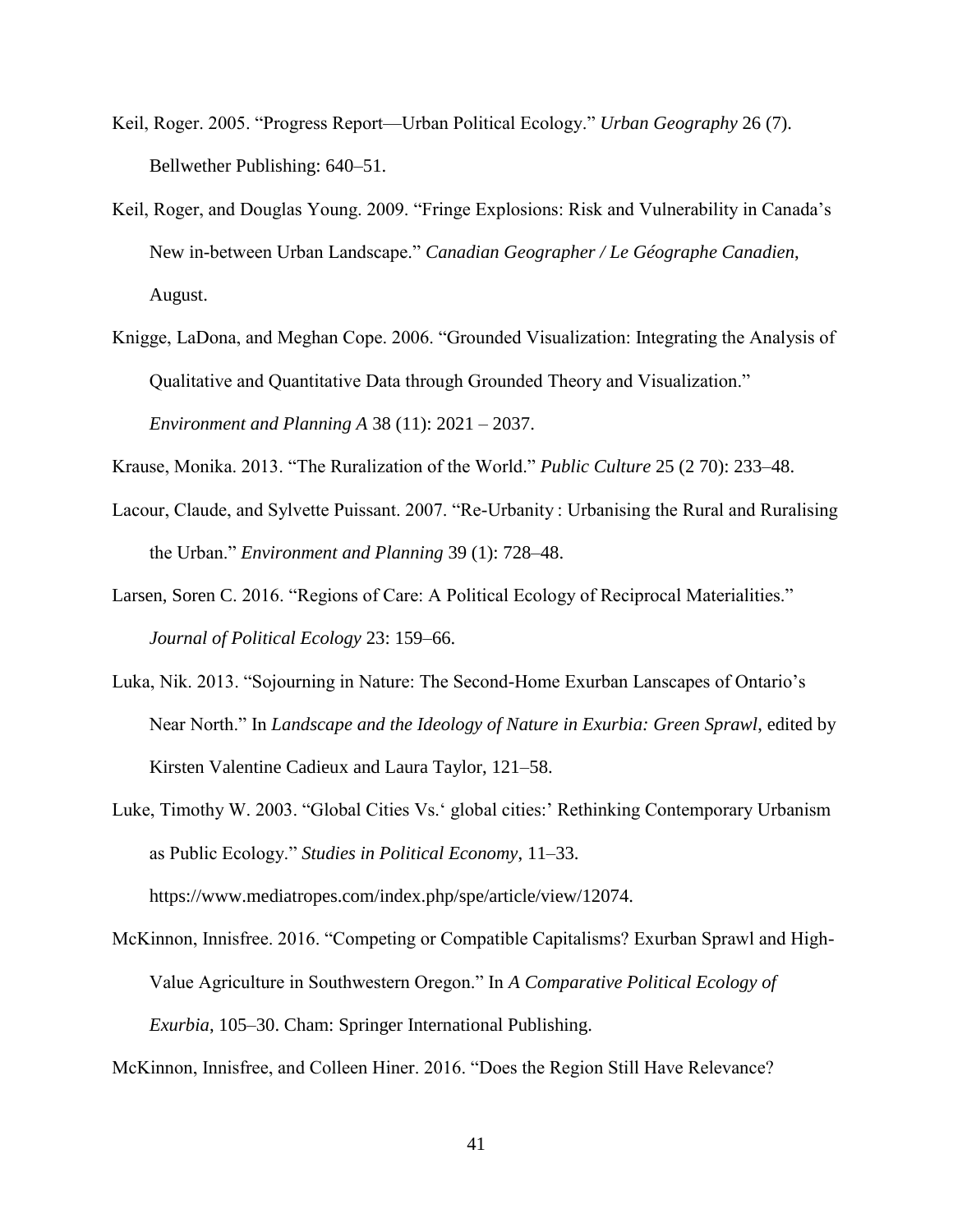(Re)considering 'regional' political Ecology." *Journal of Political Ecology* 23: 115–22.

- McLain, Rebecca J., Patrick T. Hurley, Marla R. Emery, and Melissa R. Poe. 2013. "Gathering 'wild' Food in the City: Rethinking the Role of Foraging in Urban Ecosystem Planning and Management." *Local Environment* 19 (2). Routledge: 220–40.
- McLain, Rebecca, Melissa Poe, Patrick T. Hurley, Joyce Lecompte-Mastenbrook, and Marla R. Emery. 2012. "Producing Edible Landscapes in Seattle's Urban Forest." *Urban Forestry & Urban Greening* 11 (2): 187–94.
- Mercer, Claire. 2016. "Landscapes of Extended Ruralisation: Postcolonial Suburbs in Dar Es Salaam, Tanzania." *Transactions of the Institute of British Geographers*.
- Momsen, Janet Henshall. 1996. "Agriculture in the Sierra." In *Sierra Nevada Ecosystem Project: Final Report to Congress*, 497–528.
- Monstadt, Jochen. 2009. "Conceptualizing the Political Ecology of Urban Infrastructures: Insights from Technology and Urban Studies." *Environment and Planning A* 41 (8): 1924– 42.
- Nelson, Lise, and Peter B. Nelson. 2010. "The Global Rural: Gentrification and Linked Migration in the Rural USA." *Progress in Human Geography* 35 (4): 441–59.
- Nesbitt, J.Todd, and Daniel Weiner. 2001. "Conflicting Environmental Imaginaries and the Politics of Nature in Central Appalachia." *Geoforum* 32 (3). Elsevier: 333–49.
- Newell, J. P., and J. J. Cousins. 2014. "The Boundaries of Urban Metabolism: Towards a Political-Industrial Ecology." *Progress in Human Geography* 39 (6): 702–28.
- Olson, Jeffrey L., and Darla K. Munroe. 2012. "Natural Amenities and Rural Development in New Urban-Rural Spaces." *Regional Science Policy & Practice* 4 (4): 355–71.

Parés, Marc, Hug March, and David Saurí. 2013. "Atlantic Gardens in Mediterranean Climates: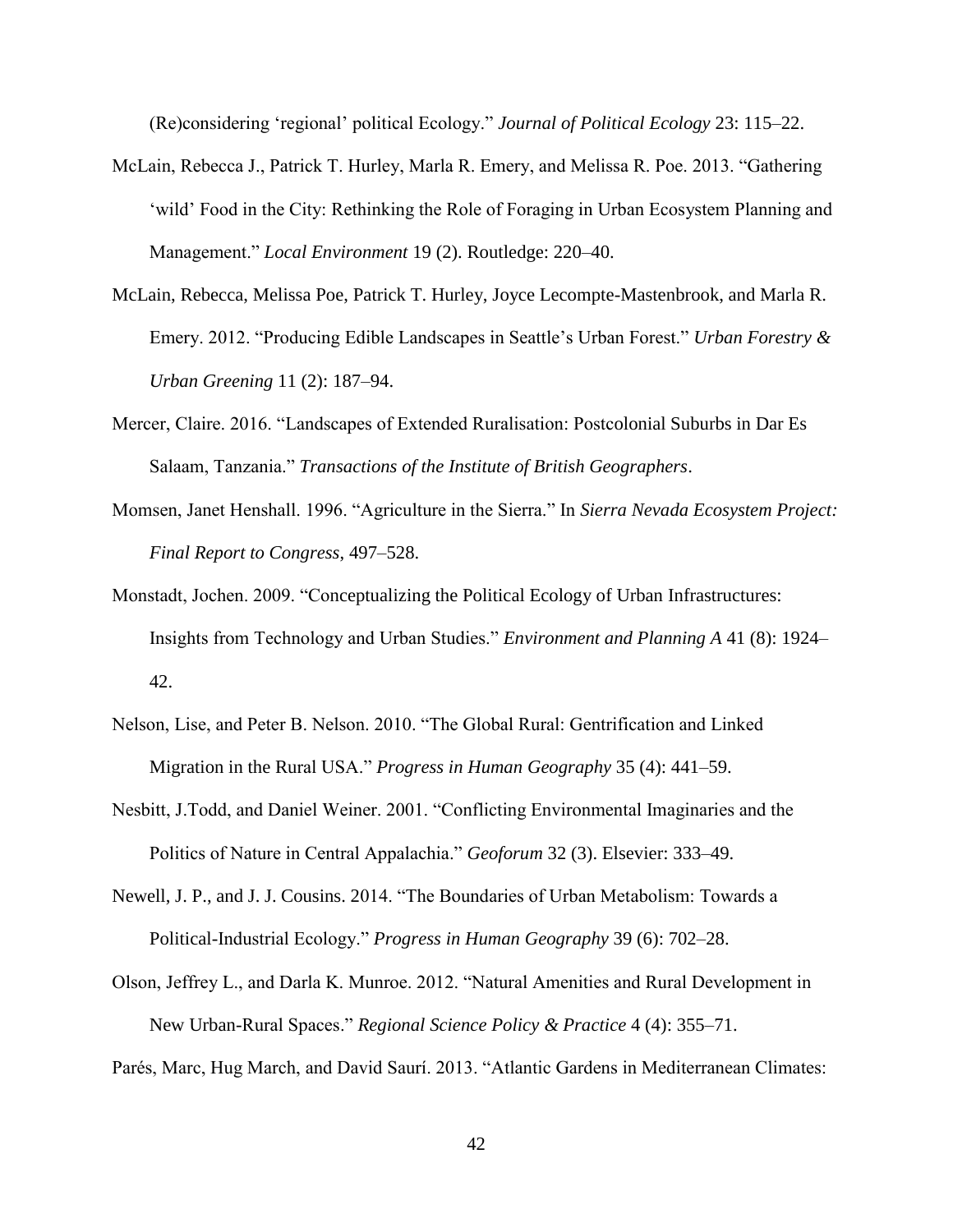Understanding the Production of Suburban Natures in Barcelona." *International Journal of Urban and Regional Research* 37 (1): 328–47.

- Paul Robbins. 2002. "Letter to the Editor: Obstacles to a First World Political Ecology? Looking near without Looking up." *Environment and Planning A*, Environment and Planning A, 34 (8): 1509–13. http://ideas.repec.org/a/pio/envira/v34y2002i8p1509-1513.html.
- Paul Robbins, Marla Emery. 2008. "Gathering in Thoreau's Backyard: Nontimber Forest Product Harvesting as Practice." *Area* 40 (2): 265–77. http://dx.doi.org/10.1111/j.1475- 4762.2008.00794.x.

Peet, Richard, and Michael Watts, eds. 1996. *Liberation Ecologies*. Routledge.

- Poe, Melissa R., Joyce LeCompte, Rebecca McLain, and Patrick Hurley. 2014. "Urban Foraging and the Relational Ecologies of Belonging." *Social & Cultural Geography* 15 (8). Routledge: 901–19.
- Poe, Melissa R., Rebecca J. McLain, Marla Emery, and Patrick T. Hurley. 2013. "Urban Forest Justice and the Rights to Wild Foods, Medicines, and Materials in the City." *Human Ecology* 41 (3): 409–22.

Quastel, Noah. 2009. "Political Ecologies of Gentrification." *Urban Geography* 30 (7): 694–725.

- Reed, Maureen G. 2007. "Uneven Environmental Management: A Canadian Comparative Political Ecology." *Environment and Planning A* 39 (2): 320–38.
- Robbins, Paul. 2007. *Lawn People: How Grasses, Weeds, and Chemicals Make Us Who We Are*. Temple University Press.

Robbins, Paul, Stephen Martin, and Susan Gilbertz. 2011. "Developing the Commons: The Contradictions of Growth in Exurban Montana." *The Professional Geographer* 64 (3).

<sup>———. 2012.</sup> *Political Ecology : A Critical Introduction*. Wiley-Blackwell.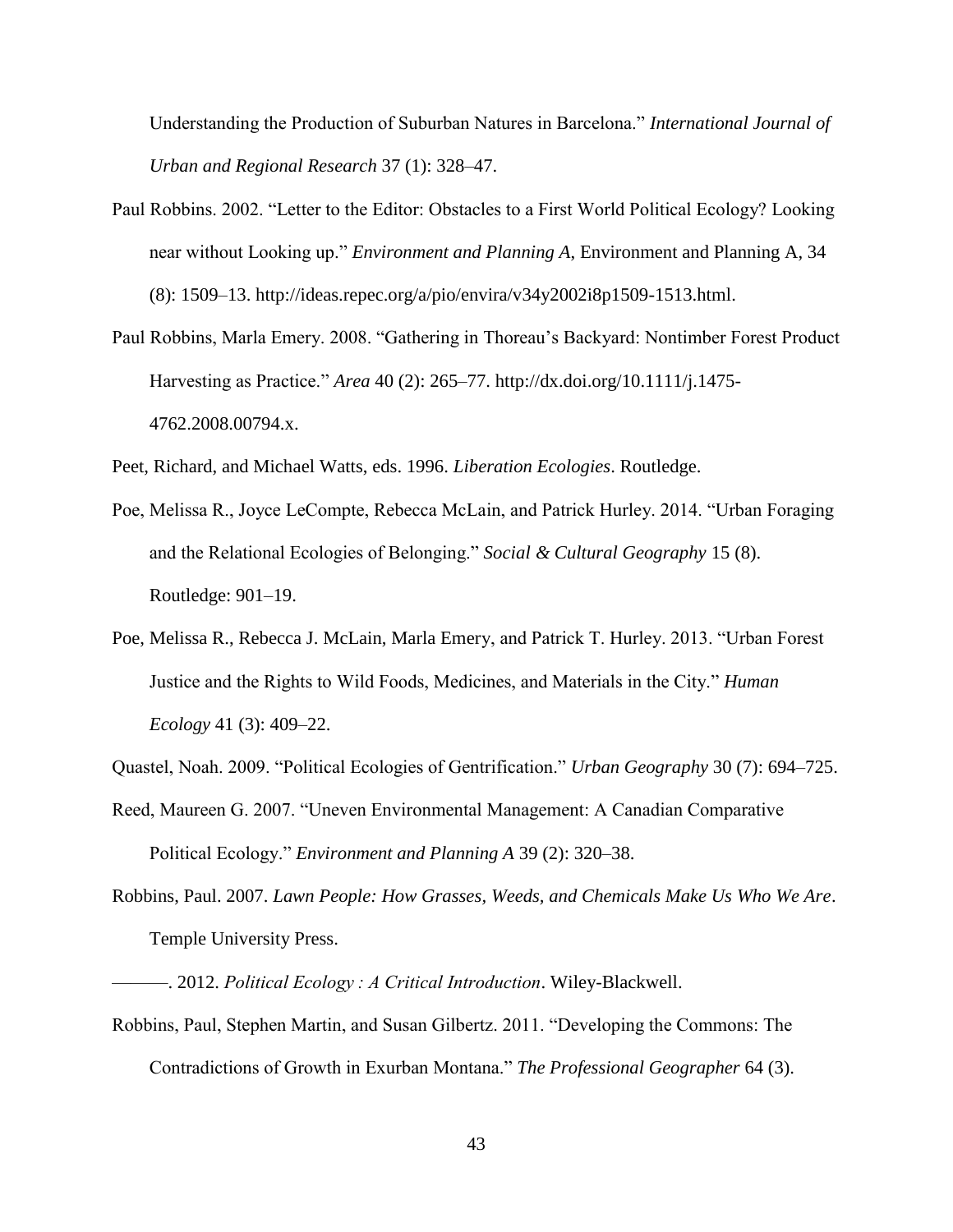Taylor & Francis.

- Robbins, Paul, and Kristina Monroe Bishop. 2008. "There and Back Again: Epiphany, Disillusionment, and Rediscovery in Political Ecology." *Geoforum* 39 (2): 747–55.
- Sandberg, L. Anders. 2014. "Environmental Gentrification in a Post-Industrial Landscape: The Case of the Limhamn Quarry, Malmö, Sweden." *Local Environment*, January. Routledge, 1–18.
- Sandoval, Gerardo Francisco, and Marta Maria Maldonado. 2012. "Latino Urbanism Revisited: Placemaking in New Gateways and the Urban-Rural Interface." *Journal of Urbanism: International Research on Placemaking and Urban Sustainability* 5 (2–3). Routledge: 193– 218.
- Sayre, Nathan Freeman. 2002. *Ranching, Endangered Species, and Urbanization in the Southwest : Species of Capital*. University of Arizona Press.
- Scott, Alister J., James Shorten, Rosalind Owen, and Iwan Owen. 2009. "What Kind of Countryside Do the Public Want: Community Visions from Wales UK?" *GeoJournal* 76 (4): 417–36.
- Sieverts, Thomas. 2003. *Cities without Cities : An Interpretation of the Zwischenstadt*. London ;;New York: Spon Press.
- Silver, Jonathan. 2015. "Disrupted Infrastructures: An Urban Political Ecology of Interrupted Electricity in Accra." *International Journal of Urban and Regional Research* 39 (5): 984– 1003.
- Smith, Michael D., and Richard S. Krannich. 2000. ""Culture Clash'' Revisited: Newcomer and Longer-Term Residents' Attitudes Toward Land Use, Development, and Environmental Issues in Rural Communities in the Rocky Mountain West\*." *Rural Sociology* 65 (3): 396–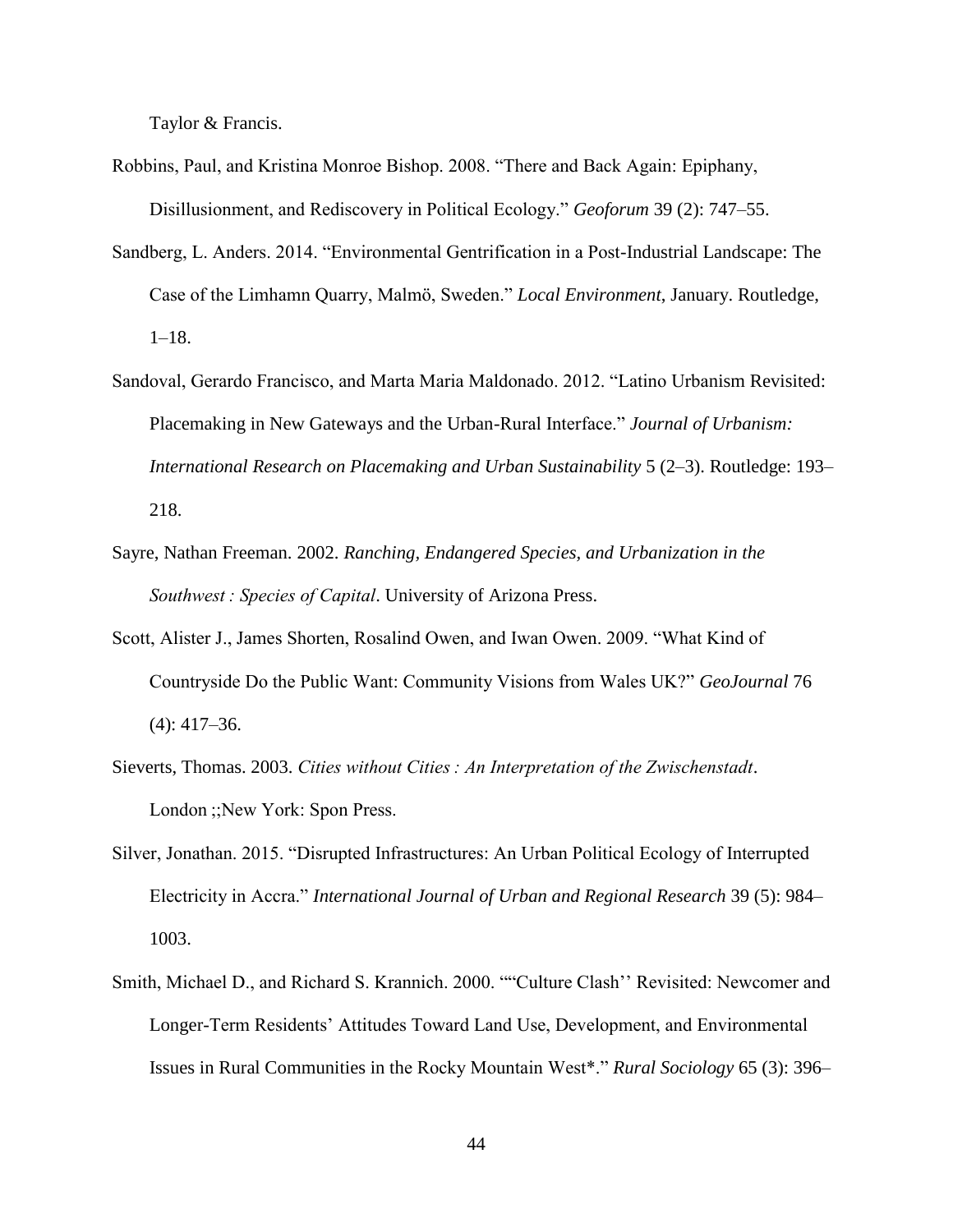421.

- Smith, Neil. 2008. *Uneven Development: Nature, Capital, and the Production of Space*. University of Georgia Press.
- Sommers, B.J. 2012. *The Geography of Wine*. Edited by Percy H. Dougherty. Dordrecht: Springer Netherlands.
- Swyngedouw, Erik. 1997. "Power, Nature, and the City. The Conquest of Water and the Political Ecology of Urbanization in Guayaquil, Ecuador: 1880-1990." *Environment and Planning A* 29 (2). Pion Ltd: 311–32.
- ———. 1999. "Modernity and Hybridity: Nature, Regeneracionismo, and the Production of the Spanish Waterscape." *Annals of the Association of American Geographers* 89 (3): 443. ———. 2004. *Social Power and the Urbanization of Water: Flows of Power*. Oxford University Press, USA.
- Taylor, Laura E, and Patrick T. Hurley. 2016. "The Broad Contours of Exurban Landscape Change." In *A Comparative Political Ecology of Exurbia: Planning, Environmental Management, and Landscape Change*, edited by Laura E. Taylor and Patrick T. Hurley. Springer International Publishing.
- Theobald, David M. 2005. "Landscape Patterns of Exurban Growth in the USA from 1980 to 2020." *Ecology And Society* 10 (1): 32.
- Trubek, Amy B., and Sarah Bowen. 2008. "Creating the Taste of Place in the United States: Can We Learn from the French?" *GeoJournal* 73 (1): 23–30.
- Turner, B.L., and Paul Robbins. 2008. "Land-Change Science and Political Ecology: Similarities, Differences, and Implications for Sustainability Science." *Annual Review of Environment and Resources* 33 (1). Annual Reviews: 295–316.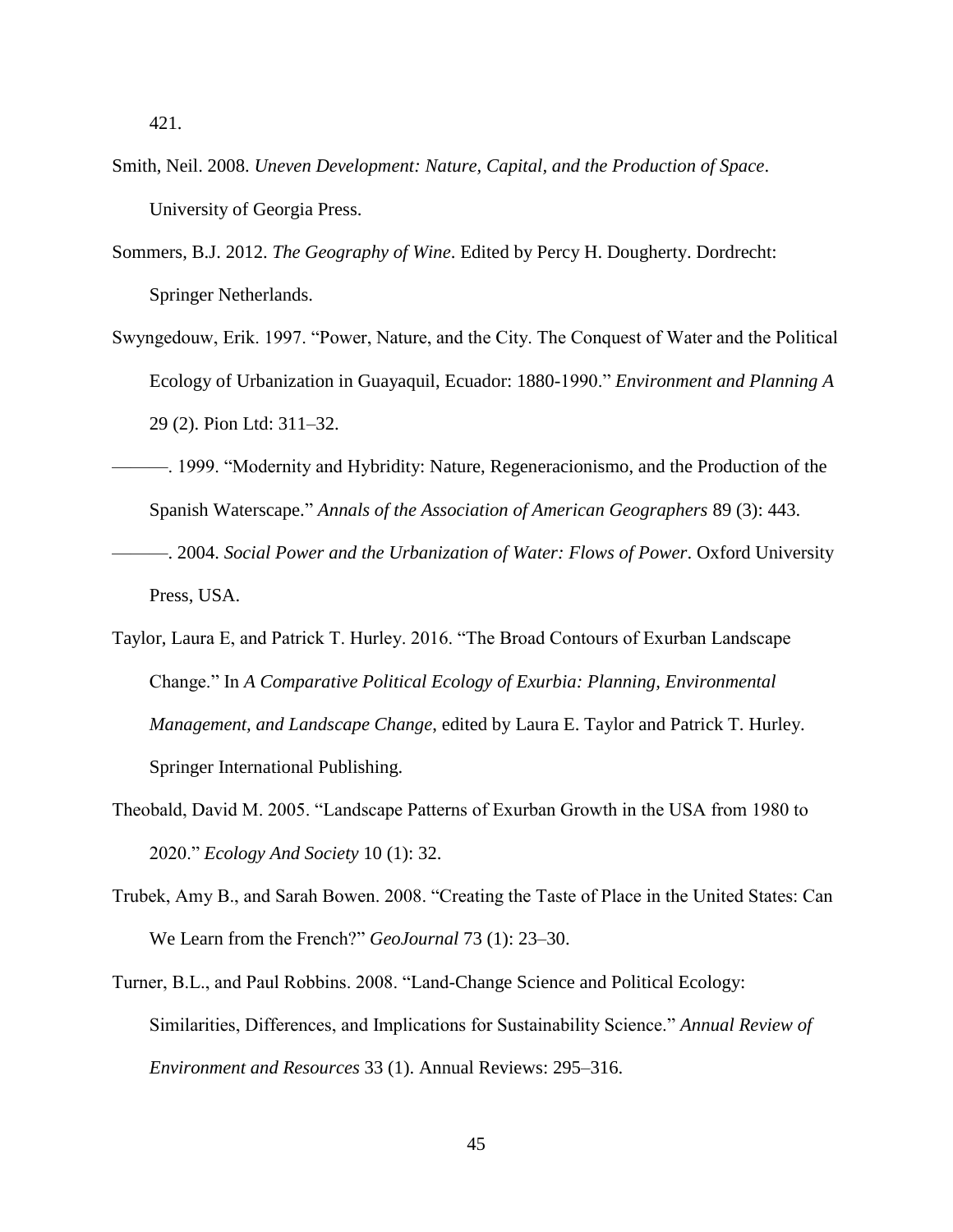- Unwin, Tim. 2012. "Terroir: At the Heart of Geography." In *The Geography of Wine*, 37–48. Dordrecht: Springer Netherlands.
- Walker, P, and L Fortmann. 2003. "Whose Landscape? A Political Ecology of the 'Exurban' Sierra." *Cultural Geographies* 10 (4): 469–91.
- Walker, Peter A., and Patrick T. Hurley. 2011. *Planning Paradise: Politics and Visioning of Land Use in Oregon*. University of Arizona Press.
- Walker, Richard. 2015. "Building a Better Theory of the Urban: A Response to 'Towards a New Epistemology of the Urban?'" *City* 19 (2–3). Routledge: 183–91.
- Watts, Michael, and Richard Peet. 2004. "Liberating Political Ecology." In *Liberation Ecologies: Environment, Development, Social Movements*, 3–43. Routledge.

Woods, M. 2011. "Rural Geography III: Rural Futures and the Future of Rural Geography." *Progress in Human Geography* 36 (1): 125–34.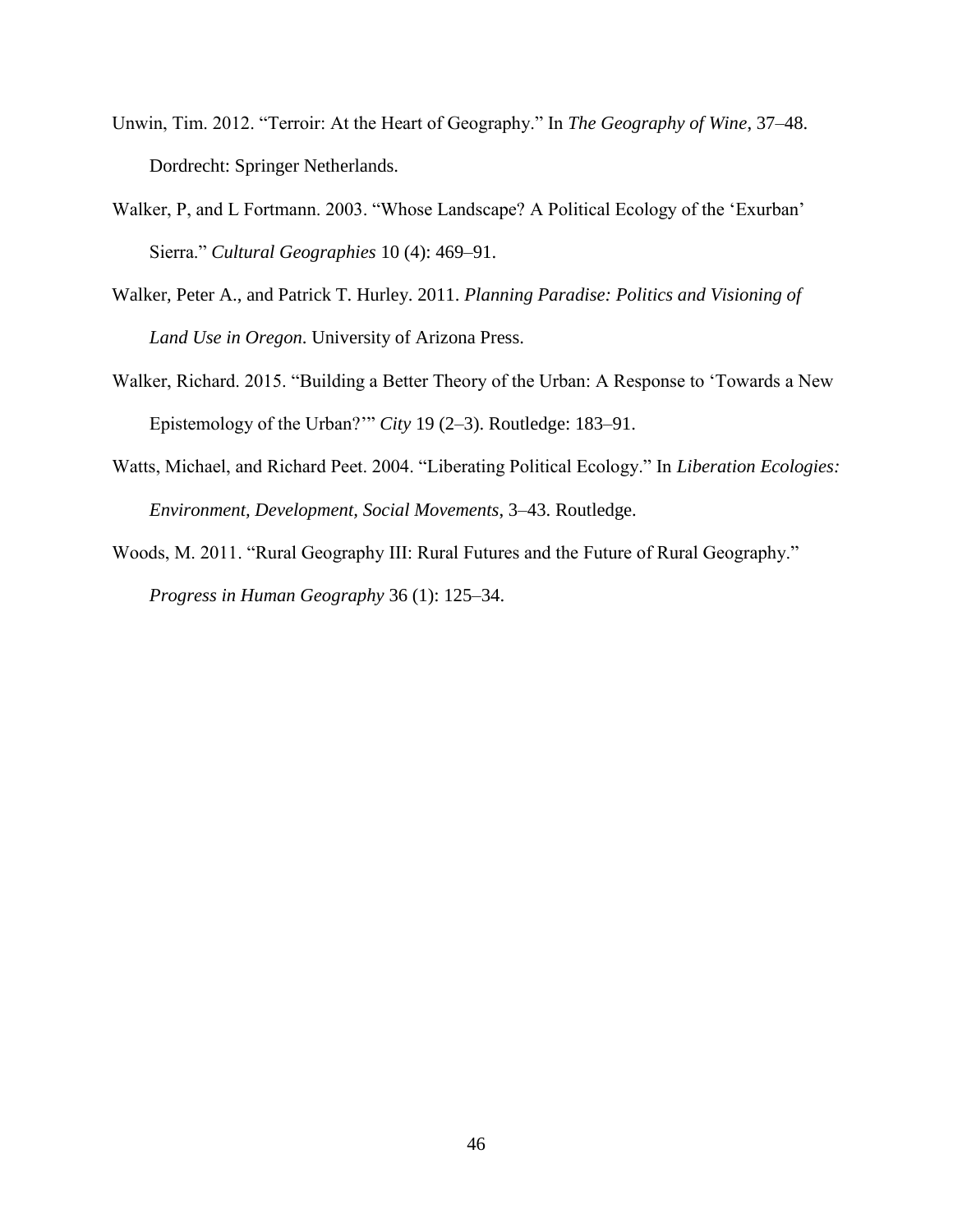# **Figures**

|                      | <b>Urban Political Ecology</b>       | <b>Political Ecology of Exurbia</b> |
|----------------------|--------------------------------------|-------------------------------------|
| <b>Spatial focus</b> | Cities (i.e. methodological cityism) | Spaces in-between (cities, suburbs, |
|                      |                                      | exurban areas).                     |
| <b>Methods</b>       | Analysis of social, political, and   | The role of individual land owners, |
|                      | economic processes. Mix of           | managers, and local politics. In-   |
|                      | archival, document analysis,         | depth ethnographic case studies.    |
|                      | interviews, and participatory        |                                     |
|                      | methods.                             |                                     |
| <b>Scalar focus</b>  | City and megacity regions            | Local case studies, imbedded in     |
|                      |                                      | broader dynamics                    |
| <b>Theory</b>        | Marxist metabolism, production of    | Cultural landscape studies,         |
|                      | nature                               | representation of nature, competing |
|                      |                                      | rural capitalisms.                  |
| <b>Themes</b>        | Environmental justice, uneven        | Impacts of urbanization, influence  |
|                      | development, greenspace,             | of urban on non-urban, production   |
|                      |                                      | of protected places.                |
| <b>Strengths</b>     | Attention to power differences,      | Attention to local knowledge,       |
|                      | justice, broad economic and          | culture in development and          |
|                      | political dynamics in development    | conservation outcomes.              |
|                      | and conservation outcomes.           |                                     |

Figure A. Comparing urban political ecology and exurban political ecology approaches.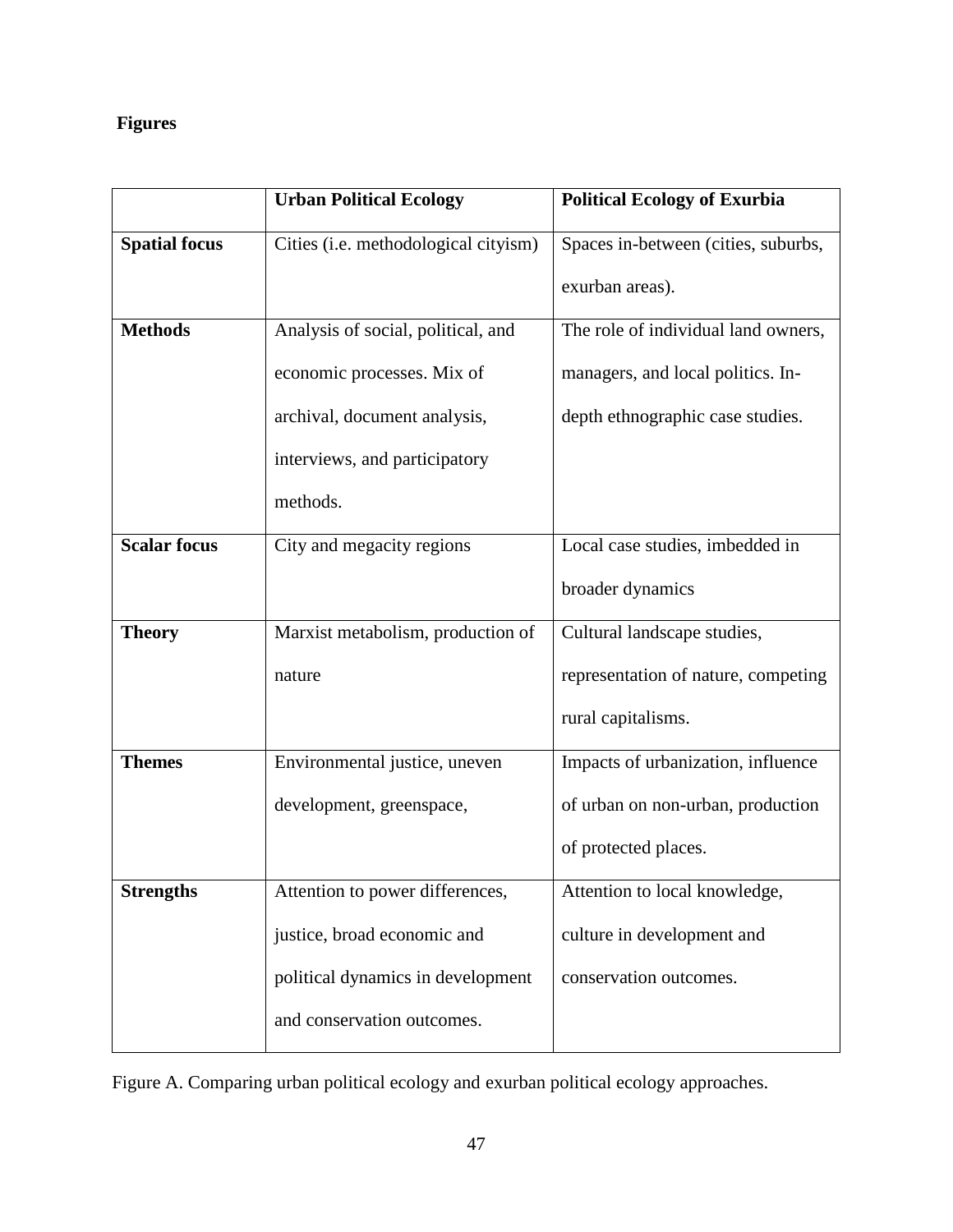

Figure B. Exurban Landscapes in Southeastern Pennsylvania. Back-to-the-Lander homestead (top) and cleared lawnscape bordering protected and forested open space. Lower Frederick Township, Pennsylvania.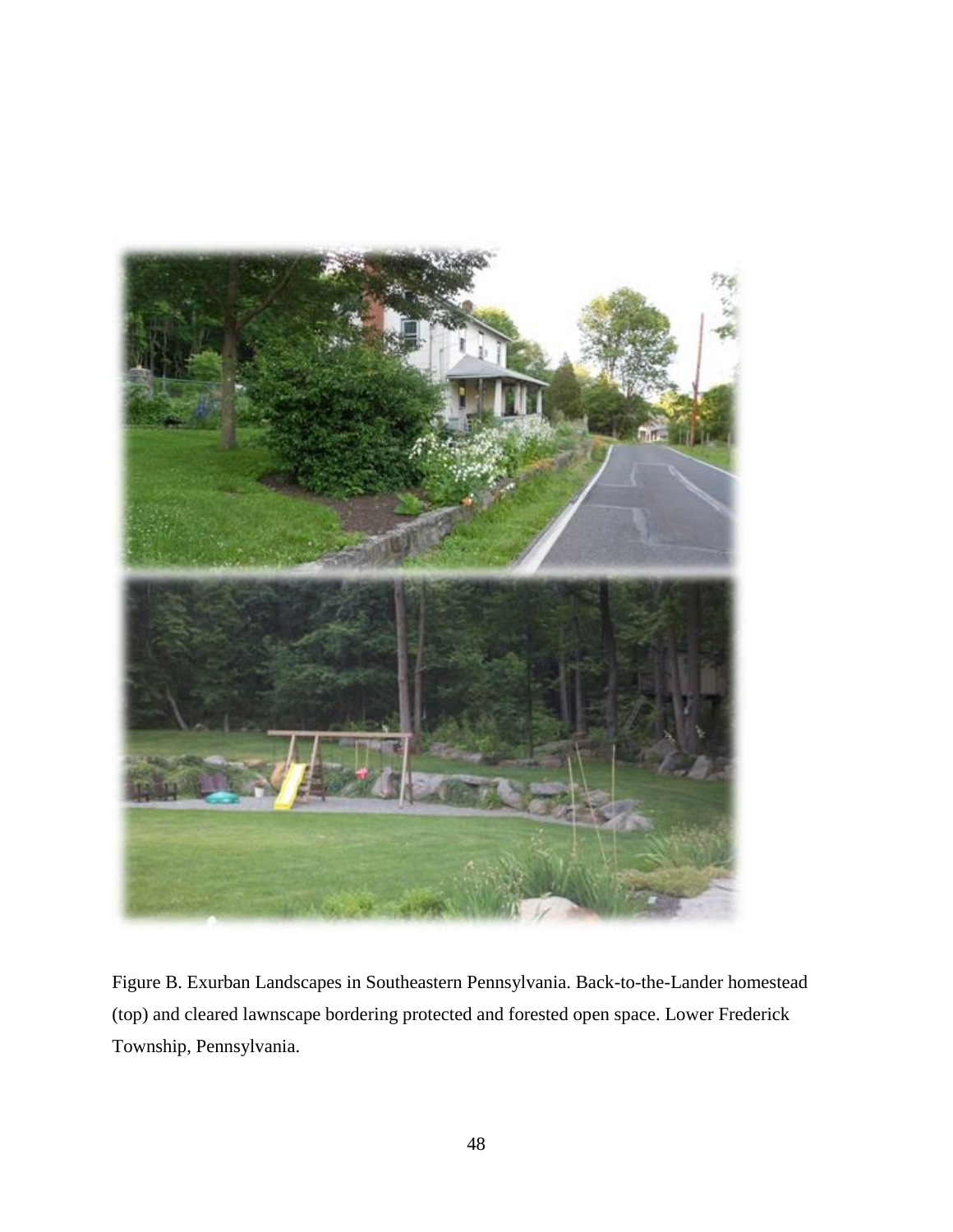

Figure C. Exurban Sierra Nevada foothill landscape with rolling hills dotted with trees, cattle, and, increasingly, vineyards. Calaveras County, California.